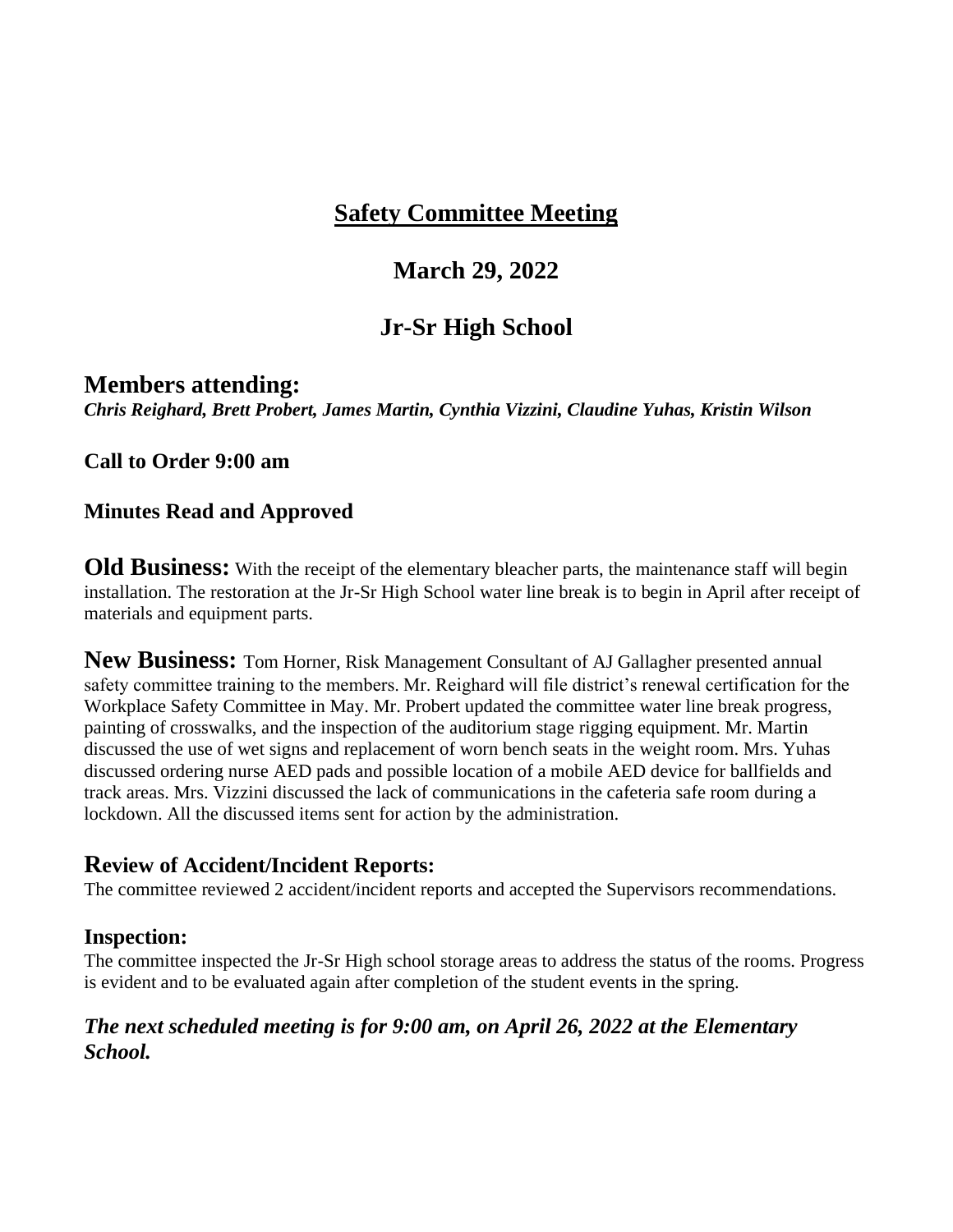### **February 22, 2022**

## **District Office**

#### **Members attending:** *Chris Reighard, Brett Probert, James Martin, Cynthia Vizzini, Claudine Yuhas*

#### **Call to Order 9:08 am**

#### **Minutes Read and Approved**

**Old Business:** The materials for the elementary bleachers are still on backorder. The cleanup of the January 24 water line break in the Jr-Sr High School is complete and materials and equipment parts ordered to finish the restoration.

**New Business:** Mr. Martin reported that the volleyball poles left on the indoor track present a safety hazard. The coaches will be contacted and instructed to return the equipment to storage. Mr. Reighard reported that Kristin Wilson the new assistant elementary principal will replace Mr. Alexander on the safety committee in March. He also reported that the annual required Safety Committee training will be scheduled for the March meeting.

### **Review of Accident/Incident Reports:**

The committee reviewed 2 accident/incident reports and accepted the Supervisors recommendations.

#### **Inspection:**

The committee inspected the boardroom in the District Office and found no issues.

#### *The next scheduled meeting is for 9:00 am, on March 29, 2022 at the Jr-Sr High School.*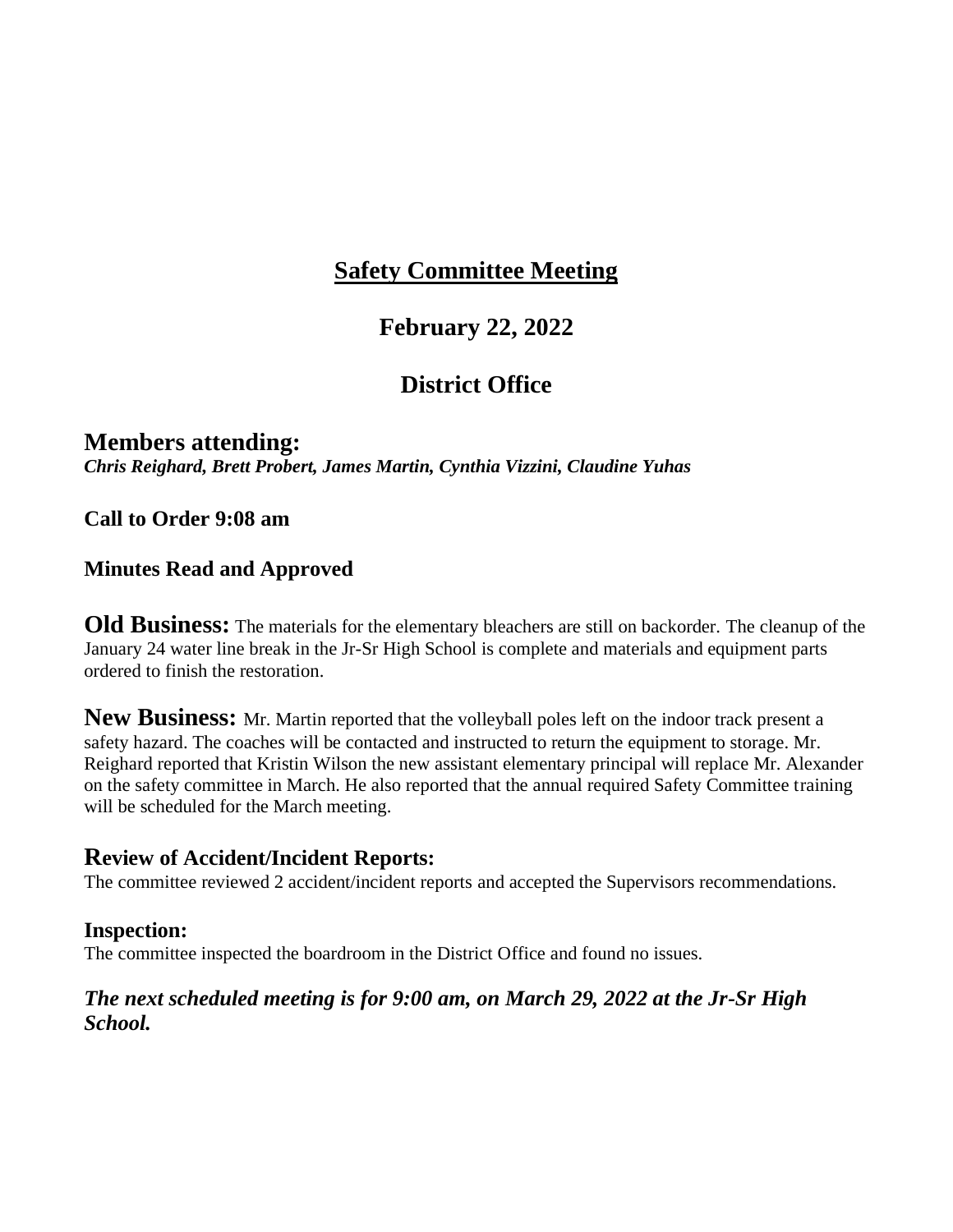### **January 25, 2022**

### **Field House**

# **Members attending:**

*Chris Reighard, Brett Probert, James Martin, Cynthia Vizzini*

#### **Call to Order 9:00 am**

### **Minutes Read and Approved**

**Old Business:** The materials for the elementary bleachers were ordered with scheduled installation in March. Letters will sent to personal responsible for removal of items blocking storage areas in the high school auditorium and Elementary School 2<sup>nd</sup> floor.

**New Business:** Mr. Probert reported on the January 24 water line break in the Jr-Sr High School. Contractors are working on the cleanup and Mr. Reighard is in communications with our insurance carrier. The committee discussed a replacement for Edward Alexander who resigned from the district. The plan is to approve his replacement in the March meeting after the hiring of a new principal in February.

### **Review of Accident/Incident Reports:**

The committee reviewed 2 accident/incident reports and accepted the Supervisors recommendations.

#### **Inspection:**

The committee inspected the shop area where the water line break occurred and safety procedures were set up to prevent access to the area.

*The next scheduled meeting is for 9:00 am, on February 22, 2022 at the District Office.*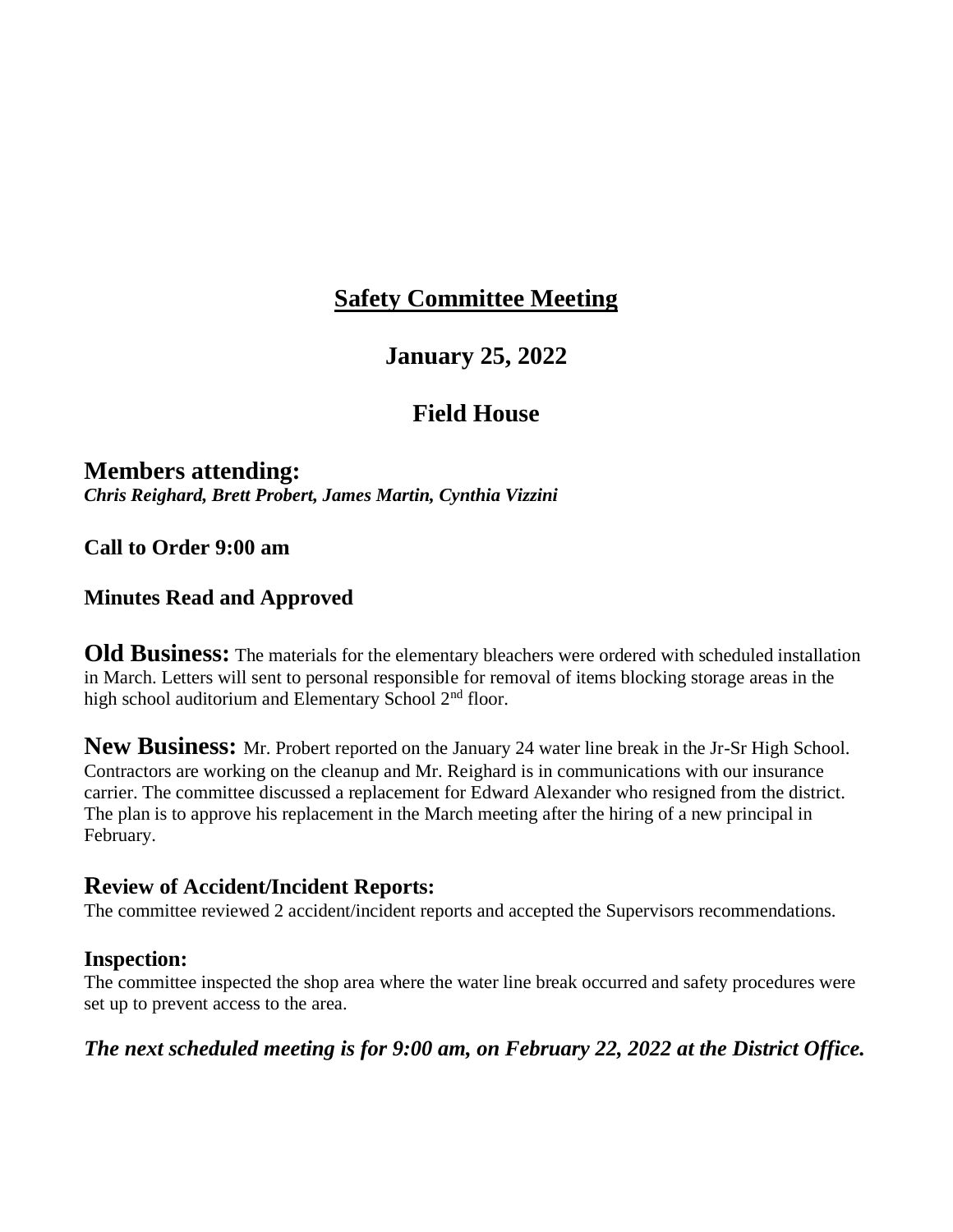### **December 21, 2021**

### **Elementary School**

#### **Members attending:** *Chris Reighard, Brett Probert, James Martin, Cynthia Vizzini*

**Call to Order 9:05 am**

### **Minutes Read and Approved**

**Old Business:** The elementary bleachers compliance issue requiring that they must have side handrails. The district's solution is to purchase the materials and do the installation to bring the bleachers into compliance.

**New Business:** Mr. Probert discussed the blocked storage areas in the high school auditorium and Elementary School  $2<sup>nd</sup>$  floor room A23. Mrs. Vizzini discuss the need for a new type kevlon glove for the cafeteria kitchen to prevent cuts and burns. The committee will address both issues with the Food Service Director and Elementary School Principals.

#### **Review of Accident/Incident Reports:**

The committee reviewed 3 accident/incident reports and accepted the Supervisors recommendations.

#### **Inspection:**

The committee inspected the Pod B in the Elementary found tables set up for Christmas that needed removed so not to block the emergency exit.

#### *The next scheduled meeting is for 9:00 am, on January 25, 2022 at the Field House.*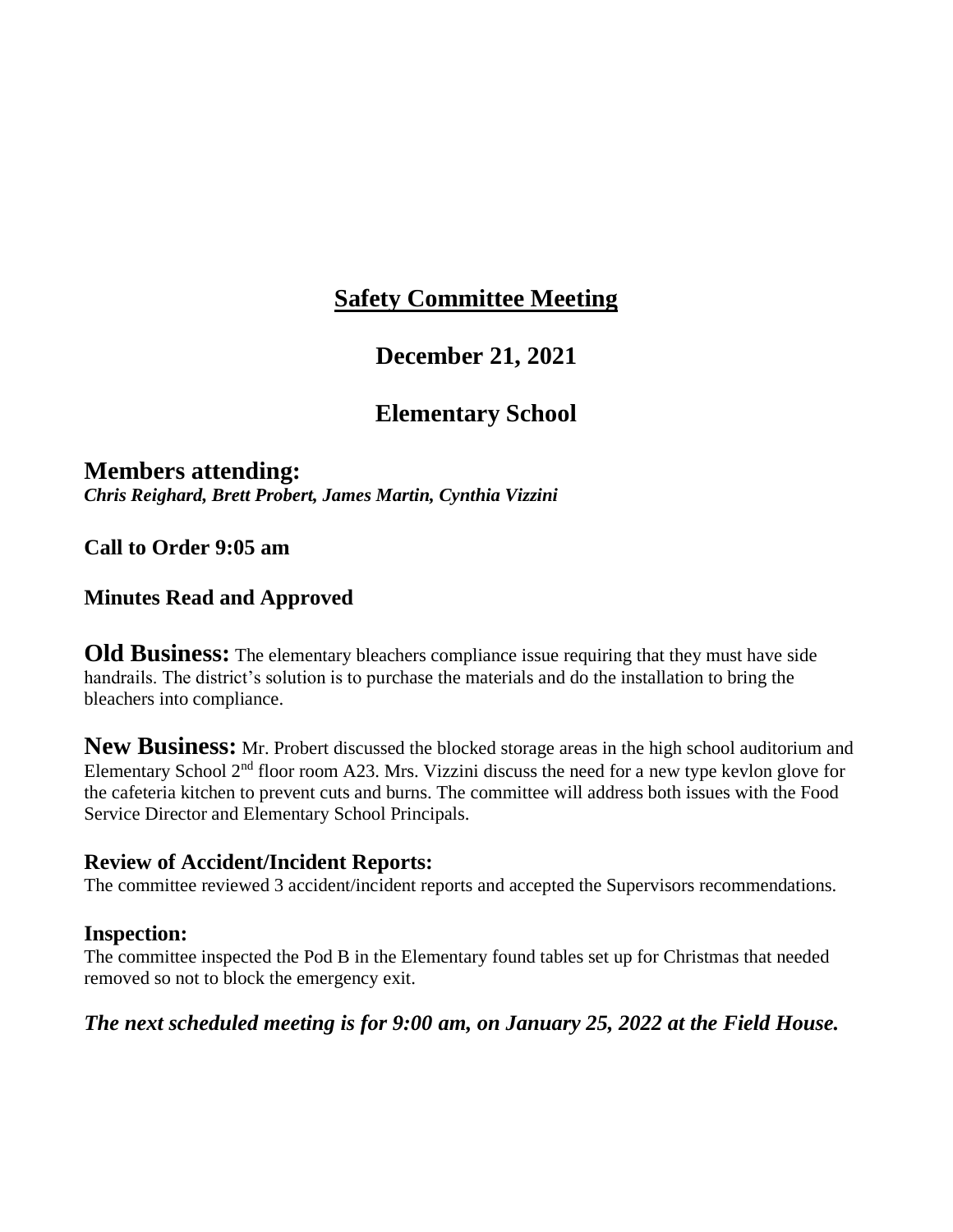## **November 30, 2021**

## **Jr-Sr High School**

**Members attending:** *Chris Reighard, Brett Probert, James Martin, Claudine Yuhas*

**Call to Order 9:00 am**

### **Minutes Read and Approved**

**Old Business:** The elementary bleachers compliance issue that they must have side handrails is awaiting a vendor's solution to correct the problem. Mr. Probert reported a damage assessment resulting from a delivery truck backing in to the concession stand. He also reported he is implementing a snow management program for the upcoming winter season.

### **New Business:** None

### **Review of Accident/Incident Reports:**

The committee reviewed 3 accident/incident reports and accepted the Supervisors recommendations.

#### **Inspection:**

The committee inspected the Jr-Sr High School Special Education office area and found no issues.

#### *The next scheduled meeting is for 9:00 am, on December 21, 2021 at the Elementary School.*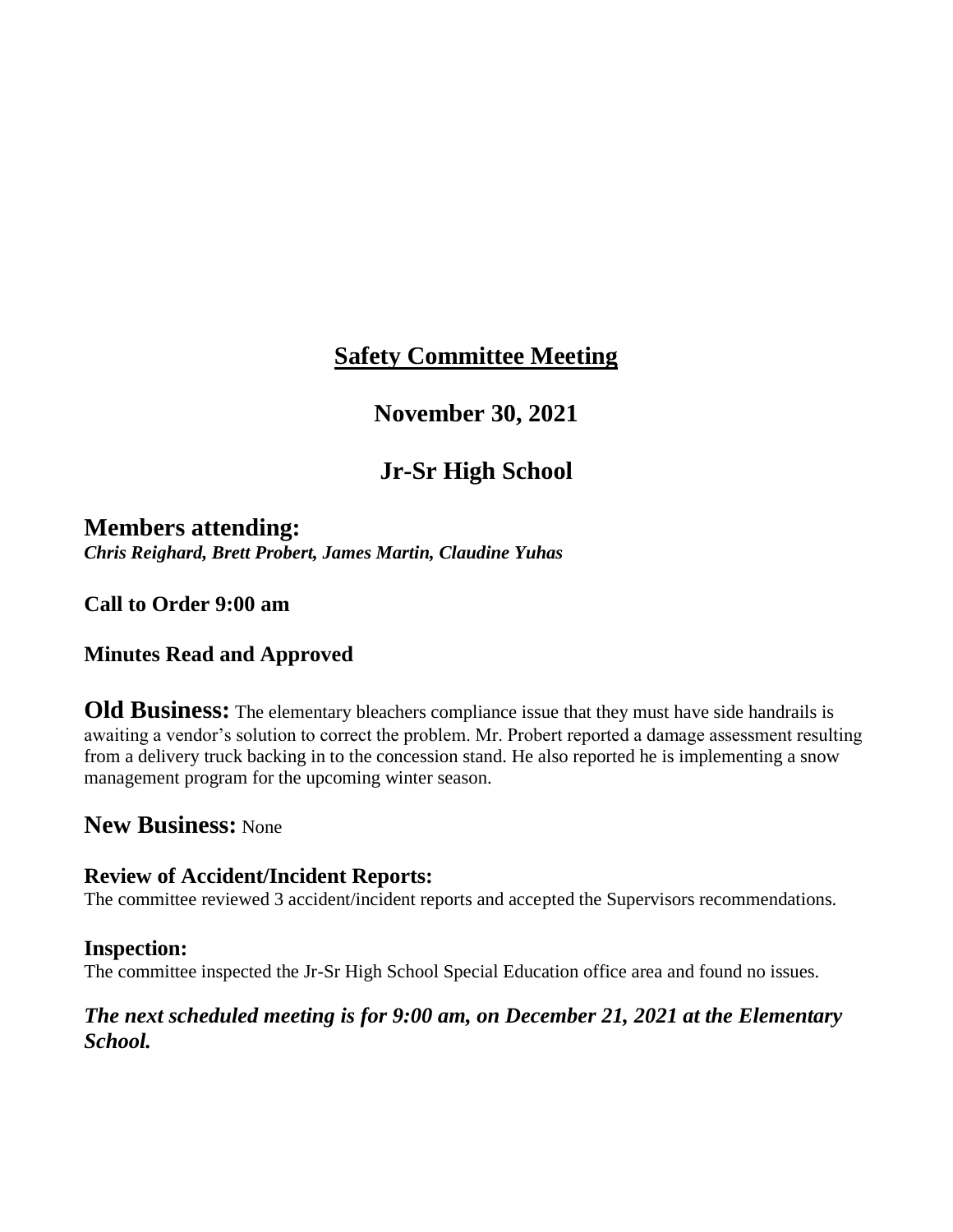### **October 26, 2021**

## **District Office**

**Members attending:** *Chris Reighard, Brett Probert, James Martin, Cynthia Vizzini*

**Call to Order 9:00 am**

#### **Minutes Read and Approved**

**Old Business:** The elementary bleachers compliance issue that they must have side handrails is awaiting a vendor's solution to correct the problem.

**New Business:** Mr. Probert reported a damage assessment resulting from a delivery truck backing in to the concession stand. He also reported he is implementing a snow management program for the upcoming winter season. Mr. Reighard reported that CM Regent the district's insurance carrier are sending a risk management consultant to performing a risk control survey of the district's buildings and grounds on October 27, 2021.

#### **Review of Accident/Incident Reports:**

The committee reviewed 1 accident/incident reports and accepted the Supervisors recommendations.

#### **Inspection:**

The committee inspected the small conference room in the District Office and found no issues.

#### *The next scheduled meeting is for 9:00 am, on November 30, 2021 at the Jr-Sr High School.*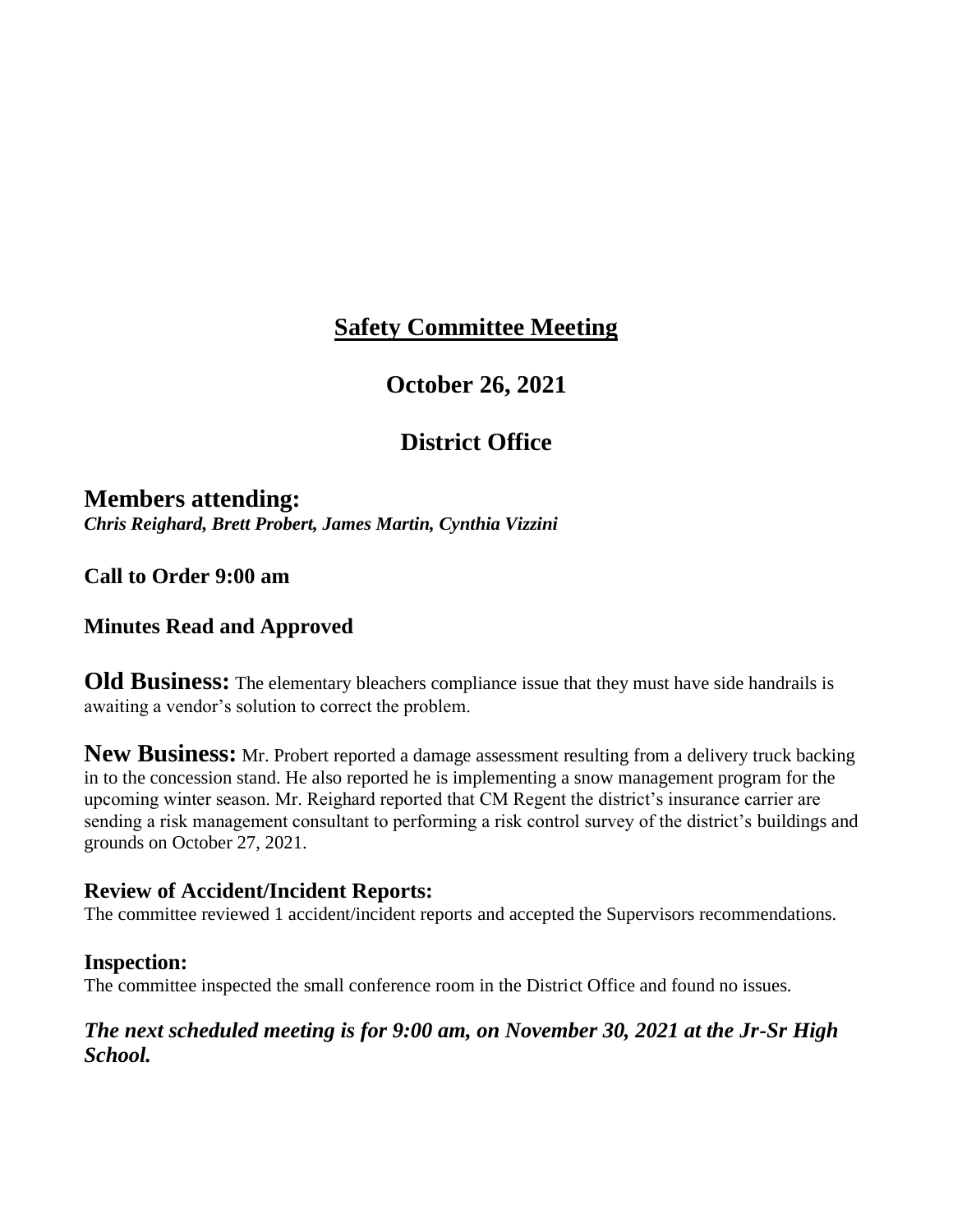### **September 28, 2021**

## **Elementary School**

**Members attending:** *Chris Reighard, Brett Probert, James Martin, Edward Alexander, Claudine Yuhas*

**Call to Order 9:02 am**

#### **Minutes Read and Approved**

**Old Business:** The need for a separate large isolation room to process students quarantined for covid-19 is still under review for possible solutions.

**New Business:** Mr. Probert reported that sidewalk grinding has been complete at the Elementary School parent dropout area. He also reported the bleacher inspection at the elementary gym revealed that for the bleachers to be compliant they must have side handrails.

#### **Review of Accident/Incident Reports:**

The committee reviewed 2 accident/incident reports and accepted the Supervisors recommendations.

#### **Inspection:**

The committee inspected the new camera system in the Elementary Administration office area. The location of the camera needs moved for better identification of visitors at the door. This is currently being addresses by the contractor.

*The next scheduled meeting is for 9:00 am, on October 26, 2021 at the District office.*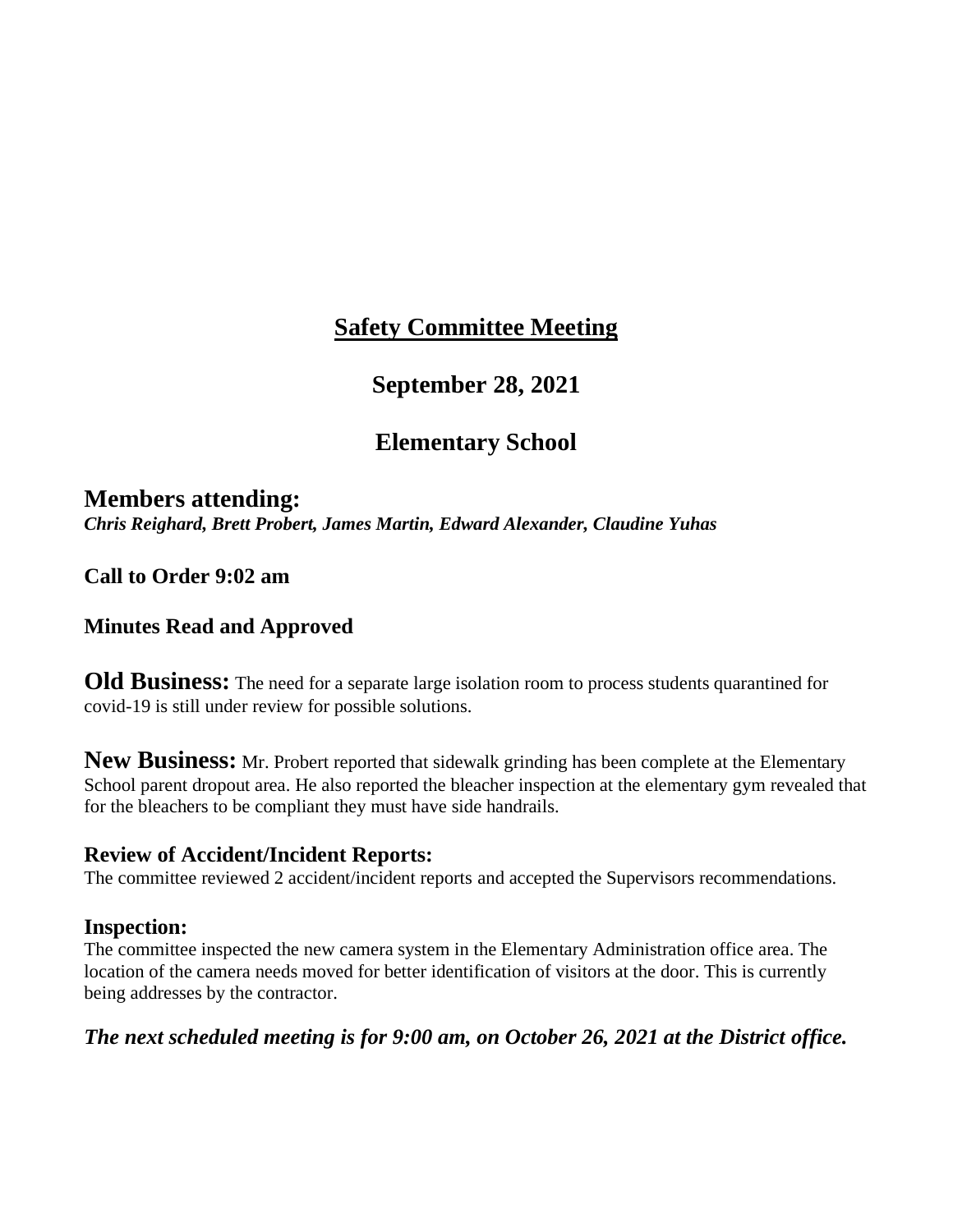## **August 31, 2021**

## **Jr-Sr High School**

### **Members attending:**

*Chris Reighard, Brett Probert, James Martin, Cynthia Vizzini, Claudine Yuhas*

**Call to Order 9:00 am**

**Minutes Read and Approved**

**Old Business:** None

**New Business:** Mr. Probert reported that a recent heavy rain backed up the Elementary roof drain resulting in minor water damage to the server room. The maintenance staff installed a check valve to address the problem. He also reported the removal of all unnecessary items stored in the building corridors and electrical cabinet rooms. Mrs. Yuhas reported the need for a separate large isolation room to process students quarantined for covid-19.

#### **Review of Accident/Incident Reports:**

The committee reviewed 2 accident/incident reports.

#### **Inspection:**

The committee inspected the Jr-Sr High School Administration office area and found no issues.

*The next scheduled meeting is for 9:00 am, on September 28, 2021 at the Elementary School.*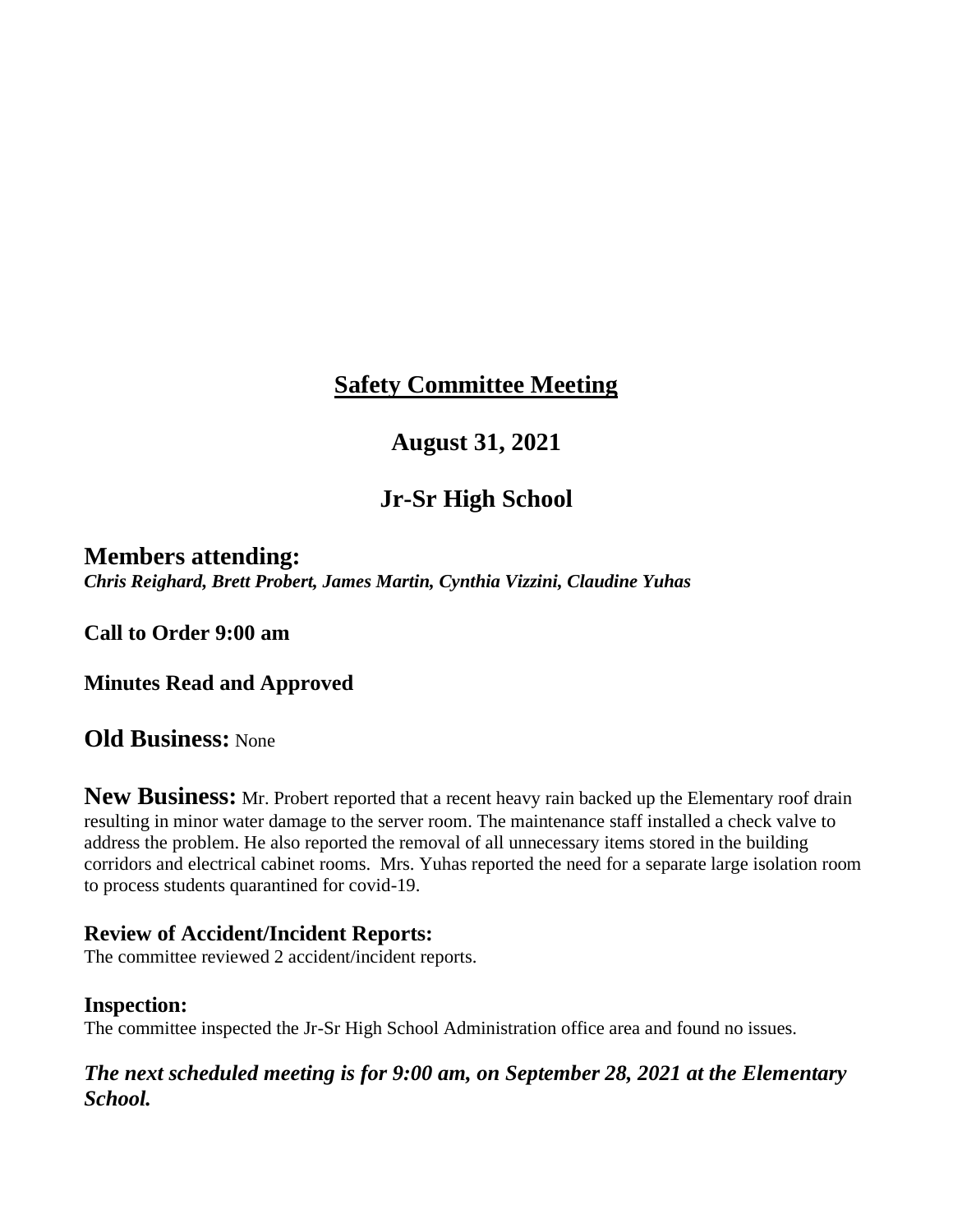## **July 27, 2021**

## **District Office**

#### **Members attending:** *Chris Reighard, Brett Probert, James Martin, Edward Alexander*

**Call to Order 9:00 am**

**Minutes Read and Approved**

### **Old Business:** None

**New Business:** Mr. Reighard reported the district received \$43,910 insurance check for the Elementary water line break. The payment included all costs except the repair of the line itself. Mr. Probert reported that James Excavating repaired the water line, Quaker Sales repaving the parking lot and THR Concrete ground down the sidewalk to provide a safe walkway.

#### **Review of Accident/Incident Reports:**

The committee reviewed 1 accident/incident reports and accepted the Supervisors recommendations.

#### **Inspection:**

The committee inspected the completed Elementary sidewalk area of the waterline break and found no issues.

*The next scheduled meeting is for 9:00 am, on August 31, 2021 at the Jr-Sr High School.*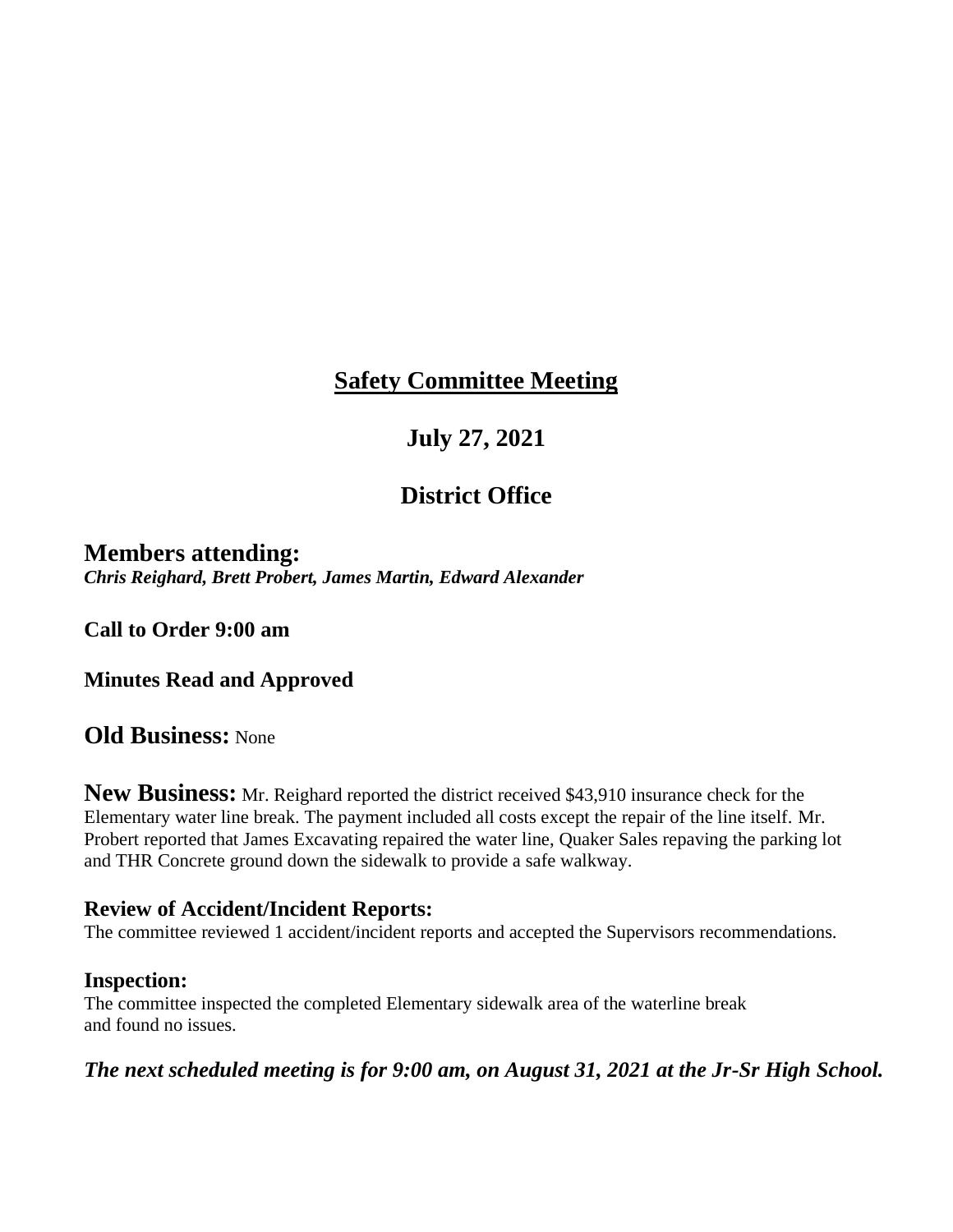## **June 29, 2021**

## **Elementary**

**Members attending:** *Chris Reighard, Brett Probert, James Martin, Edward Alexander*

**Call to Order 9:00 am**

**Minutes Read and Approved**

**Old Business:** None

**New Business:** Mr. Reighard discussed the Elementary water line break insurance claim. He was hopeful to receive most of the estimated \$50,000 in damages.

#### **Review of Accident/Incident Reports:**

The committee reviewed 1 accident/incident reports and accepted the Supervisors recommendations.

#### **Inspection:**

The committee inspected the Elementary area were the waterline break occurred.

*The next scheduled meeting is for 9:00 am, on July 27, 2021 at the District Office.*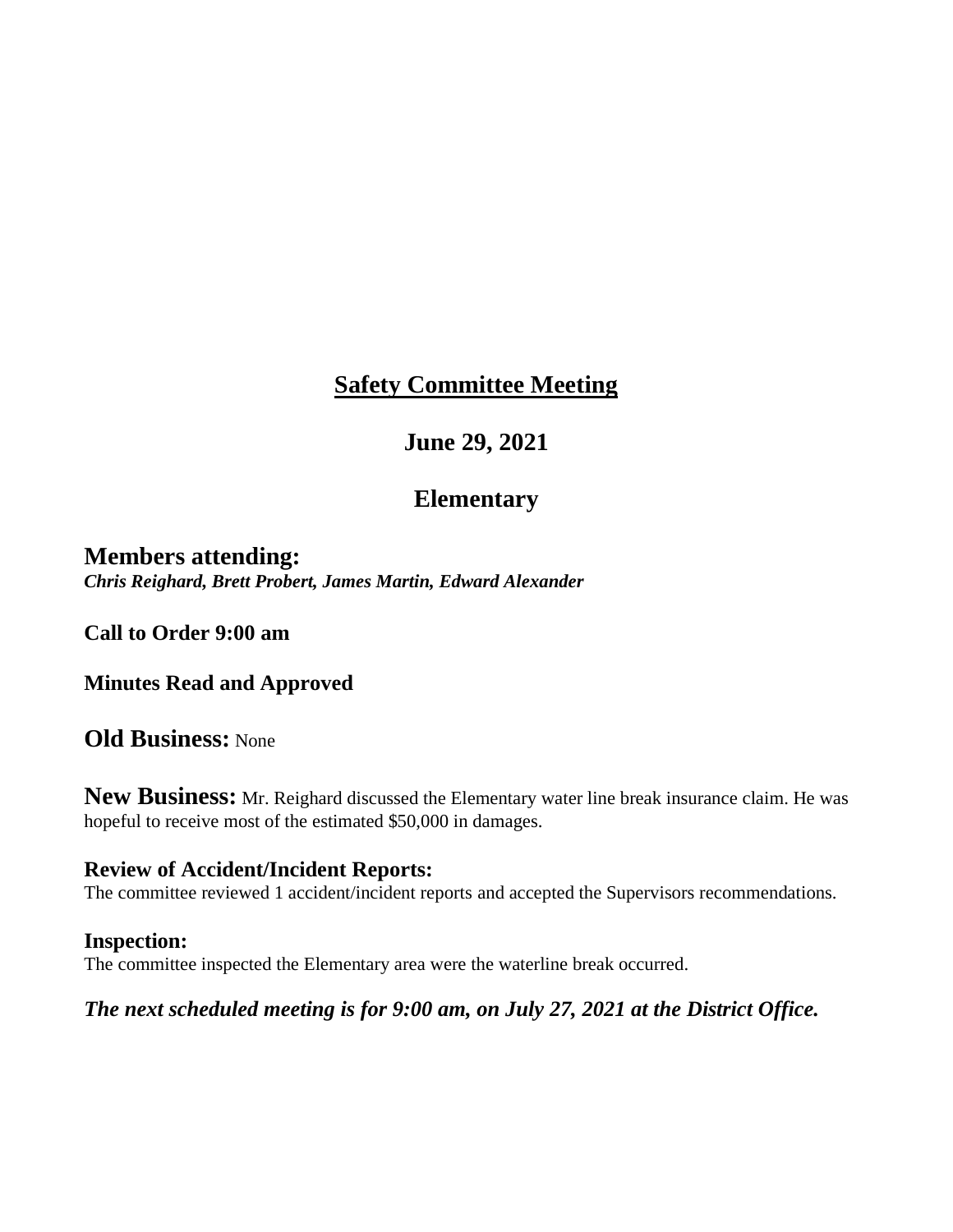## **May 25, 2021**

### **Field House**

### **Members attending:**

*Chris Reighard, Daniel Lester, Cynthia Vizzini, James Martin*

**Call to Order 9:00 am**

### **Minutes Read and Approved**

### **Old Business:** None

**New Business:** Mr. Lester reported for the summer the installation of a new fence the Elementary playground and new AED pads ordered by the Nurses. Mr. Lester will be retiring this summer and his replacement is Brett Probert. Mr. Probert will also be replacing him on the safety committee. Mr. Reighard filed and received the district's renewal certification for the Workplace Safety Committee.

#### **Review of Accident/Incident Reports:**

The committee reviewed 1 accident/incident reports and accepted the Supervisors recommendations.

#### **Inspection:**

The committee inspected the elevator room in the Field House and found no issues.

#### *The next scheduled meeting is for 9:00 am, on June 29, 2021 at the Elementary School.*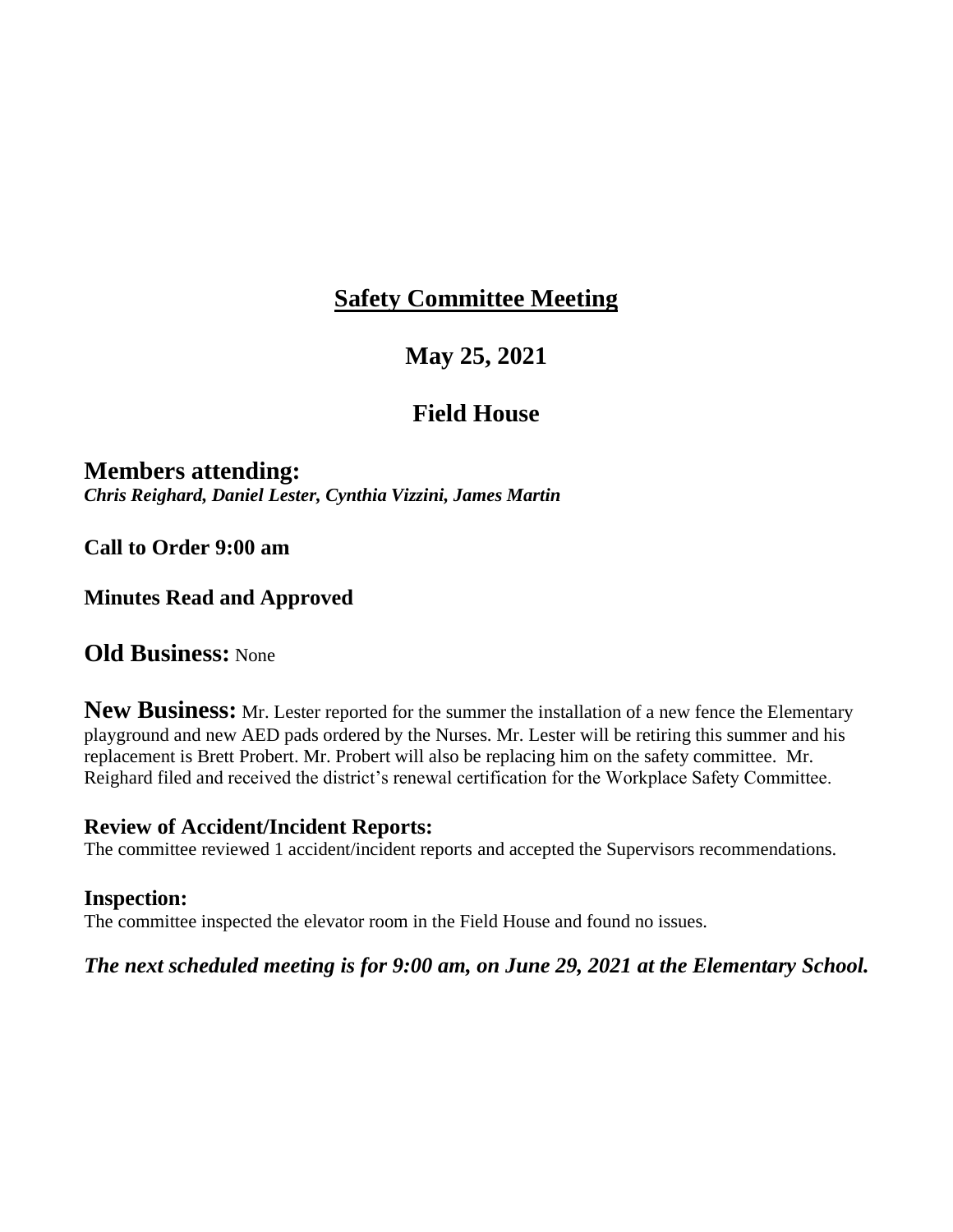## **April 27, 2021**

## **District Office**

### **Members attending:**

*Chris Reighard, Daniel Lester, Cynthia Vizzini, Edward Alexander, James Martin*

**Call to Order 9:00 am**

**Minutes Read and Approved**

**Old Business:** None

**New Business:** Mr. Lester reported that tree removal at the baseball field has been schedule for June and the fire alarm system repaired work is complete at the Elementary School. Pennsylvania Department of Health inspected both district kitchens resulting in both passing the inspection.

#### **Review of Accident/Incident Reports:**

The committee reviewed 0 accident/incident reports.

#### **Inspection:**

The committee inspected the storage file room in the District Office and found no issues.

#### *The next scheduled meeting is for 9:00 am, on May 25, 2021 at the Field House.*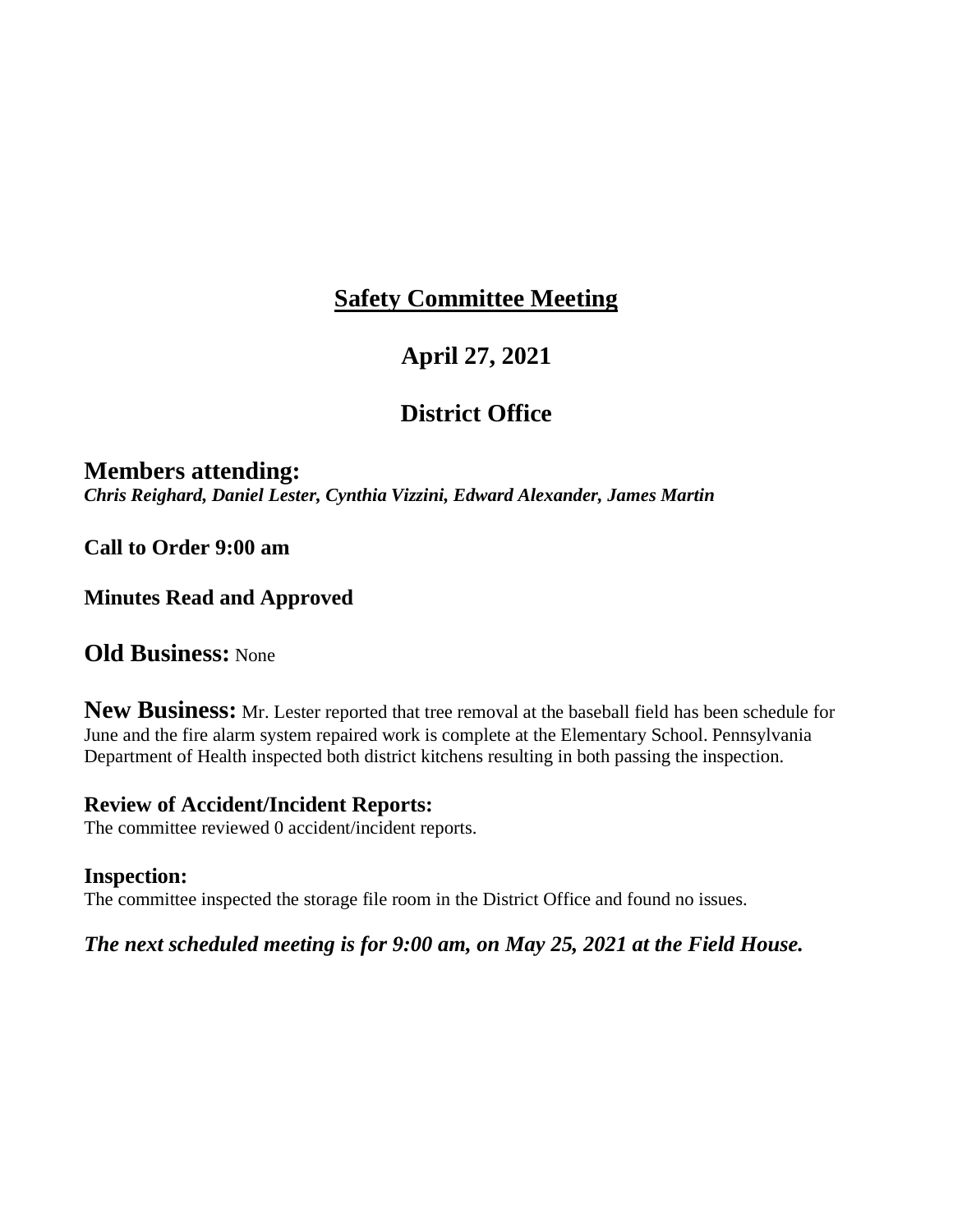## **March 30, 2021**

## **Jr-Sr High School**

### **Members attending:**

*Chris Reighard, Daniel Lester, Claudine Yuhas, Edward Alexander, James Martin*

**Call to Order 9:02 am**

#### **Minutes Read and Approved**

### **Old Business:**

Mr. Lester reported that the replacement of the broken slide at the elementary playground was installed in March.

### **New Business:**

Mr. Alexander reported that a building fire drill is on schedule today at the Jr-Sr High School. Mr. Reighard reported on March 22, 2021 he had a virtual meeting with Edgar Boord, Risk Control Consultant for CM Regent Insurance Company. The administrative portion of the survey was complete with an excellent rating received on all items. Due to the pandemic his on-site facilities tour to be rescheduled in the near future.

#### **Review of Accident/Incident Reports:**

The committee reviewed 2 accident/incident reports and accepted the Supervisors recommendations.

#### **Inspection:**

The committee inspected the Library in the Jr-Sr High School and found no issues.

#### *The next scheduled meeting is for 9:00 am, on April 27, 2021 at the District Office.*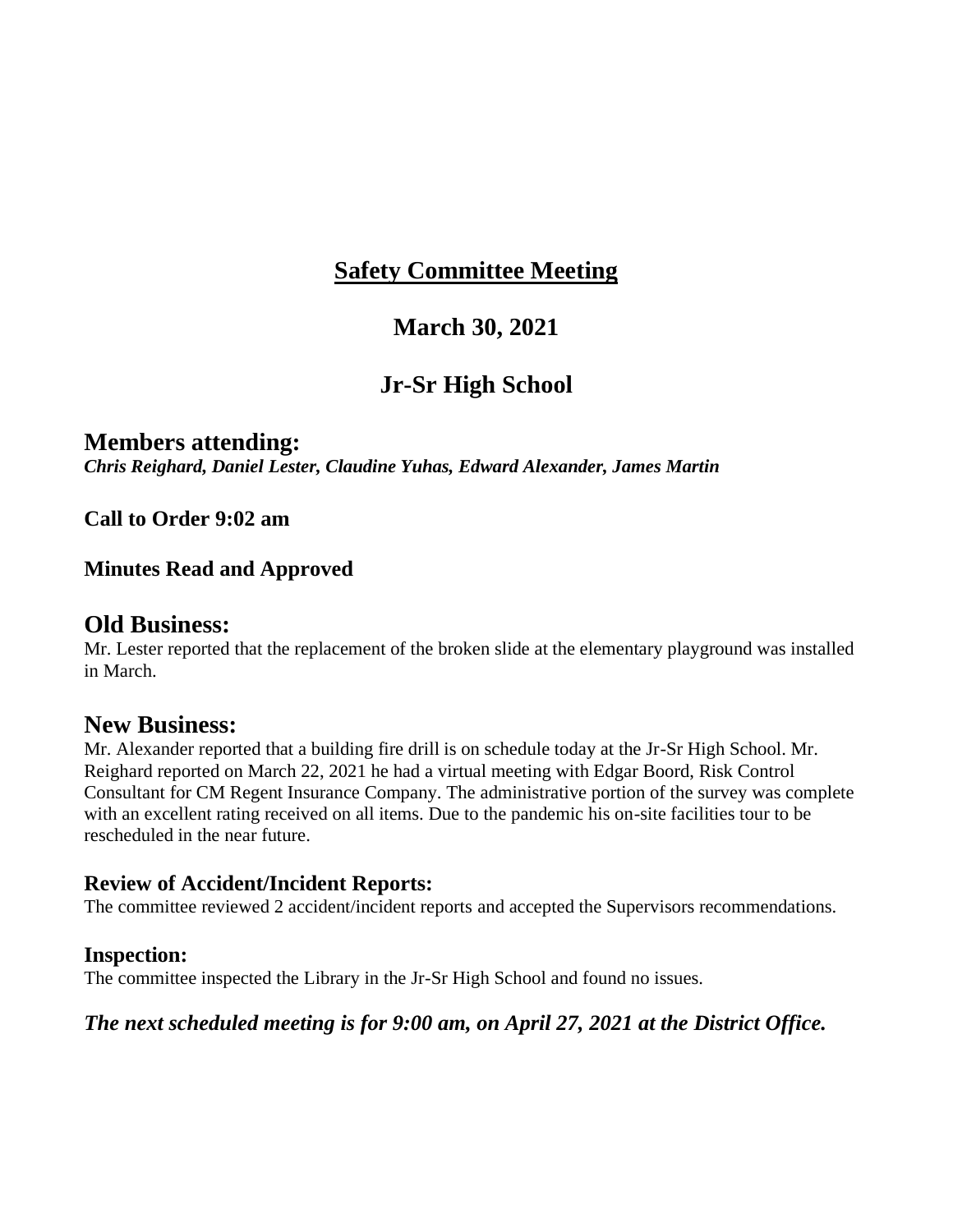### **February 23, 2021**

## **Elementary School**

**Members attending:** *Chris Reighard, Daniel Lester, Claudine Yuhas, Edward Alexander, Cynthia Vizzini*

**Call to Order 9:03 am**

#### **Minutes Read and Approved**

#### **Old Business:**

Mr. Lester reported that a replacement slide for the broken one at the elementary playground is on backorder. He hopes to have the slide installed before the playground is utilized in the spring.

### **New Business:**

Mr. Lester reported that the students returned to full in person learning on February  $16<sup>th</sup>$  and his staff is continuing to clean and fog the classrooms during Wednesday early dismissals in February.

#### **Review of Accident/Incident Reports:**

The committee reviewed zero accident/incident reports.

#### **Inspection:**

The committee inspected the LGI Hot Room in the Elementary School and found no issues.

*The next scheduled meeting is for 9:00 am, on March 30, 2021 at the Jr-Sr High School.*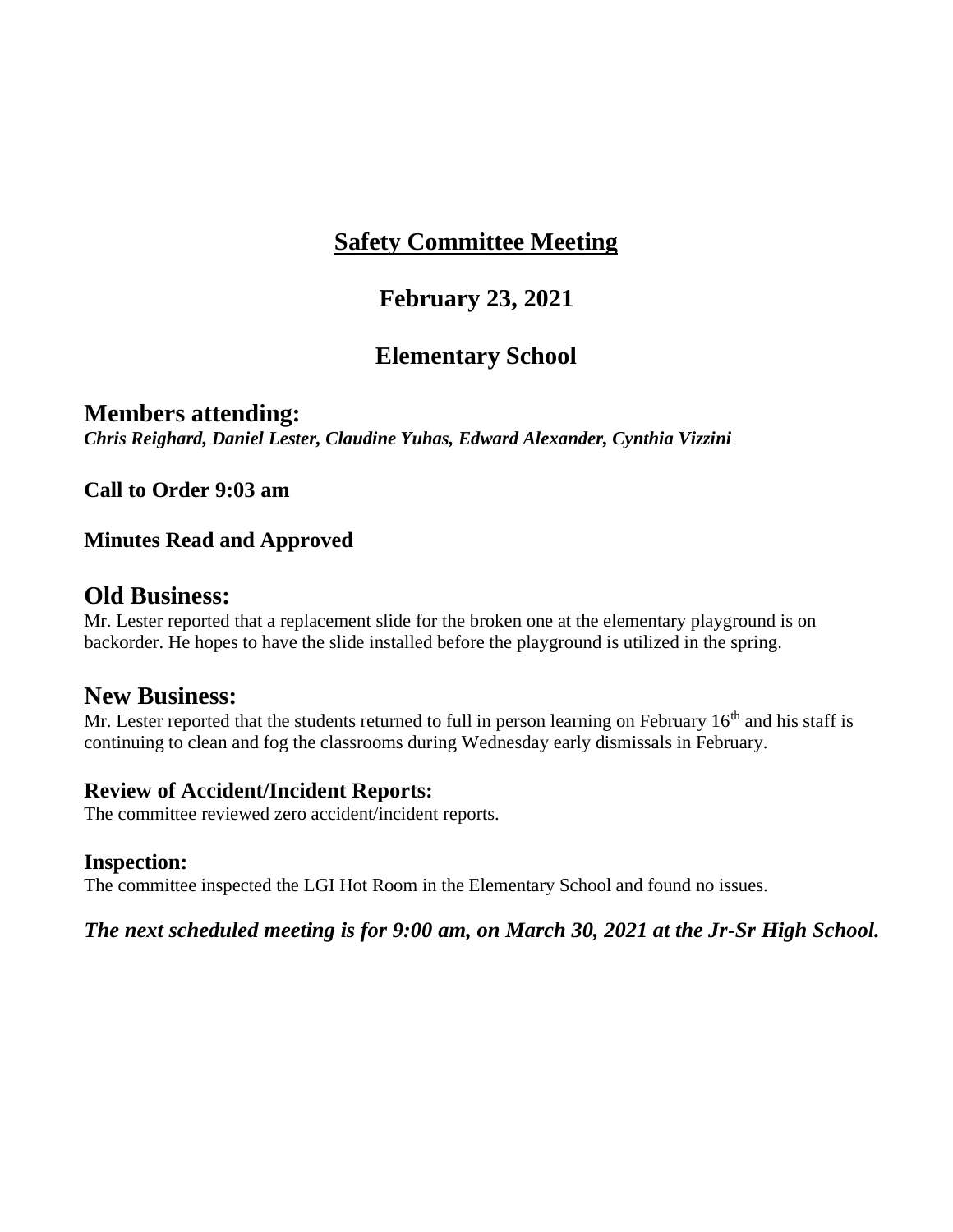### **January 26, 2021**

### **Field House**

**Members attending:** *Chris Reighard, Daniel Lester, James Martin, Edward Alexander*

**Call to Order 9:04 am**

**Minutes Read and Approved**

### **Old Business:**

None

### **New Business:**

Mr. Lester reported that the students returned to hybrid learning on January  $19<sup>th</sup>$  and his staff is continuing to clean and fog the classrooms twice a week. He also reported that a replacement slide for the broken one at the elementary playground should be on order this month.

#### **Review of Accident/Incident Reports:**

The committee reviewed zero accident/incident reports.

#### **Inspection:**

The committee inspected the Field House baseball team locker room and found no issues.

#### *The next scheduled meeting is for 9:00 am, on February 23, 2021 at the Elementary School.*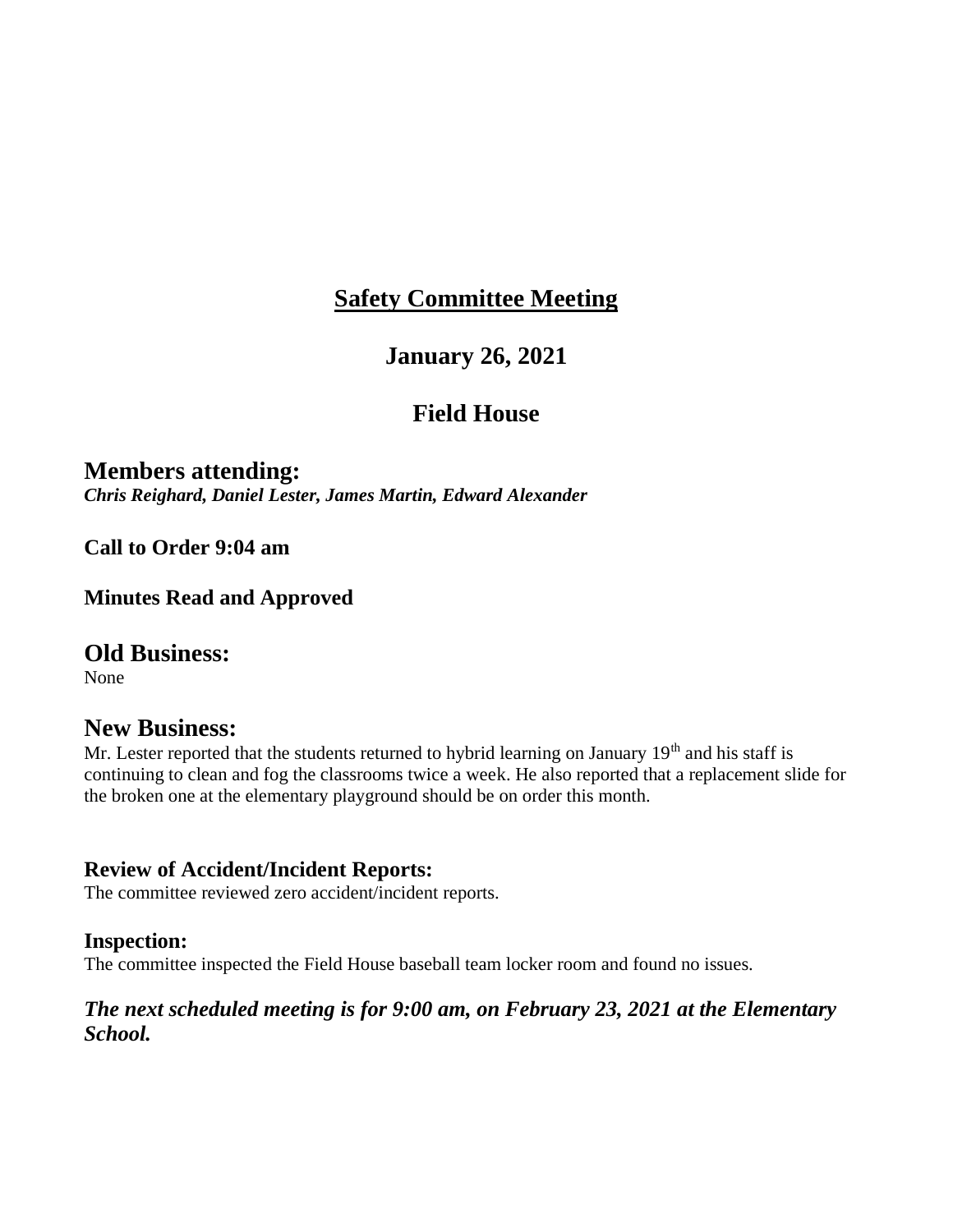### **December 22, 2020**

## **Jr-Sr High School**

### **Members attending:**

*Chris Reighard, Daniel Lester, James Martin, Edward Alexander, Claudine Yuhas, Cynthia Vizzini*

**Call to Order 9:06 am**

#### **Minutes Read and Approved**

#### **Old Business:**

Mr. Lester reported that the issue with the newly installed digital camera security system was rectified and the batting cage in the Field House relocated this month.

### **New Business:**

The district currently has no students in the buildings, with the students projected return to in-person classes sometime in mid-January. Mr. Lester reported that the custodian staff are currently cleaning and disinfecting at six remote educational sites located through the school district.

#### **Review of Accident/Incident Reports:**

The committee reviewed 1 accident/incident report and accepted the Supervisors recommendations.

#### **Inspection:**

The committee inspected the IT offices at the Jr-Sr High School and found no issues.

#### *The next scheduled meeting is for 9:00 am, on January 26, 2021 at the Field House.*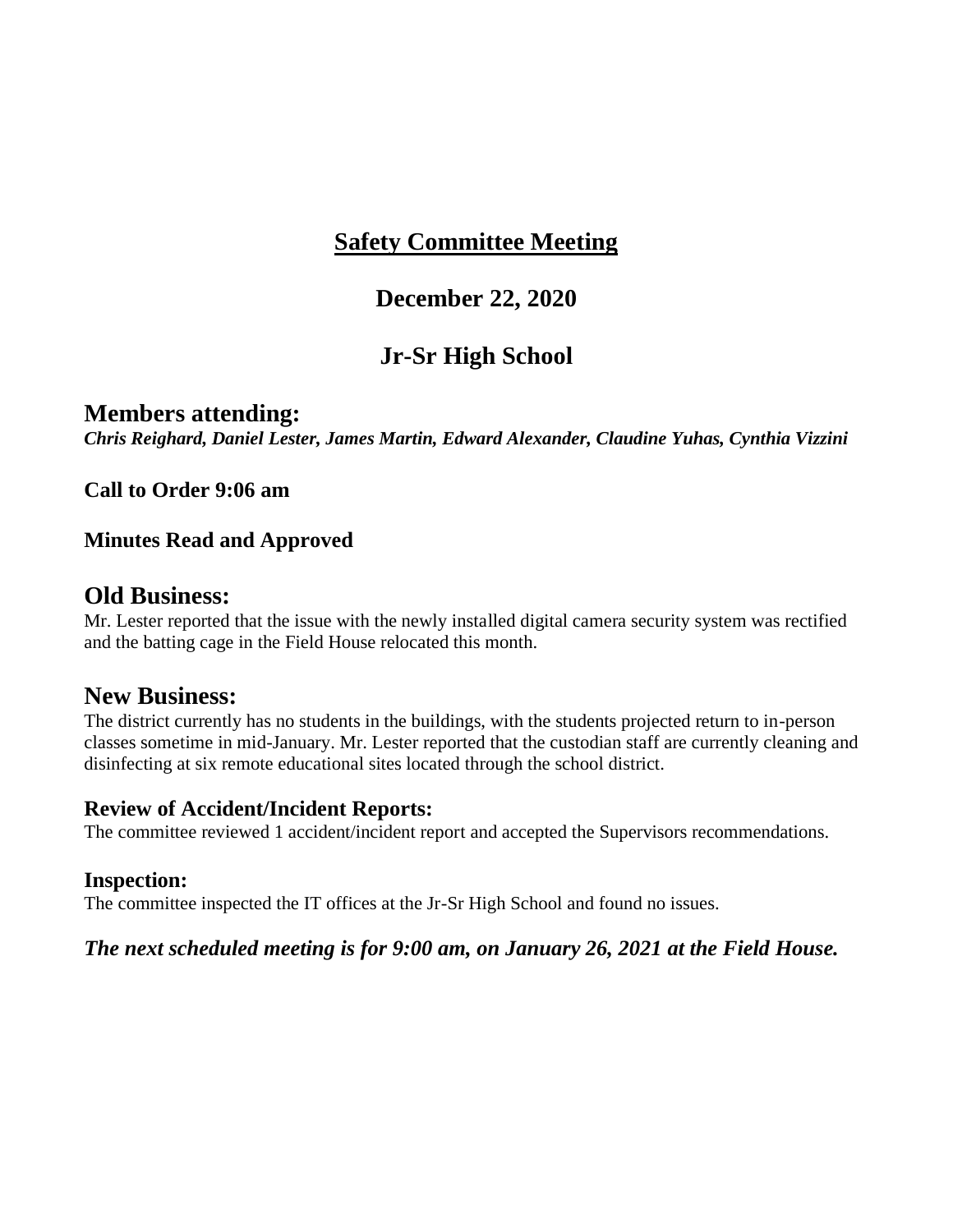### **November 24, 2020**

### **Elementary School**

## **Members attending:**

*Chris Reighard, Daniel Lester, James Martin, Edward Alexander, Claudine Yuhas*

**Call to Order 9:02 am**

#### **Minutes Read and Approved**

### **Old Business:**

The committee received a letter from Tom Horner from Gallagher Insurance regarding October's safety training stating that training is complete and ready for State certification.

### **New Business:**

Mr. Lester reported that Watkins Security is in the process of correcting an issue with the newly installed digital camera security system. Mrs. Yuhas read a letter she received that addressed to the committee. The content of the letter addressed suggested pandemic mitigation procedures at the Jr-Sr High School. The committee agreed to forward the letter to the Superintendent. Mr. Lester reported that the batting cage from the track that is temporary stored in the Field House would be relocated this week.

#### **Review of Accident/Incident Reports:**

The committee reviewed 2 accident/incident reports and accepted the Supervisors recommendations.

#### **Inspection:**

The committee inspected the repurposed Pod B computer lab center at the Elementary School and found no issues.

#### *The next scheduled meeting is for 9:00 am, on December 22, 2020 at the Jr-Sr High School.*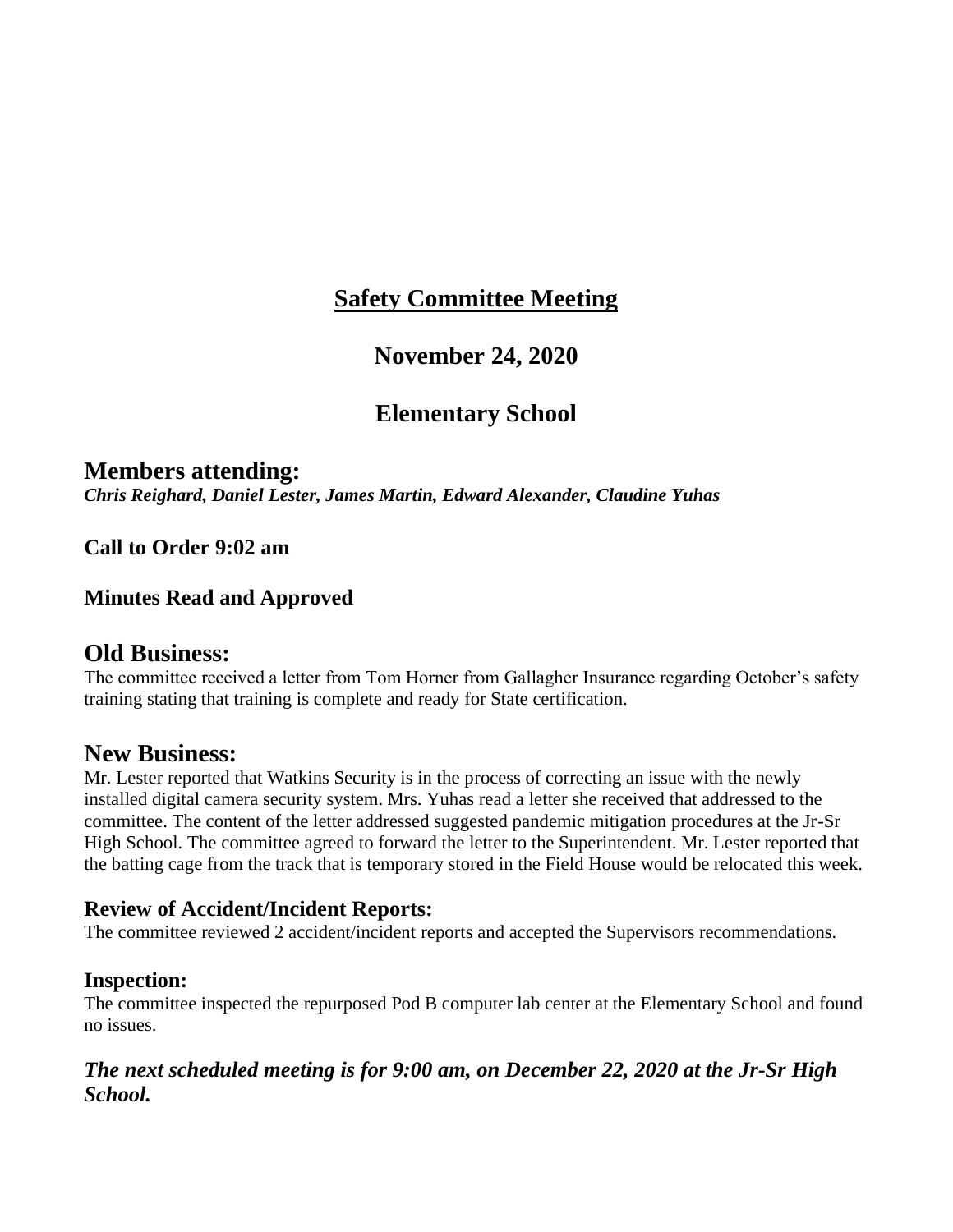### **October 26, 2020**

## **District Office**

### **Members attending:**

*Chris Reighard, Daniel Lester, James Martin, Cynthia Vizzini, Edward Alexander, Claudine Yuhas*

**Call to Order 9:05 am**

#### **Minutes Read and Approved**

**Old Business:** The committee received required annual training to retain its certification as a safety committee.

### **New Business:**

The annual safety committee training program was presented by Tom Horner, Risk Management Consultant of AJ Gallagher & Co. The school district has been in full in person delivery since September 28, 2020. The administration and staff have worked diligently to keep students and staff safe during this phase. Mr. Lester reported that a security system server update was completed that now allows for video record storage for thirty days. He also reported the October fire drill at the Elementary School was successful with no issues.

### **Review of Accident/Incident Reports:**

The committee reviewed 1 accident/incident reports and accepted the Supervisors recommendations.

#### **Inspection:**

The committee inspected new building entrance scanner at the Elementary School entrance and found no issues.

#### *The next scheduled meeting is for 9:00 am, on November 24, 2020 at the Elementary School.*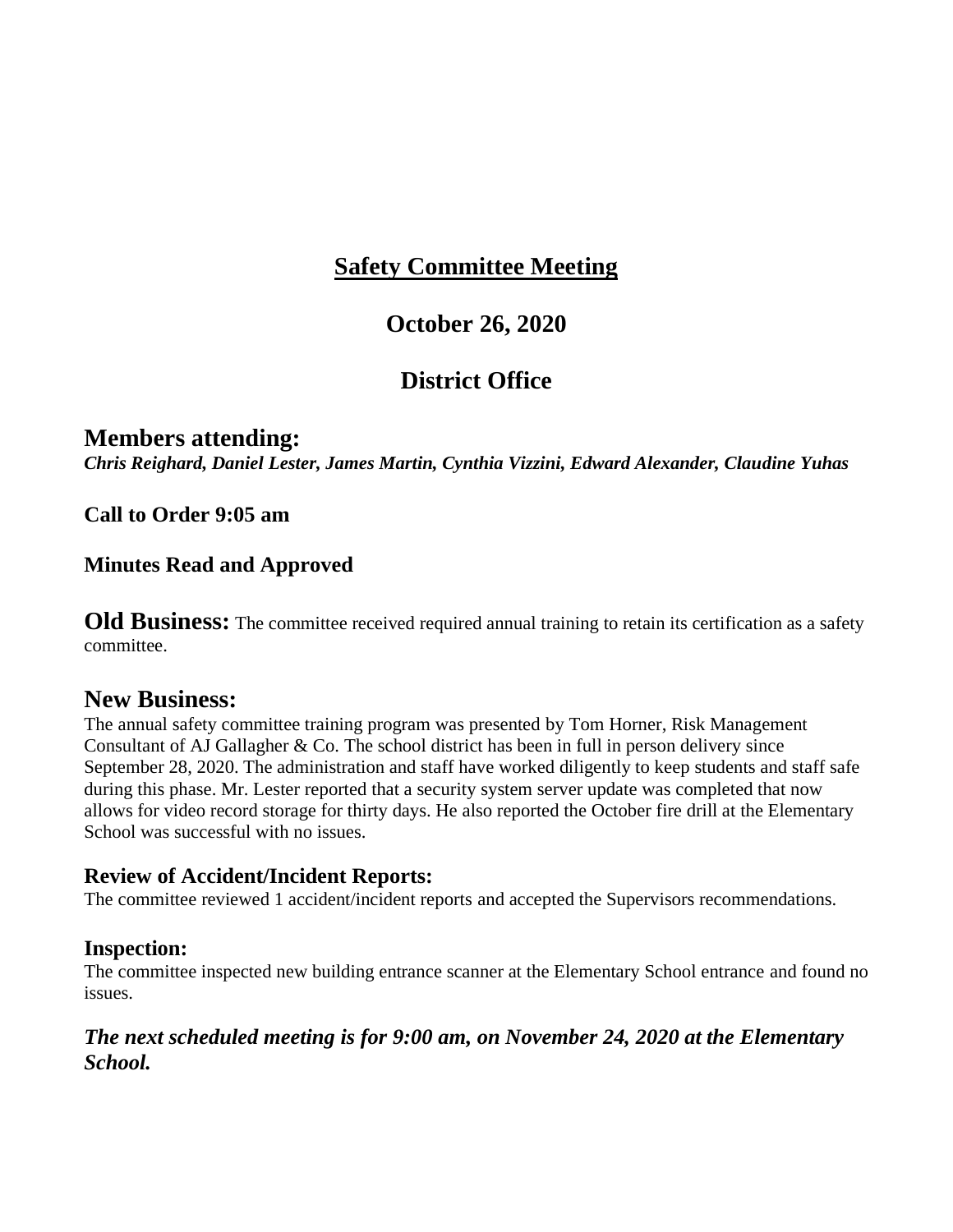### **September 29, 2020**

## **Field House**

**Members attending:** *Chris Reighard, James Martin, Cynthia Vizzini, Edward Alexander, Claudine Yuhas*

**Call to Order 9:08 am**

**Minutes Read and Approved**

**Old Business:** None

### **New Business:**

The school district has moved from the hybrid education delivery to full in person delivery on September 28, 2020. The revised district master safety plan was approved and implemented for this full in person phase. Mr. Reighard reported that this month the district received and installed five temperature scanners in the building's entrances. Also installed in September were four digital security cameras for video surveillance of the district's athletic fields.

#### **Review of Accident/Incident Reports:**

The committee reviewed 3 accident/incident reports and accepted the Supervisors recommendations.

#### **Inspection:**

The committee inspected elevator to the second floor and weight equipment room and found no issues.

#### *The next scheduled meeting is for 9:00 am, on October 26, 2020 at the District Office.*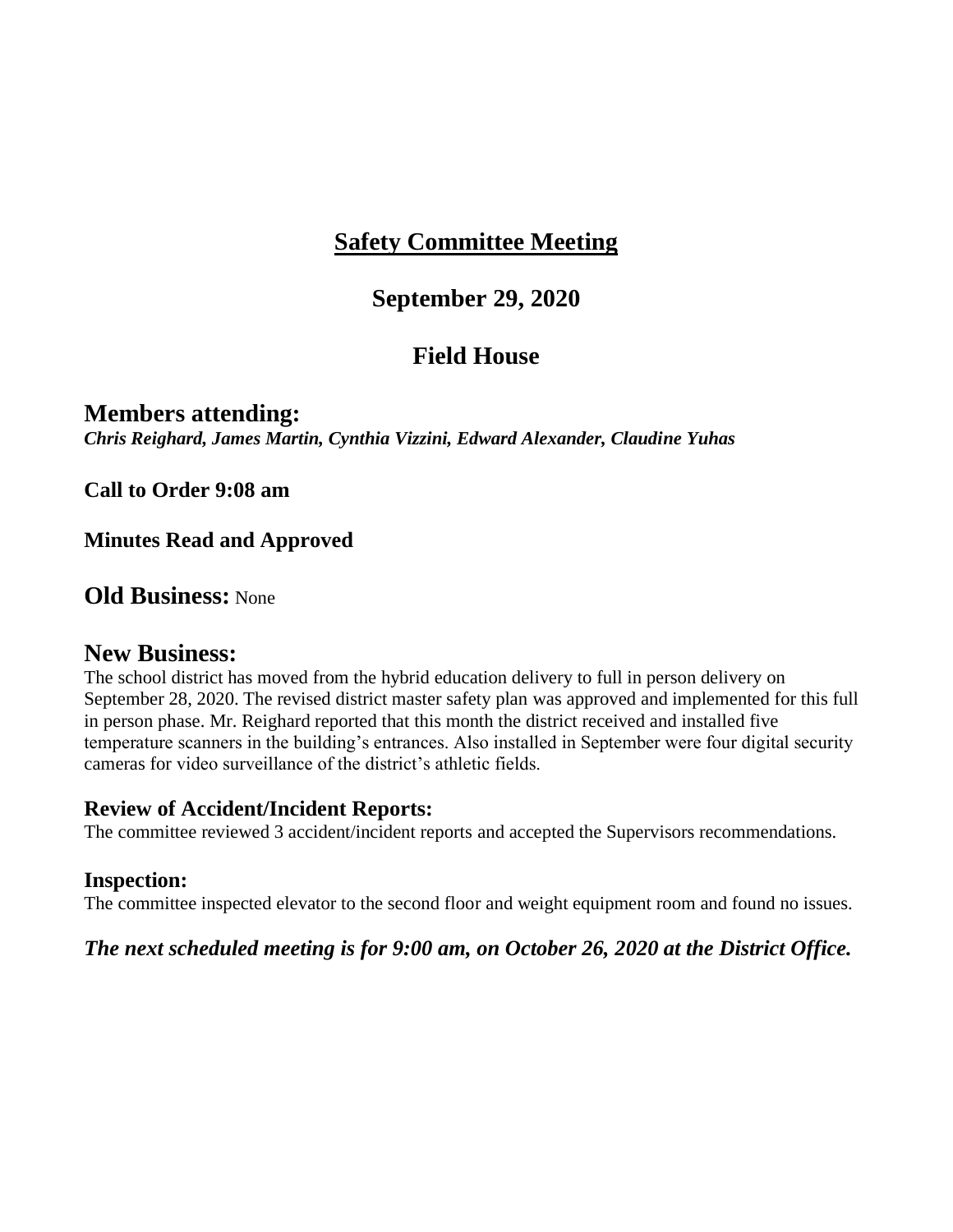### **August 31, 2020**

## **Jr-Sr High School**

#### **Members attending:**

*Chris Reighard, Dan Lester, James Martin, Cynthia Vizzini, Edward Alexander, Claudine Yuhas*

**Call to Order 9:03 am**

**Minutes Read and Approved**

**Old Business:** None

#### **New Business:**

Mr. Reighard reported the district received in September a \$35,000 safe school grant for perimeter campus and a \$191,707 COVID security grant through the Pennsylvania Commission on Crime and Delinquency. Mr. Lester reported his staff are preparing for the start of school under the new hybrid reopening system. The committee welcomed new member Mr. Edward Alexander the district's Jr-Sr High School Operational Principal replacing Rebecca Roberts.

#### **Review of Accident/Incident Reports:**

The committee reviewed 3 accident/incident reports and accepted the Supervisors recommendations.

#### **Inspection:**

The committee inspected the Principal's Office in the Jr-Sr High School and found no issues.

*The next scheduled meeting is for 9:00 am, on September 29, 2020 at the Field House.*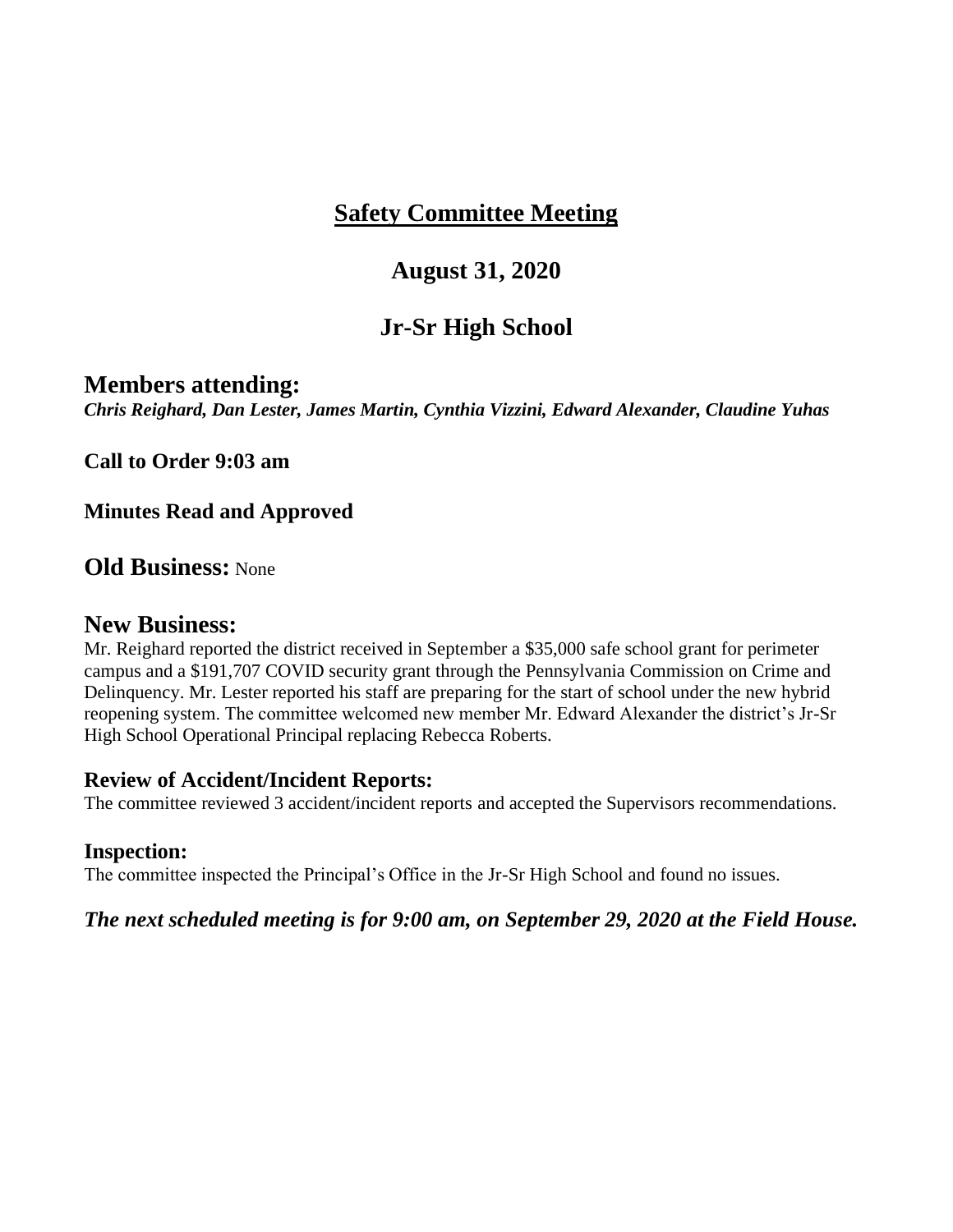## **July 29, 2020**

## **District Office**

### **Members attending:**

*Chris Reighard, Dan Lester, James Martin, Rebecca Roberts*

**Call to Order 9:45 am**

#### **Minutes Read and Approved**

### **Old Business:**

None

### **New Business:**

Mr. Lester reported the custodian staff is preparing for a possible hybrid school reopening in late August while still adhering to the new Covid-19 pandemic guidelines. Mr. Reighard reported that the district has purchased PPE items through the summer including mask, face shield, gowns, desk dividers, thermometers, disinfectant, sprayers, and a spray steamer.

#### **Review of Accident/Incident Reports:**

The committee reviewed 0 accident/incident reports and accepted the Supervisors recommendations.

#### **Inspection:**

None

*The next scheduled meeting is for 9:00 am, on August 31, 2020 at the Jr-Sr High School.*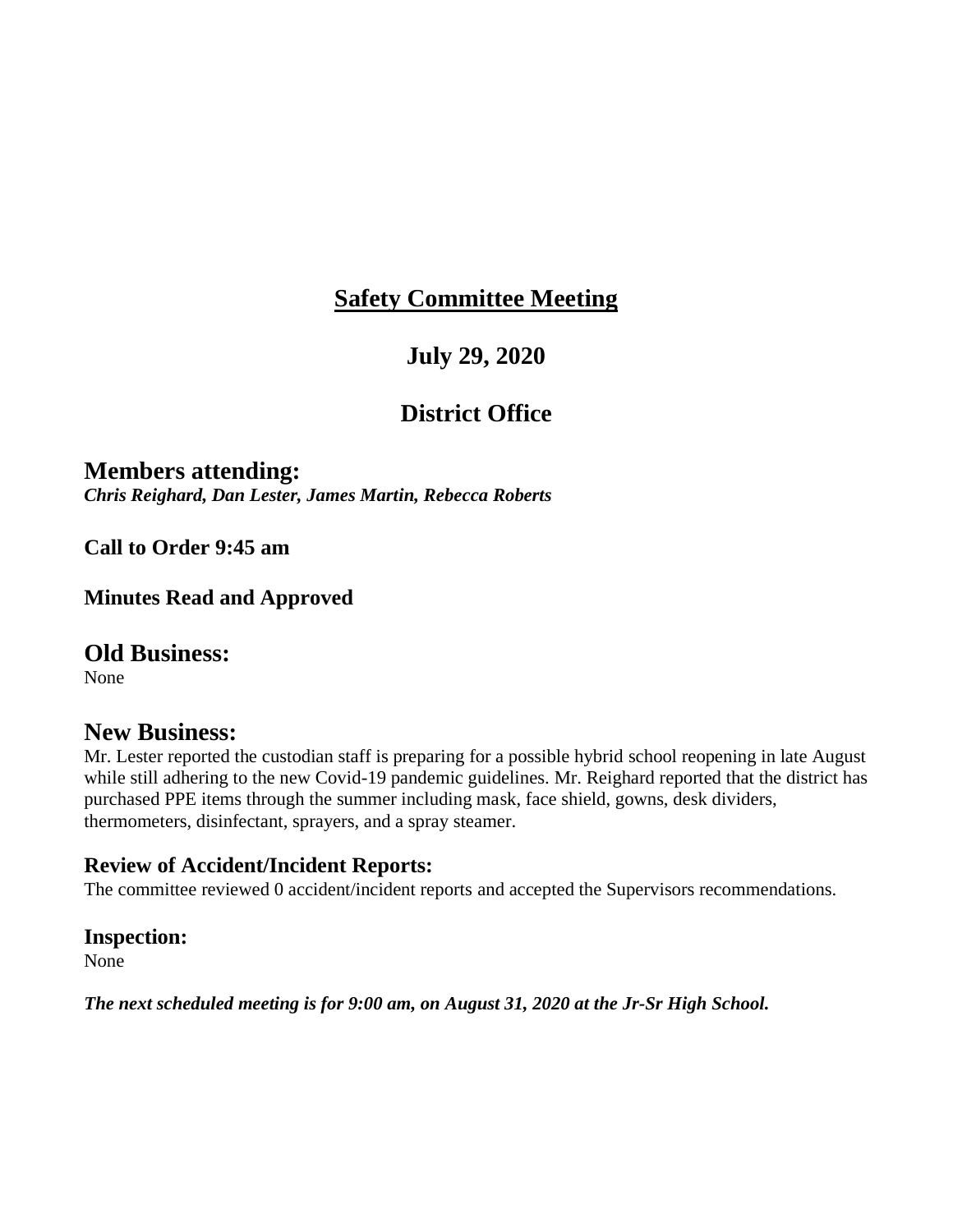### **June 30, 2020**

## **District Office**

**Members attending:** *Chris Reighard, Dan Lester, James Martin, Rebecca Roberts*

**Call to Order 11:15 am**

**Minutes Read and Approved**

#### **Old Business:**

None

### **New Business:**

Mr. Lester reported the custodian staff has resumed their summer cleaning and maintenance activities adhering to the new Covid-19 pandemic guidelines. Mr. Reighard reported that the district has ordered many PPE items with deliver scheduled before school reopens in the late August.

#### **Review of Accident/Incident Reports:**

The committee reviewed 0 accident/incident reports and accepted the Supervisors recommendations.

#### **Inspection:**

None

*The next scheduled meeting is for 9:00 am, on July 29, 2020 at the District Office*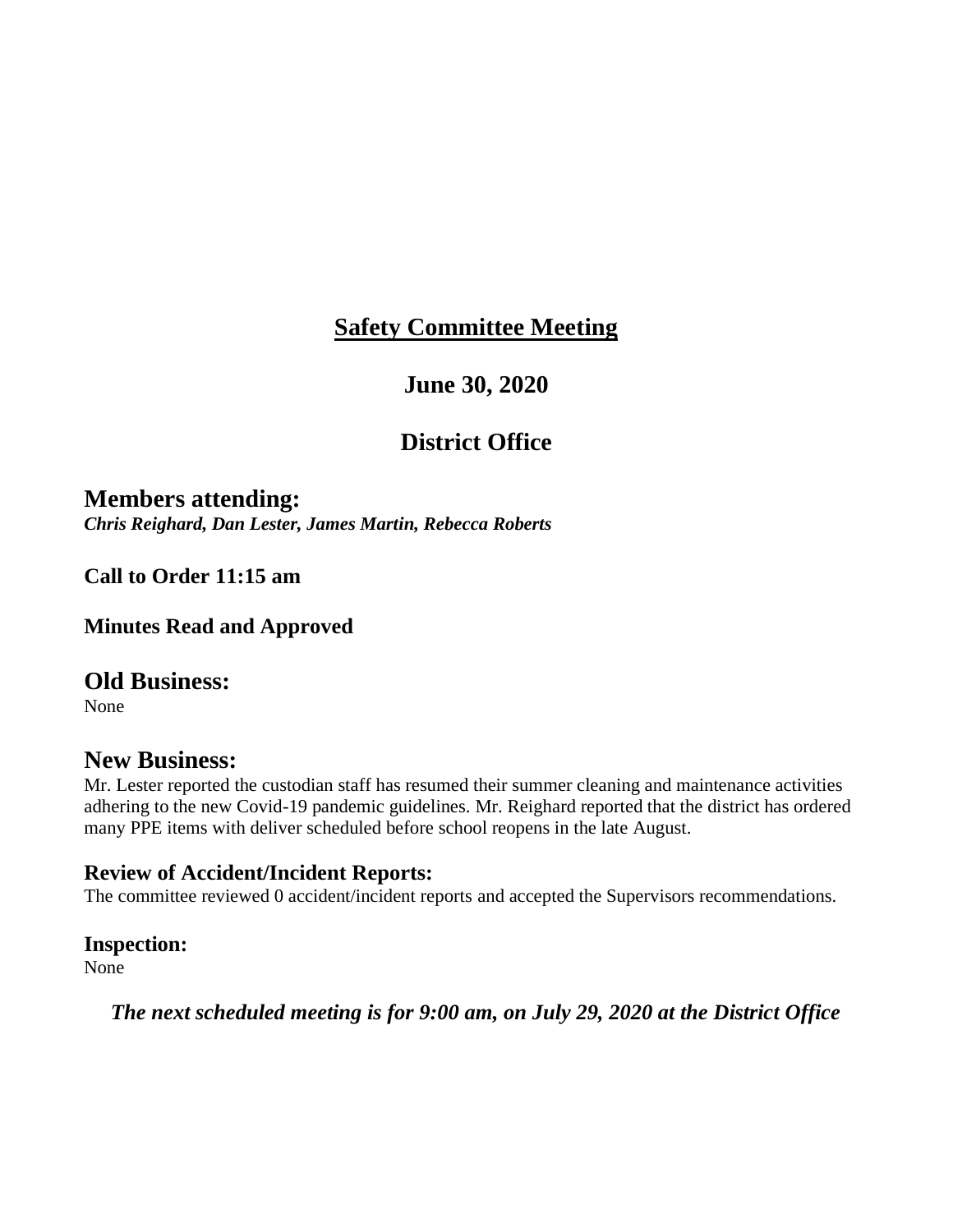## **May 28, 2020**

## **District Office**

**Members attending:** *Chris Reighard, Dan Lester, James Martin, Rebecca Roberts*

**Call to Order 9:05 am**

**Minutes Read and Approved**

**Old Business:**

None

**New Business:** District remains shutdown due to Covid-19 pandemic.

### **Review of Accident/Incident Reports:**

The committee reviewed 0 accident/incident reports.

**Inspection:** None

*The next scheduled meeting is for 9:00 am, on June 30, 2020 at the District Office.*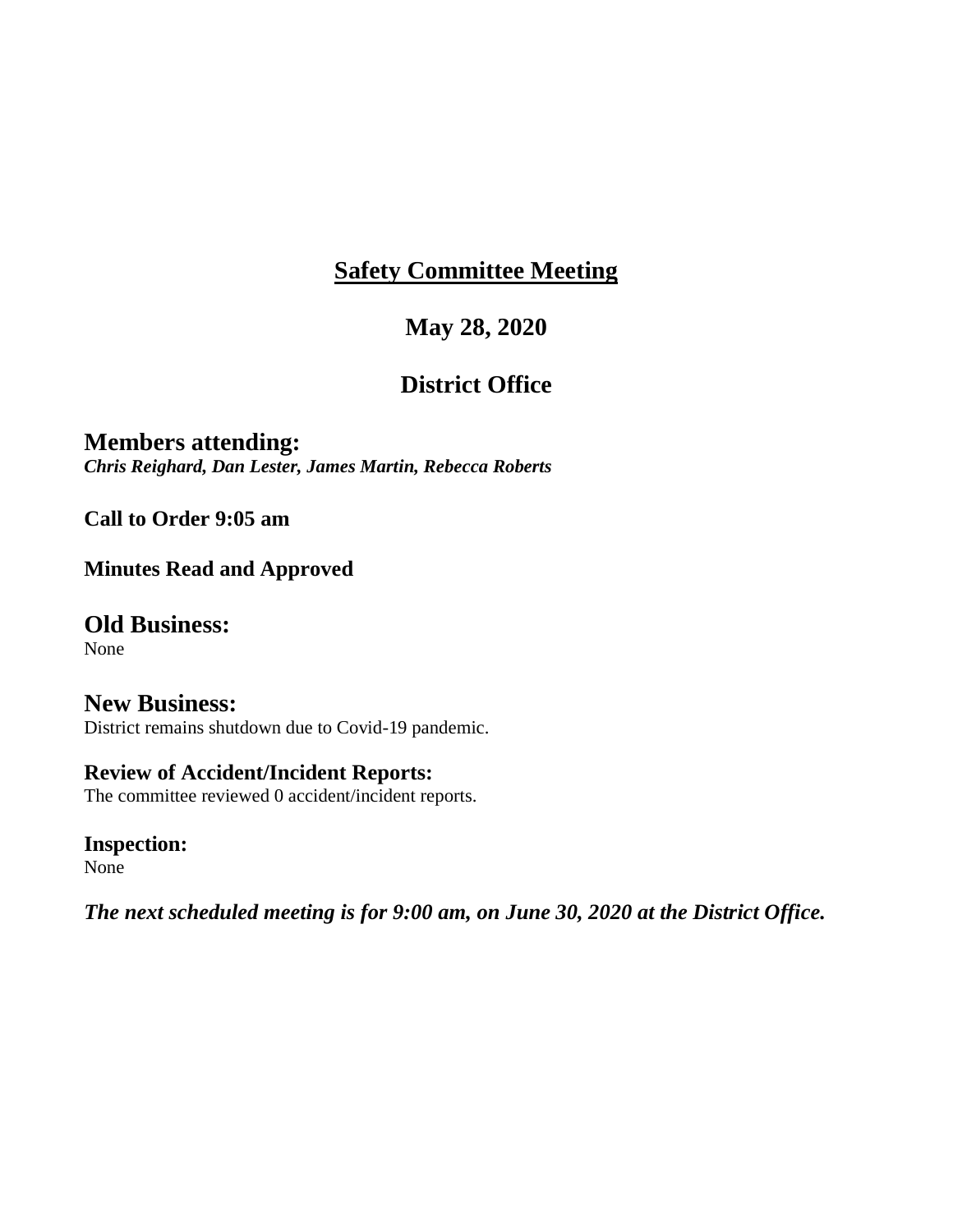## **April 28, 2020**

## **District Office**

**Members attending:** *Chris Reighard, Dan Lester, James Martin, Rebecca Roberts*

**Call to Order 9:25 am**

**Minutes Read and Approved**

**Old Business:**

None

**New Business:** District is still shutdown due to Covid-19 pandemic.

### **Review of Accident/Incident Reports:**

The committee reviewed 0 accident/incident reports.

**Inspection:** None

*The next scheduled meeting is for 9:00 am, on May 28, 2020 at the District Office.*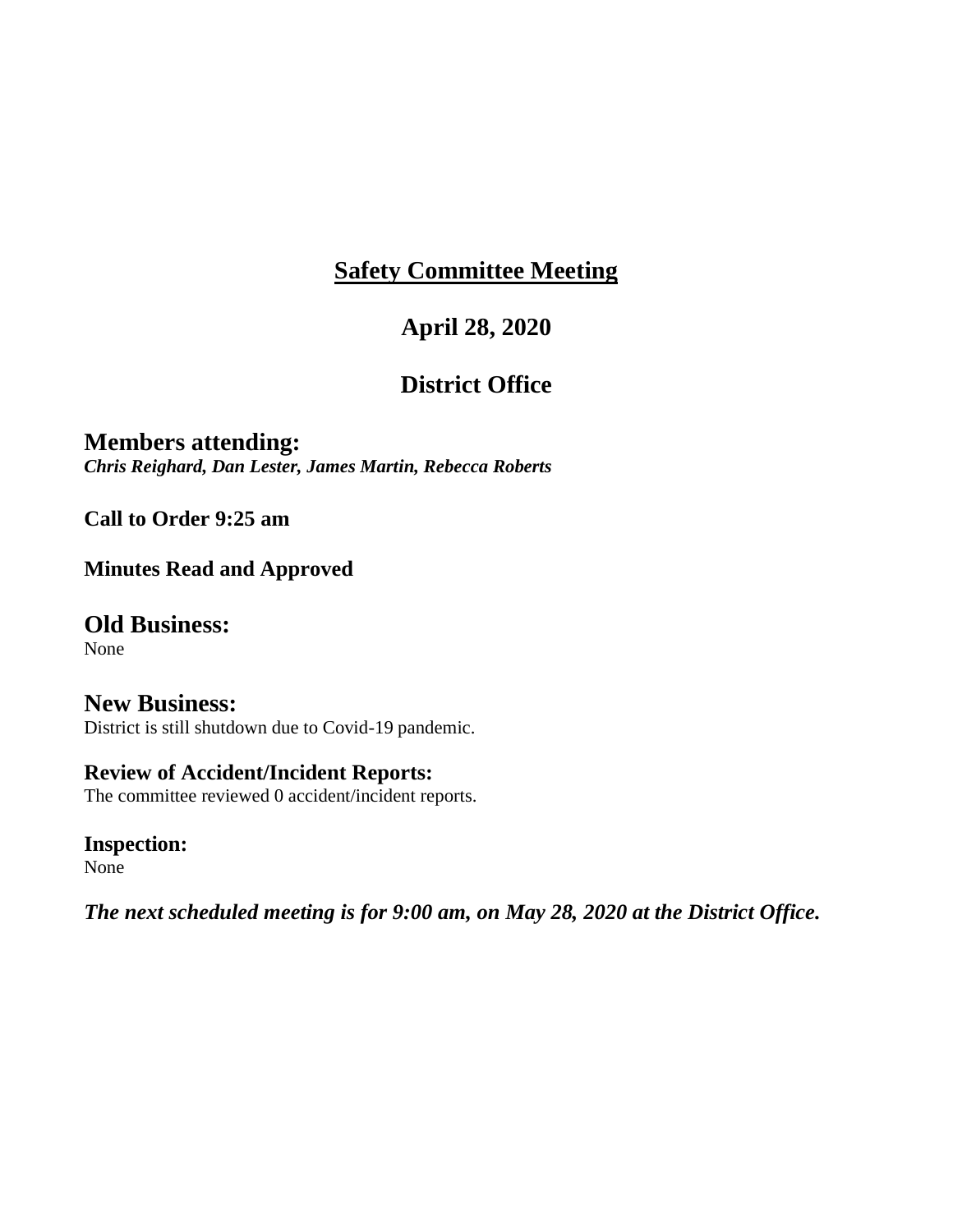## **March 31, 2020**

## **District Office**

**Members attending:** *Chris Reighard, Dan Lester, James Martin, Rebecca Roberts*

**Call to Order 10:20 am**

**Minutes Read and Approved**

**Old Business:** None

**New Business:** District is currently shutdown due to Covid-19 pandemic.

**Review of Accident/Incident Reports:** The committee reviewed 0 accident/incident reports.

**Inspection:** None

*The next scheduled meeting is for 9:00 am, on April 28, 2020 at the District Office.*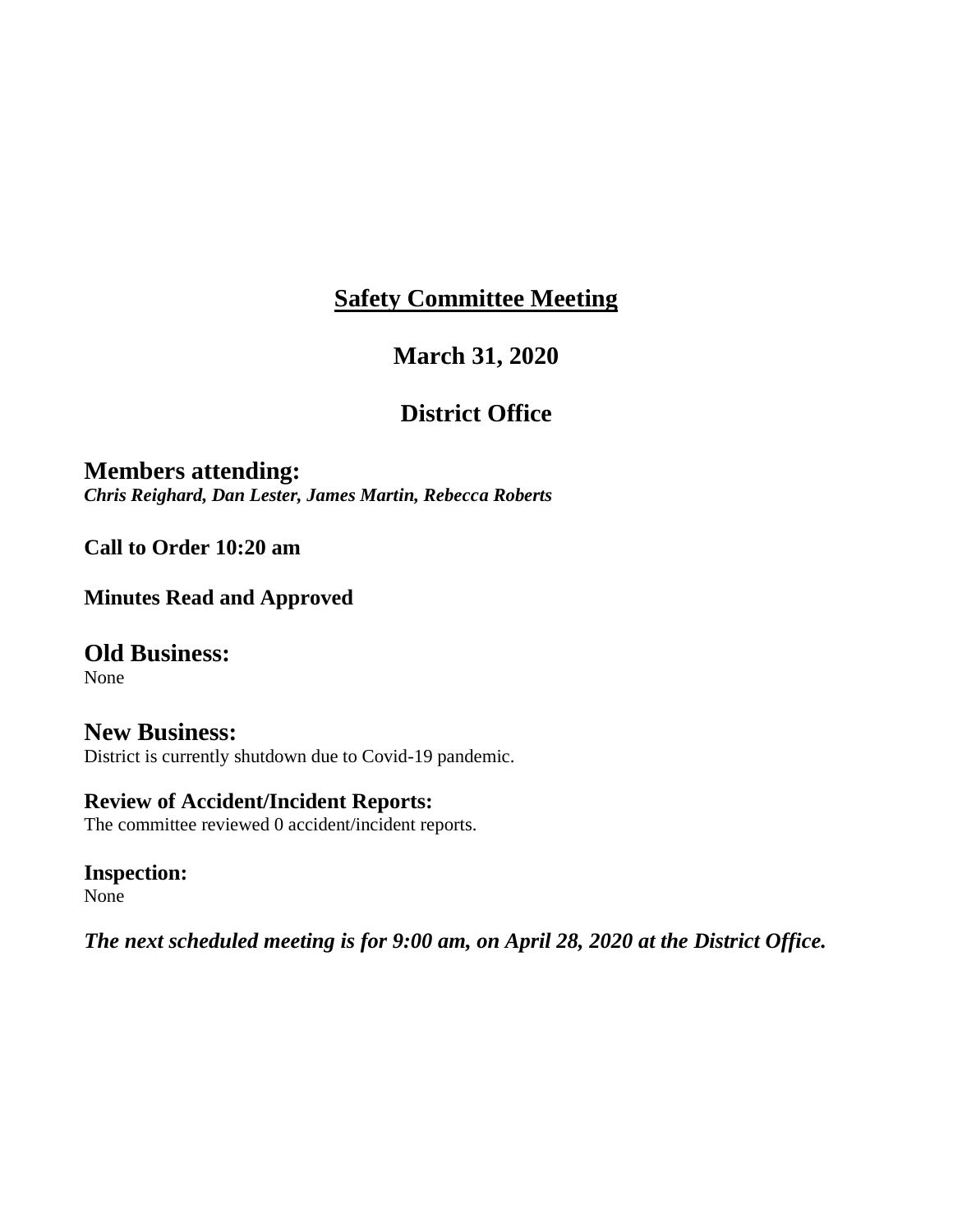### **February 25, 2020**

## **District Office**

#### **Members attending:**

*Chris Reighard, Dan Lester, James Martin, Cynthia Vizzini, Rebecca Roberts, Claudine Yuhas*

**Call to Order 9:04 am**

#### **Minutes Read and Approved**

### **Old Business:**

Saint Michael Fire Station completed implementation of the text alert notification system for district personnel. The Craig Fencing installed the additional security fencing at the stadium and track.

### **New Business:**

Mr. Reighard reported the district is to receive a \$35,000 safe school grant for perimeter campus security through the Pennsylvania Commission on Crime and Delinquency. The district also submitted a separate competitive PCCD grant for various safe school initiatives. The district will find out in March if it was successful with the grant application.

#### **Review of Accident/Incident Reports:**

The committee reviewed 2 accident/incident reports and accepted the Supervisors recommendations.

#### **Inspection:**

The committee inspected the Library in the Jr-Sr High School and found no issues.

#### *The next scheduled meeting is for 8:30 am, on March 31, 2020 at the District Office.*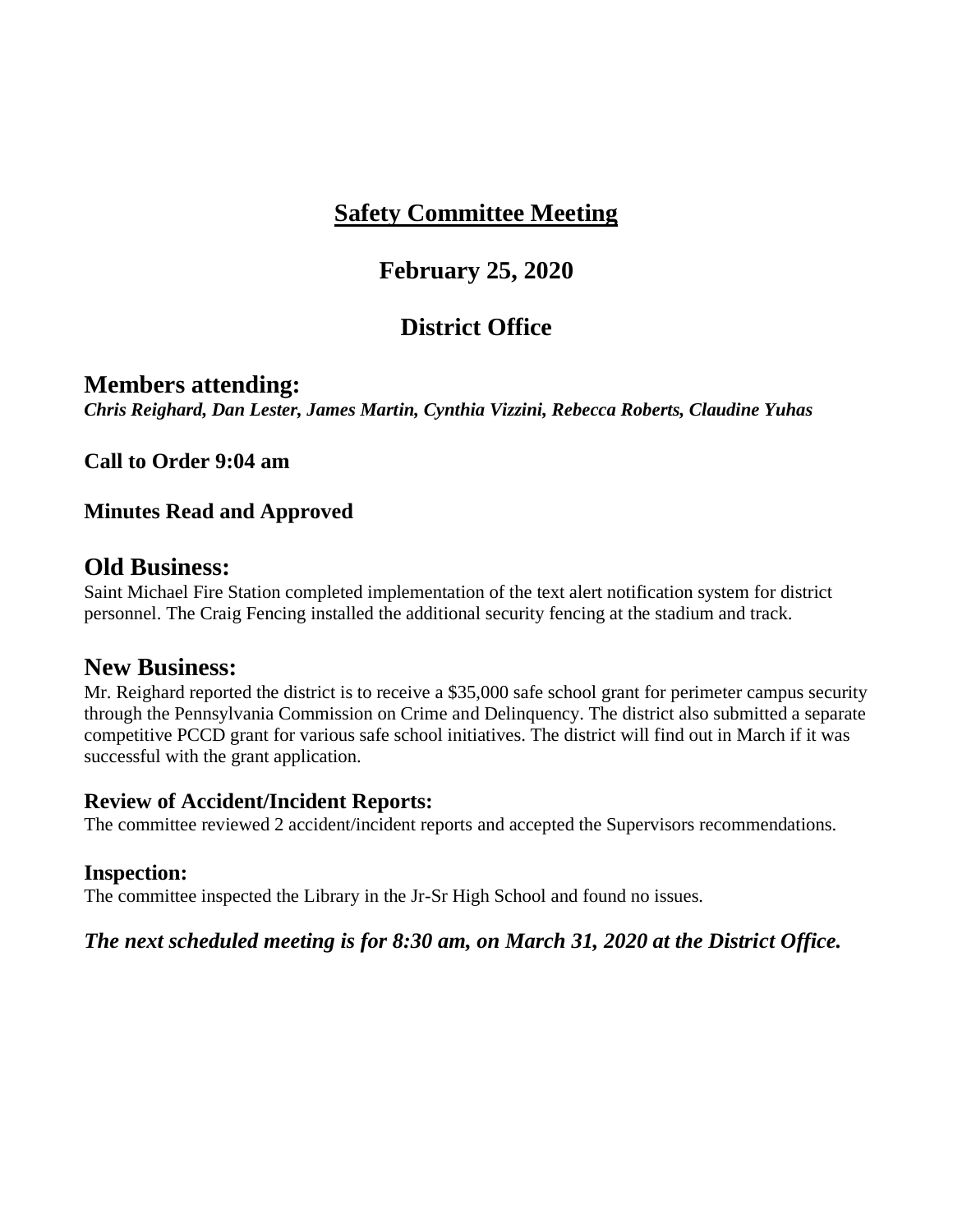## **January 28, 2020**

## **District Office**

### **Members attending:**

*Chris Reighard, Dan Lester, James Martin, Cynthia Vizzini, Rebecca Roberts*

**Call to Order 9:01 am**

#### **Minutes Read and Approved**

### **Old Business:**

Saint Michael Fire Station completed implementation of the text alert notification system for district personnel. The Craig Fencing installed the additional security fencing at the stadium and track.

### **New Business:**

Mr. Reighard reported the district is to receive a \$35,000 safe school grant for perimeter campus security through the Pennsylvania Commission on Crime and Delinquency. The district also submitted a separate competitive PCCD grant for various safe school initiatives. The district will find out in March if it was successful with the grant application.

#### **Review of Accident/Incident Reports:**

The committee reviewed 1 accident/incident reports and accepted the Supervisors recommendations.

#### **Inspection:**

The committee inspected the planetarium in the Elementary gymnasium and found no issues.

#### *The next scheduled meeting is for 9:00 am, on February 25, 2020 at the Jr-Sr High School.*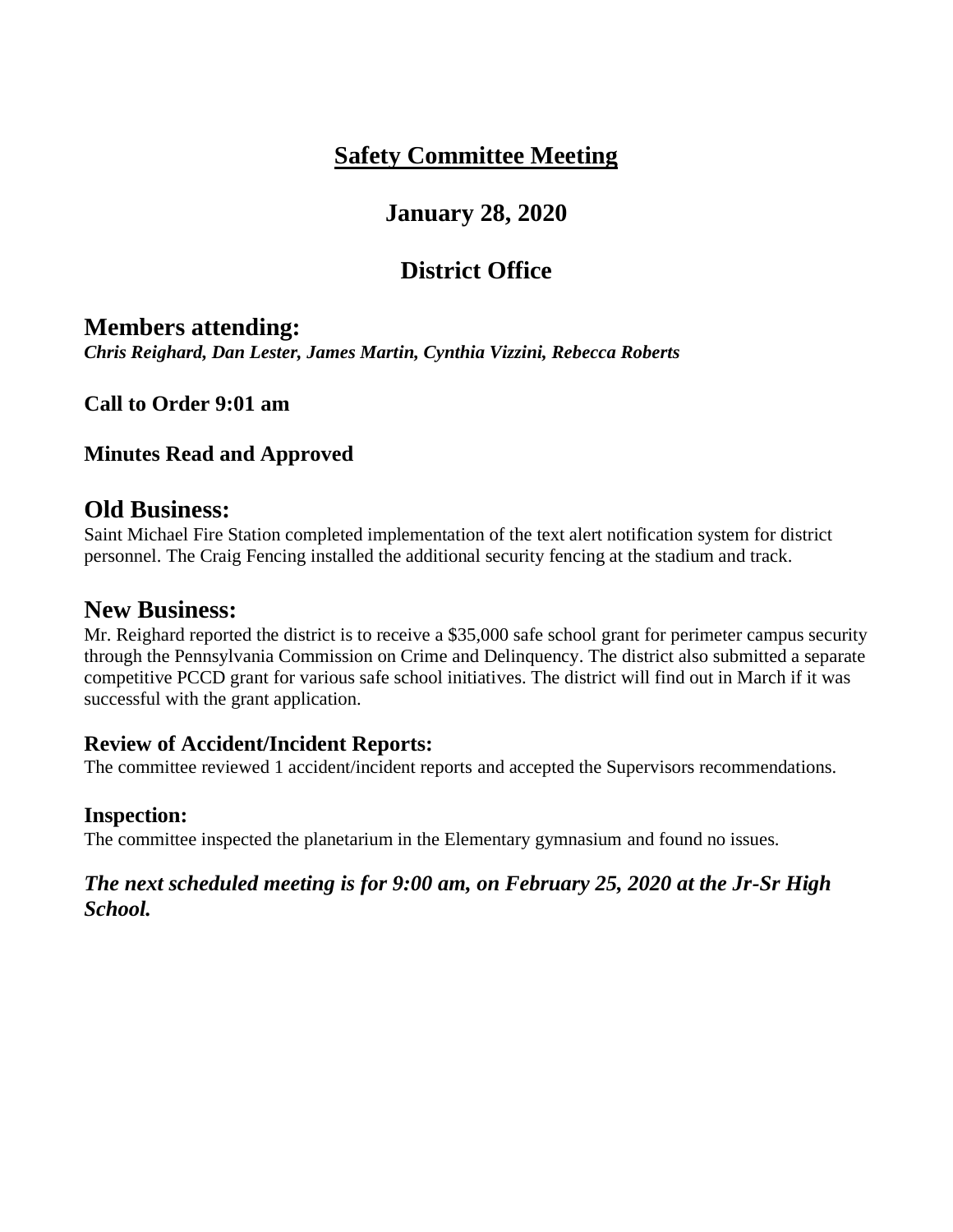## **December 19, 2019**

## **District Office**

### **Members attending:**

*Chris Reighard, Dan Lester, James Martin, Cynthia Vizzini, Claudine Yuhas*

**Call to Order 9:08 am**

### **Minutes Read and Approved**

### **Old Business:**

The contractors completed the Stadium/Fields project punch lis.t

### **New Business:**

Mr. Lester reported that the Saint Michael Fire Station have set up text alerts notifying certain district personnel of going on in the area. He also reported that a contractor started installing additional security fencing at the stadium and track.

### **Review of Accident/Incident Reports:**

The committee reviewed 5 accident/incident reports and accepted the Supervisors recommendations.

#### **Inspection:**

The committee inspected the updated archery practice area in the Elementary gymnasium and found no issues.

*The next meeting is scheduled for 9:00 am, on January 28th at the Elementary School.*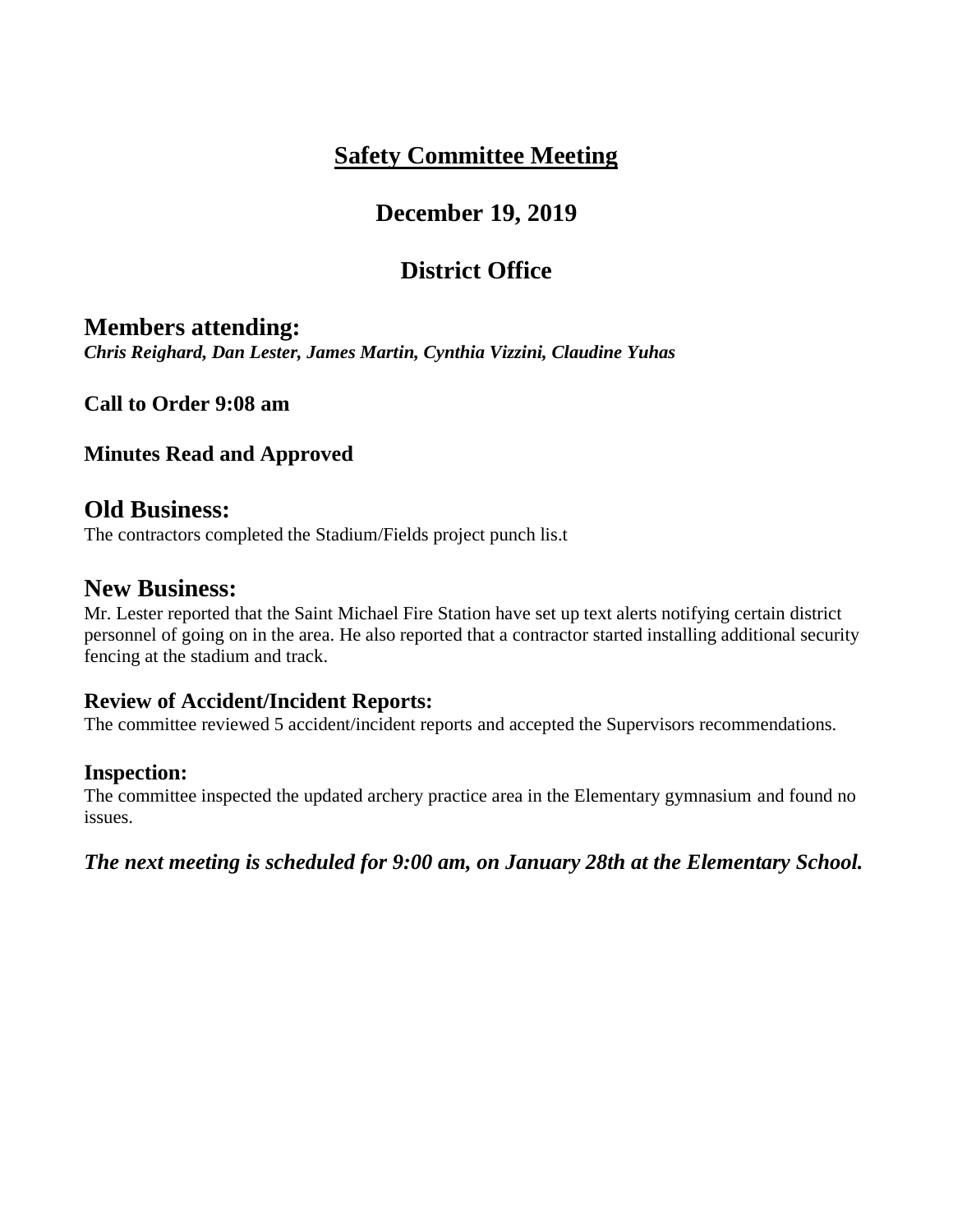## **November 26, 2019**

## **Jr-Sr High School**

**Members attending:** *Chris Reighard, Dan Lester, James Martin, Cynthia Vizzini, Rebecca Roberts*

**Call to Order 9:05 am**

#### **Minutes Read and Approved**

### **Old Business:**

The Stadium and Fields project is complete with a few final punch list items needing address by the contractors. The maintenance staff have resolved the issue with freezer door located at the Jr-Sr High Kitchen.

### **New Business:**

Mr. Lester reported his staff has begun preparing the district facilities for winter including winterizing the new concession stand and stadium improvements. The baseball outfield was rolled and prepped and is ready for the start of spring sports. In both building auditoriums, chorus and drama equipment is being set up for upcoming events.

#### **Review of Accident/Incident Reports:**

The committee reviewed 2 accident/incident reports and accepted the Supervisors recommendations.

#### **Inspection:**

The committee inspected the repaired freezer kitchen door in the Jr-Sr High cafeteria and found no issues.

### *The next meeting is scheduled for 9:00 am, on December 19, 2019 at the District Office.*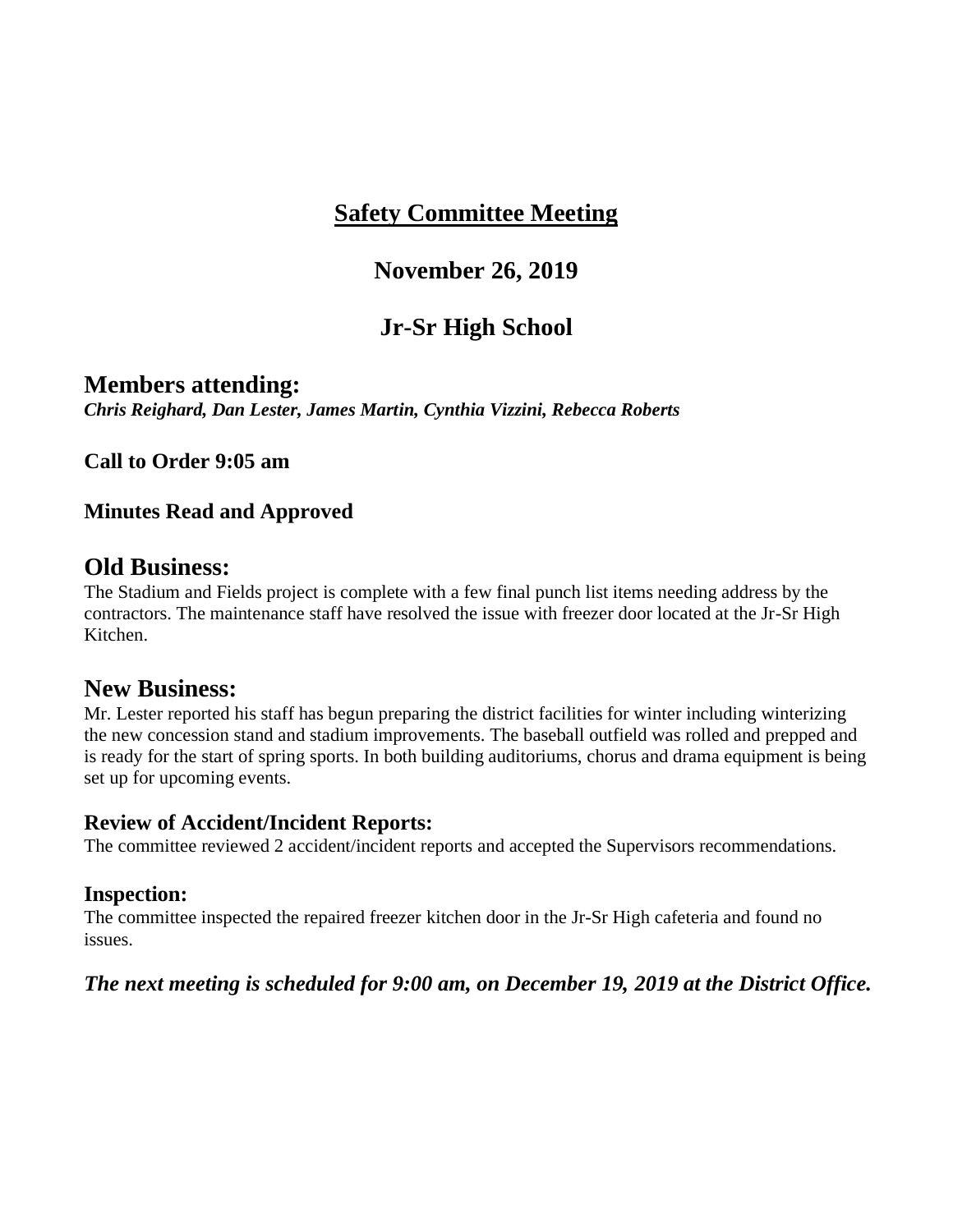### **October 29, 2019**

### **Field House**

**Members attending:** *Chris Reighard, Dan Lester, James Martin, Cynthia Vizzini,* 

**Call to Order 9:01 am**

### **Minutes Read and Approved**

### **Old Business:**

The Stadium and Fields project is nearly complete with the installation of the turf on the stadium and baseball fields. The Stadium field has been holding games and events since the middle of September. The Track renovation and concession stand were complete in October and are now in use by the district. The kitchen door at the Jr-Sr High door still is not been remedied and Mr. Lester is working on a solution.

### **New Business:**

Mr. Lester reported the Stadium and Fields project final walk through is scheduled on October 31 to review punch list items. Mr. Reighard handed out the current workers compensation loss claims history analysis reporting a favorable 2018 year and to date a favorable 2019 year. .

#### **Review of Accident/Incident Reports:**

The committee reviewed 1 accident/incident reports and accepted the Supervisors recommendations.

#### **Inspection:**

The committee inspected the newly constructed concession stand located outside the Field House and found no issues.

#### *The next meeting is scheduled for 9:00 am, on November 26, 2019 at the Jr-Sr High School.*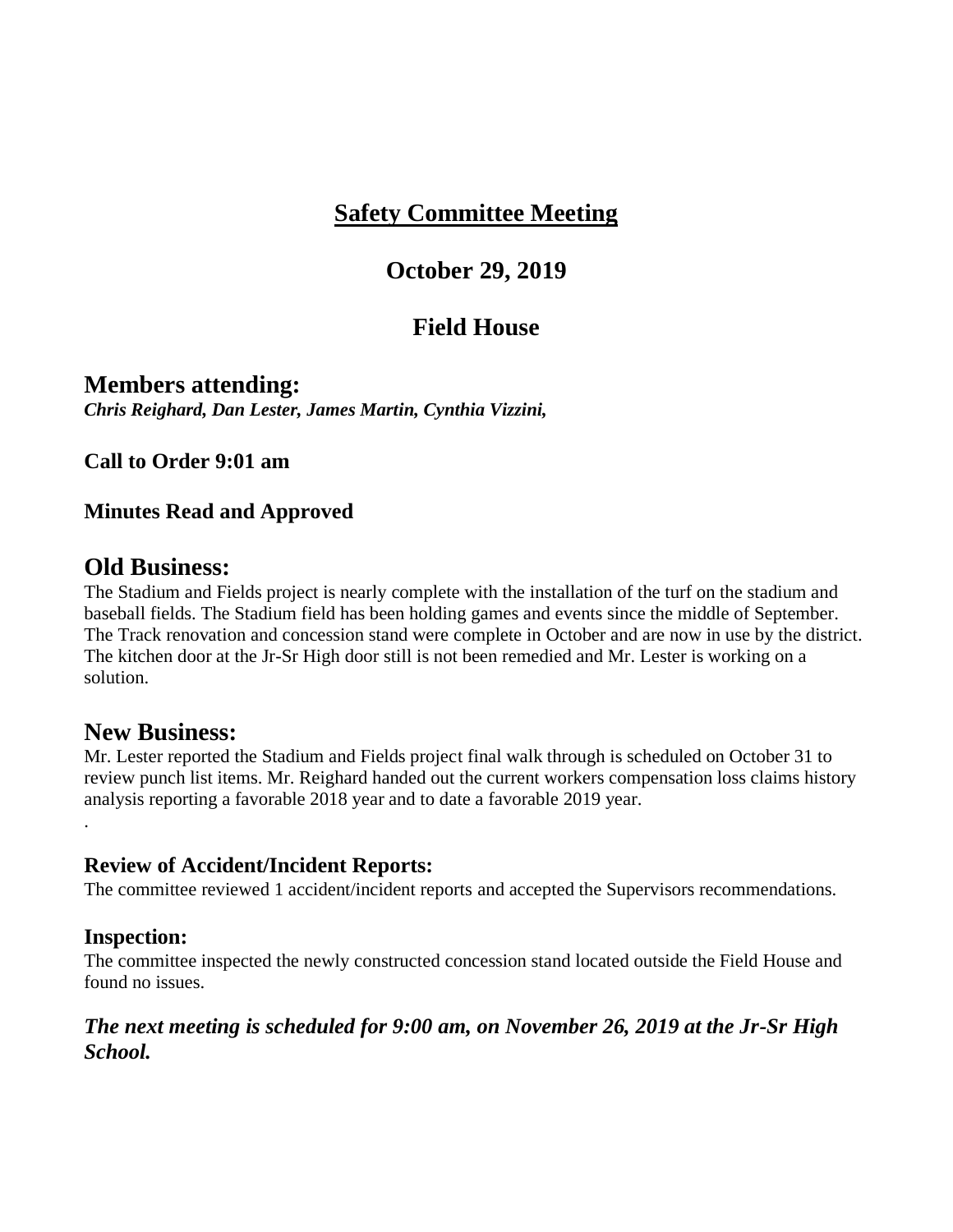### **October 1, 2019**

### **Elementary School**

### **Members attending:**

*Chris Reighard, Dan Lester, James Martin, Claudine Yuhas, Cynthia Vizzini, Rebecca Roberts*

**Call to Order 9:08 am**

**Minutes Read and Approved**

### **Old Business:**

None.

.

### **New Business:**

Mr. Lester updated the committee on the Stadium and Fields project reporting that excavating is ongoing as they prepare for the installation of the turf in August. Track surface is now ready for installation of new rubber surface and excavating has begun on the baseball field. Mrs. Roberts discuss the State Auditors Safe School walk through for their audit.

#### **Review of Accident/Incident Reports:**

The committee reviewed 1 accident/incident reports and accepted the Supervisors recommendations.

#### **Inspection:**

The committee inspected the electrical/ IT room located at the Elementary School and found no issues.

#### *The next meeting is scheduled for 9:00 am, on October 29, 2019 at the Field House.*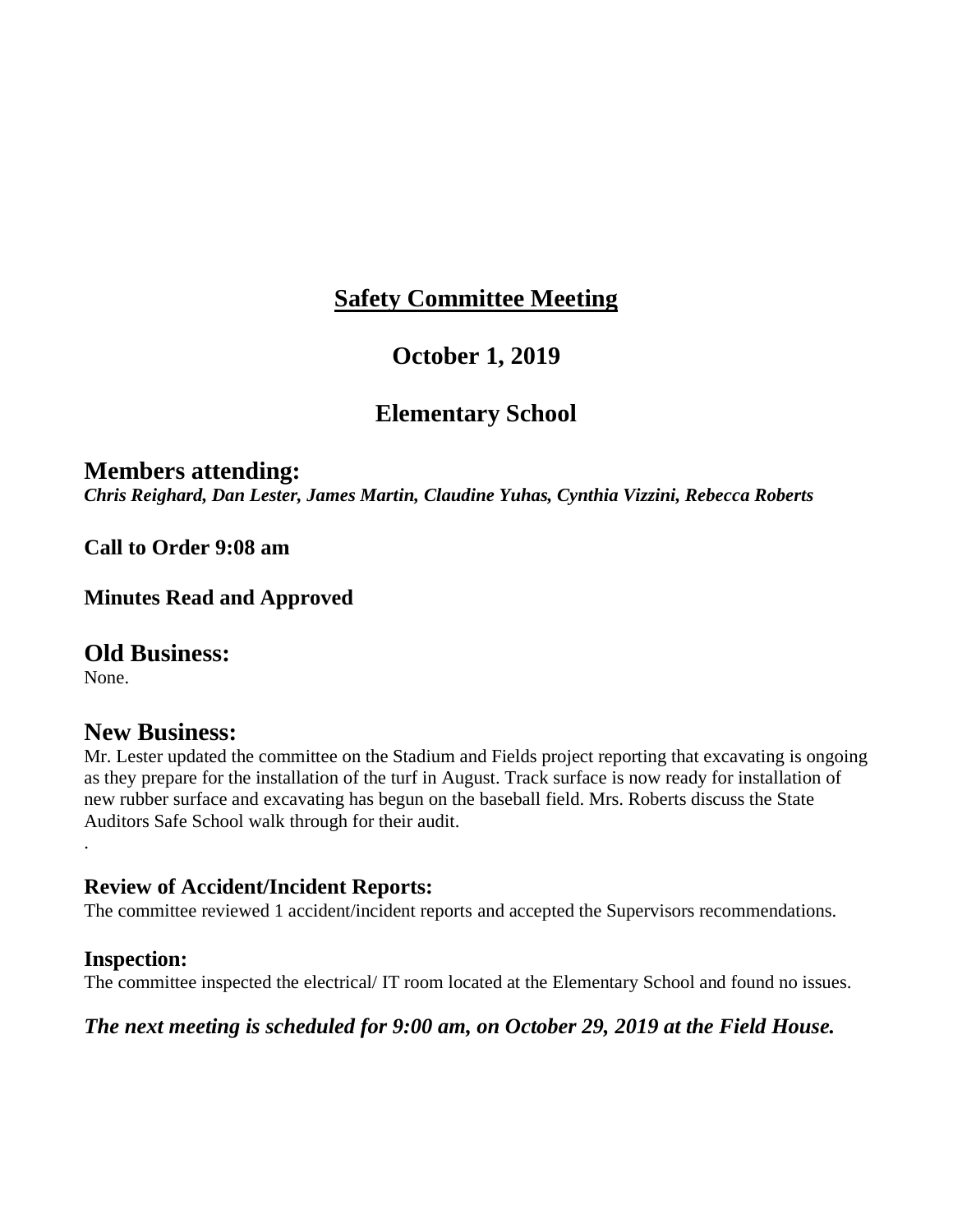## **August 27, 2019**

## **Jr-Sr High School**

### **Members attending:**

*Chris Reighard, Dan Lester, James Martin, Claudine Yuhas, Cynthia Vizzini* 

**Call to Order 9:05 am**

**Minutes Read and Approved**

#### **Old Business:**

None.

.

### **New Business:**

Mr. Lester updated the committee on the Stadium and Fields project reporting that excavating is ongoing as they prepare for the installation of the turf in August. Track surface is now ready for installation of new rubber surface and excavating has begun on the baseball field.

#### **Review of Accident/Incident Reports:**

The committee reviewed 1 accident/incident reports and accepted the Supervisors recommendations.

#### **Inspection:**

The committee inspected current field turf installation project located at the High School Stadium and found no issues.

#### *The next meeting is scheduled for 9:00 am, on October 1, 2019 at the Elementary School.*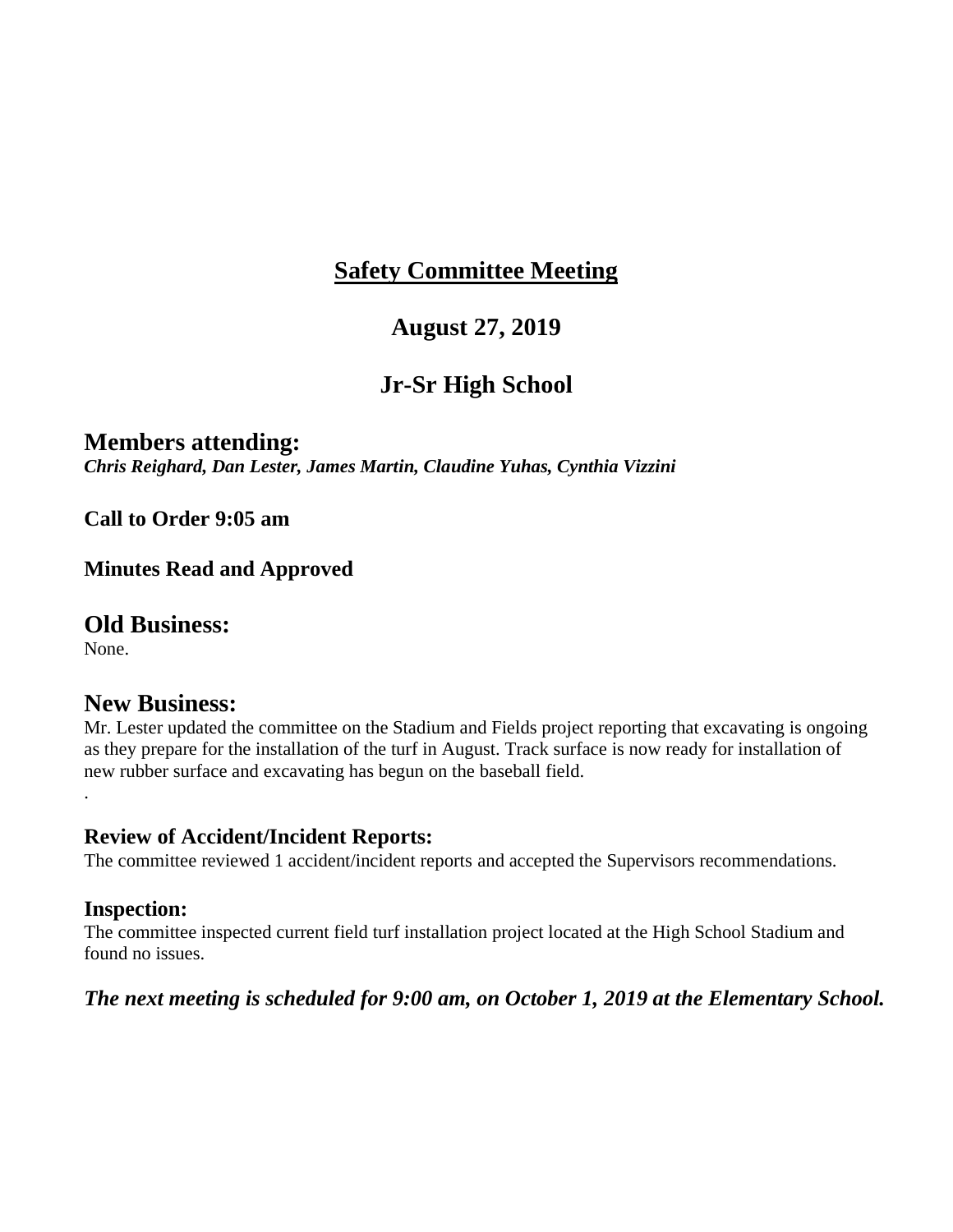## **July 31, 2019**

## **District Office**

### **Members attending:**

*Chris Reighard, Dan Lester, Rebecca Roberts, James Martin,* 

#### **Call to Order 9:00 am**

#### **Minutes Read and Approved**

### **Old Business:**

None.

.

### **New Business:**

Mr. Lester updated the committee on the Stadium and Fields project reporting that excavating is ongoing as they prepare for the installation of the turf in August. Track surface is now ready for installation of new rubber surface and excavating has begun on the baseball field.

#### **Review of Accident/Incident Reports:**

The committee reviewed 1 accident/incident reports and accepted the Supervisors recommendations.

#### **Inspection:**

The committee inspected the recently removal of track surface located outside the district office and found no issues.

#### *The next meeting is scheduled for 9:00 am, on August 27, 2019 at the Jr-Sr High School.*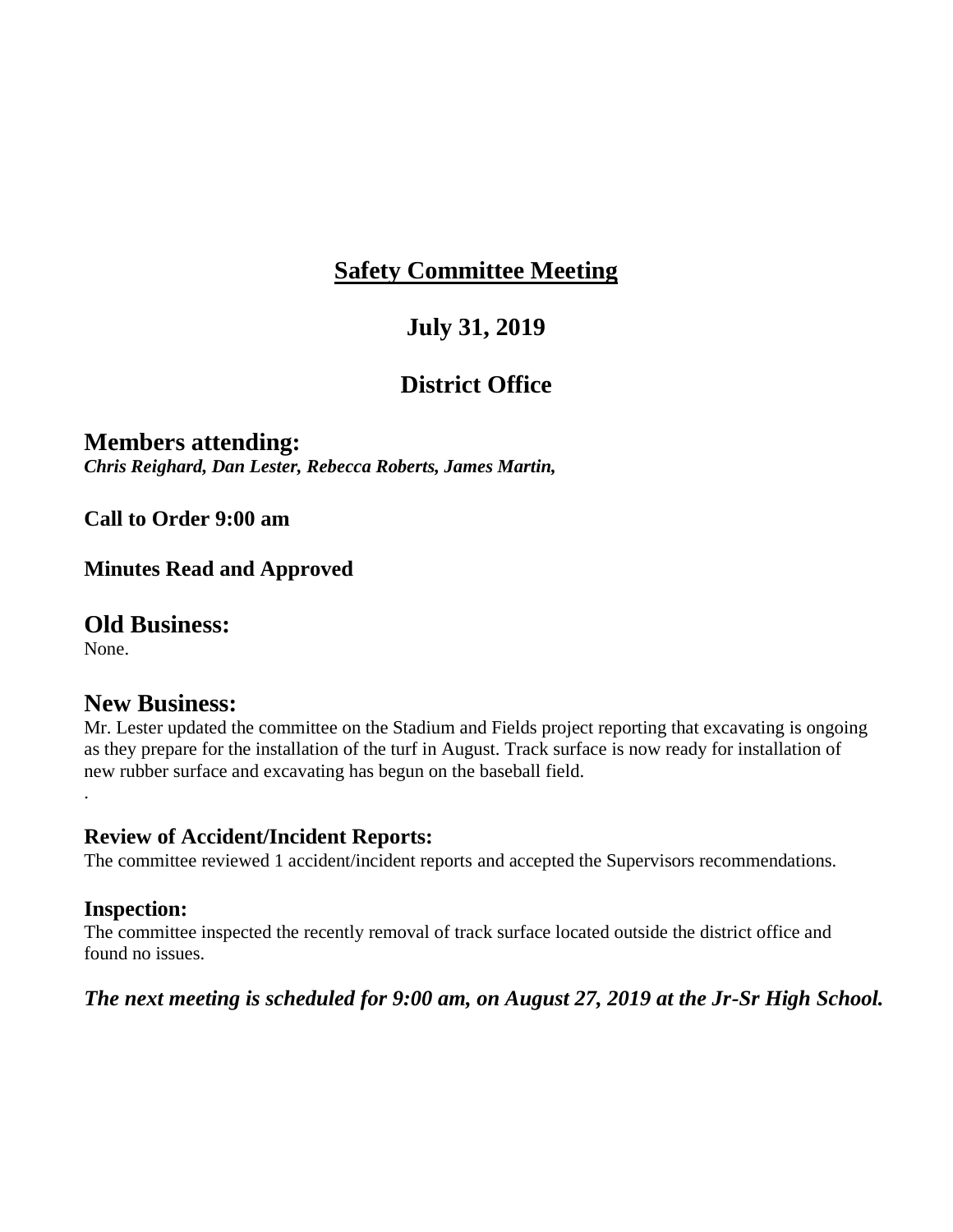## **June 25, 2019**

## **District Office**

### **Members attending:**

*Chris Reighard, Dan Lester, Rebecca Roberts, James Martin,* 

**Call to Order 9:00 am**

**Minutes Read and Approved**

### **Old Business:**

None.

### **New Business:**

Mr. Lester updated the committee on the Stadium and Fields. He stated that the excavating of the track and stadium along with construction of the concession stand is in process and is on schedule.

#### **Review of Accident/Incident Reports:**

The committee reviewed 1 accident/incident reports and accepted the Supervisors recommendations.

#### **Inspection:**

The committee inspected the chiller located outside the district office building entrance and found no issues.

*The next meeting is scheduled for 9:00 am, on July 31, 2019 at the District Office.*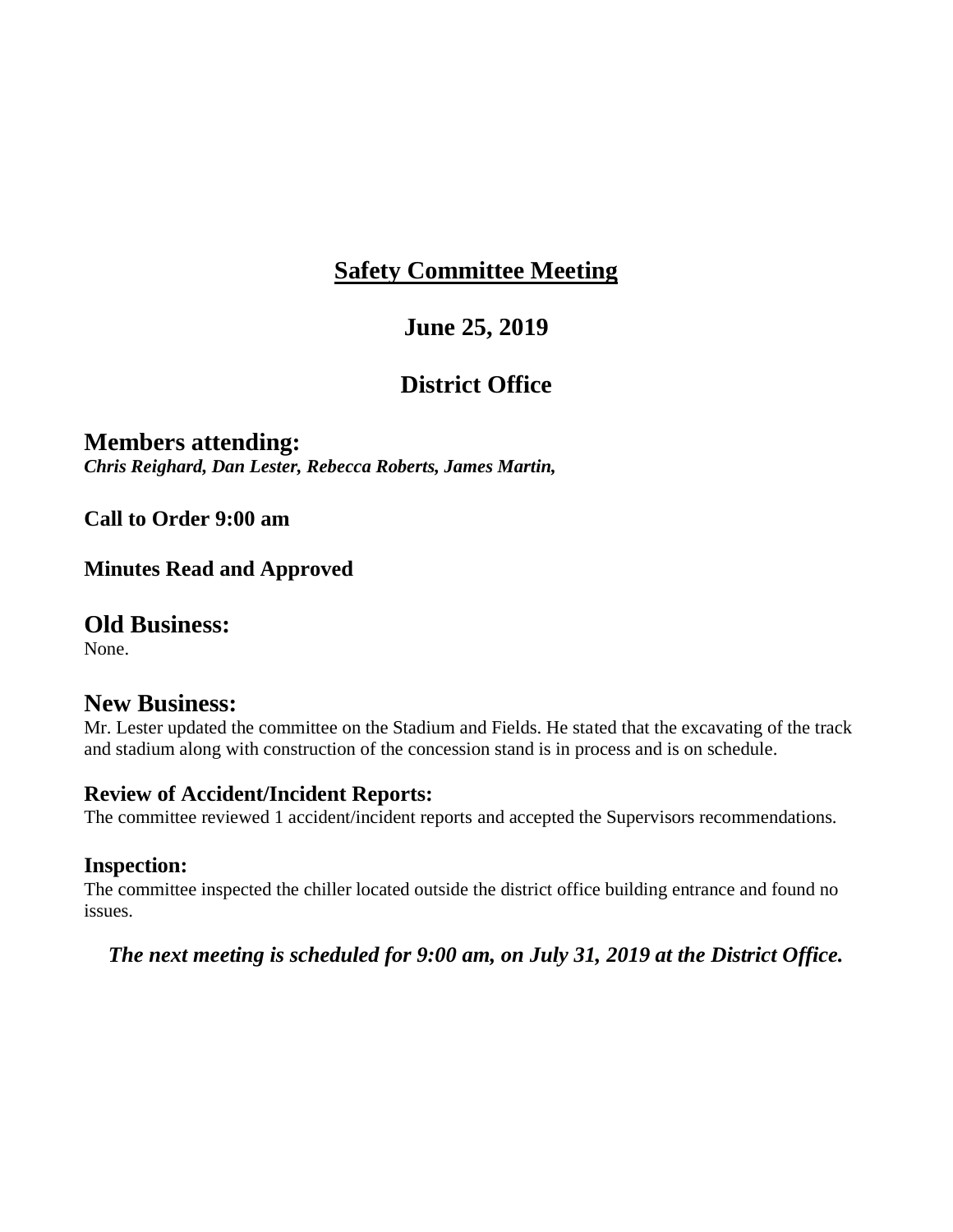## **May 31, 2019**

## **District Office**

### **Members attending:**

*Chris Reighard, Dan Lester, Rebecca Roberts, James Martin, Claudine Yuhas*

**Call to Order 9:00 am**

**Minutes Read and Approved**

### **Old Business:**

The use of infused odor plug-ins in certain rooms in the Jr-Sr High School is being reviewed by the Administration.

### **New Business:**

Mr. Lester updated the committee on the Stadium and Fields project reporting that light towers have been removed, bleachers dismantled, and excavating will begin in June.

#### **Review of Accident/Incident Reports:**

The committee reviewed 4 accident/incident reports and accepted the Supervisors recommendations.

#### **Inspection:**

.

The committee inspected the placement of the annual PTO carnival equipment located outside the elementary building entrance and found no issues.

*The next meeting is scheduled for 9:00 am, on June 25, 2019 at the District Office.*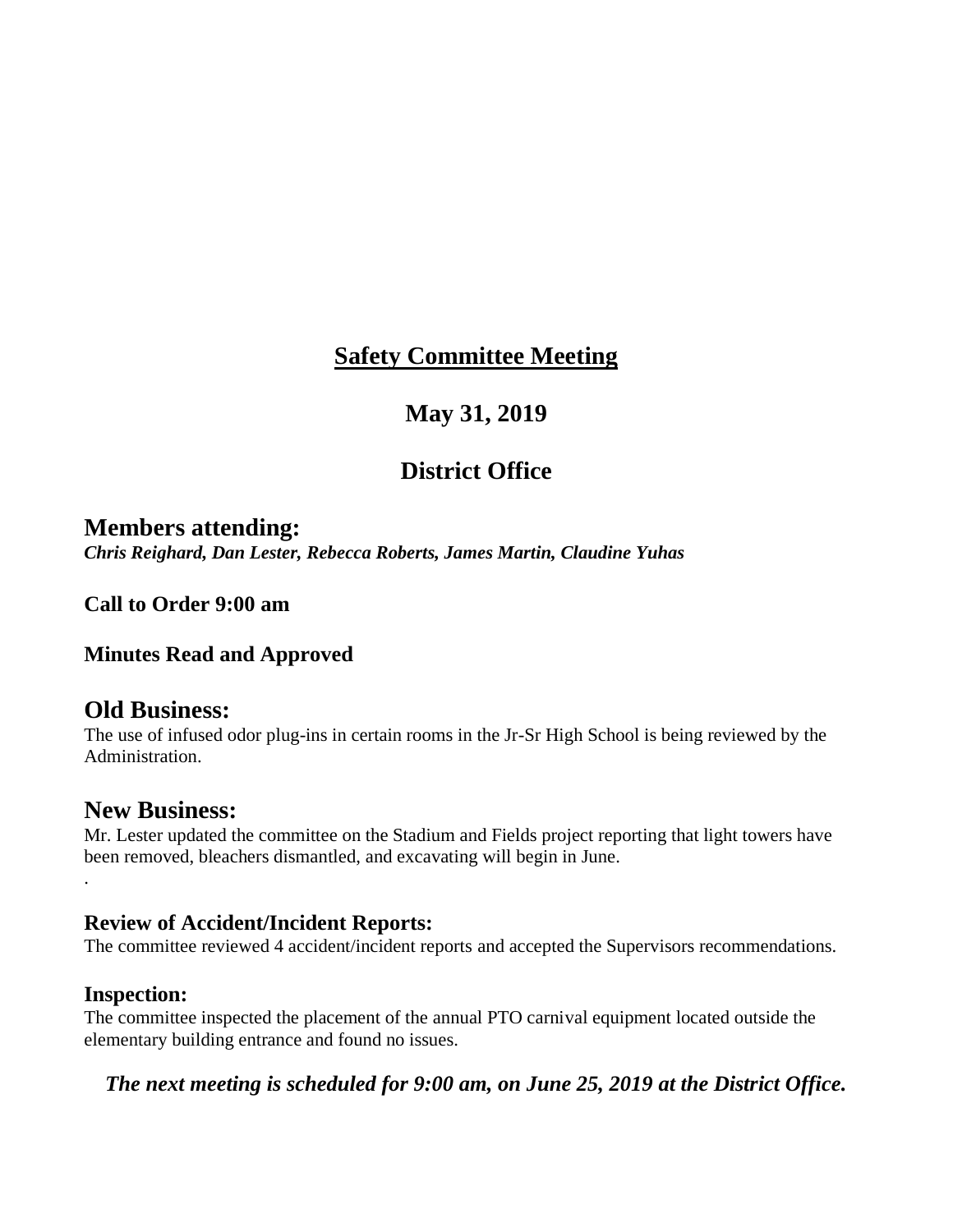## **April 24, 2019**

## **District Office**

### **Members attending:**

*Chris Reighard, Dan Lester, Cindy Vizzini, Rebecca Roberts, James Martin, Claudine Yuhas*

**Call to Order 9:00 am**

#### **Minutes Read and Approved**

### **Old Business:**

None pending

### **New Business:**

The annual safety committee training program was presented by Tom Horner, Risk Management Consultant of AJ Gallagher & Co. Mr. Lester reported the Elementary playground was inspected on April 6th and there were no issues. He also update on the pending Stadium and Fields project reporting that the light towers will be removed beginning April 29<sup>th</sup>. The committee discusses the use of infused odor plug-ins in certain rooms in the Jr-Sr High School. The committee recommended action at the next Administration meeting.

### **Review of Accident/Incident Reports:**

The committee reviewed 1 accident/incident reports and accepted the Supervisors recommendations.

#### **Inspection:**

.

The committee inspected the new mouse trap constructed at the Elementary School entrance and found no issues.

*The next meeting is scheduled for 9:00 am, May 21, 2019 at the Elementary School.*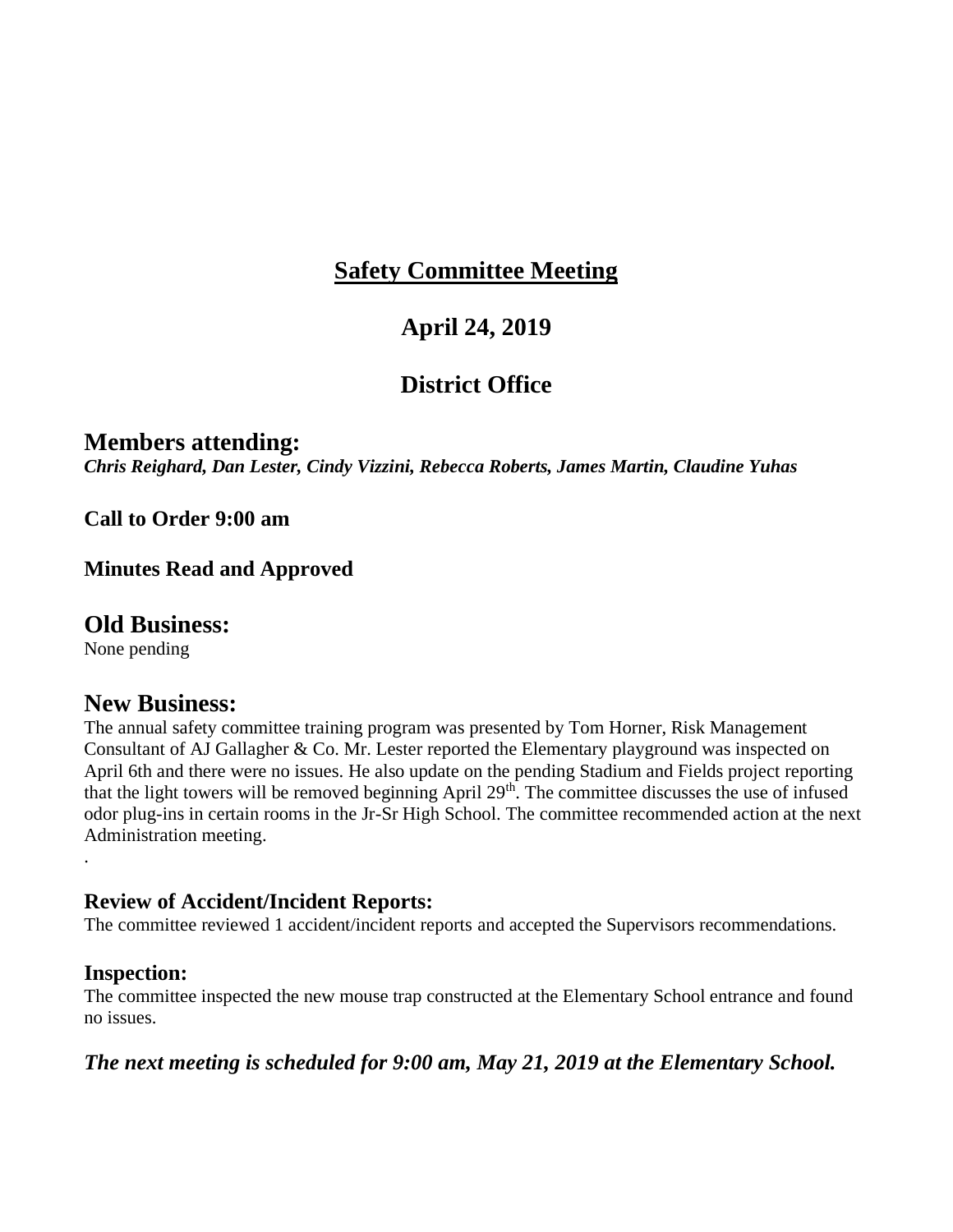## **March 26, 2019**

# **Jr-Sr High School**

**Members attending:** *Chris Reighard, Dan Lester, Cindy Davis, Rebecca Roberts, James Martin*

**Call to Order 9:05 am**

**Minutes Read and Approved**

## **Old Business:**

Mr. Lester reported that the mouse trap construction project was completed at office sign in entrance of the Elementary School.

## **New Business:**

The committee received an update on the pending Stadium and Fields project. Mr. Reighard discussed information he received at a seminar regarding Safety Committee audits.

## **Review of Accident/Incident Reports:**

The committee reviewed 1 accident/incident reports and accepted the Supervisors recommendations.

## **Inspection:**

The committee inspected the Jr-Sr High server room near 1<sup>st</sup> floor elevator and found no issues.

## *The next meeting is scheduled for 9:00 am, April 24, 2019 at the Elementary School.*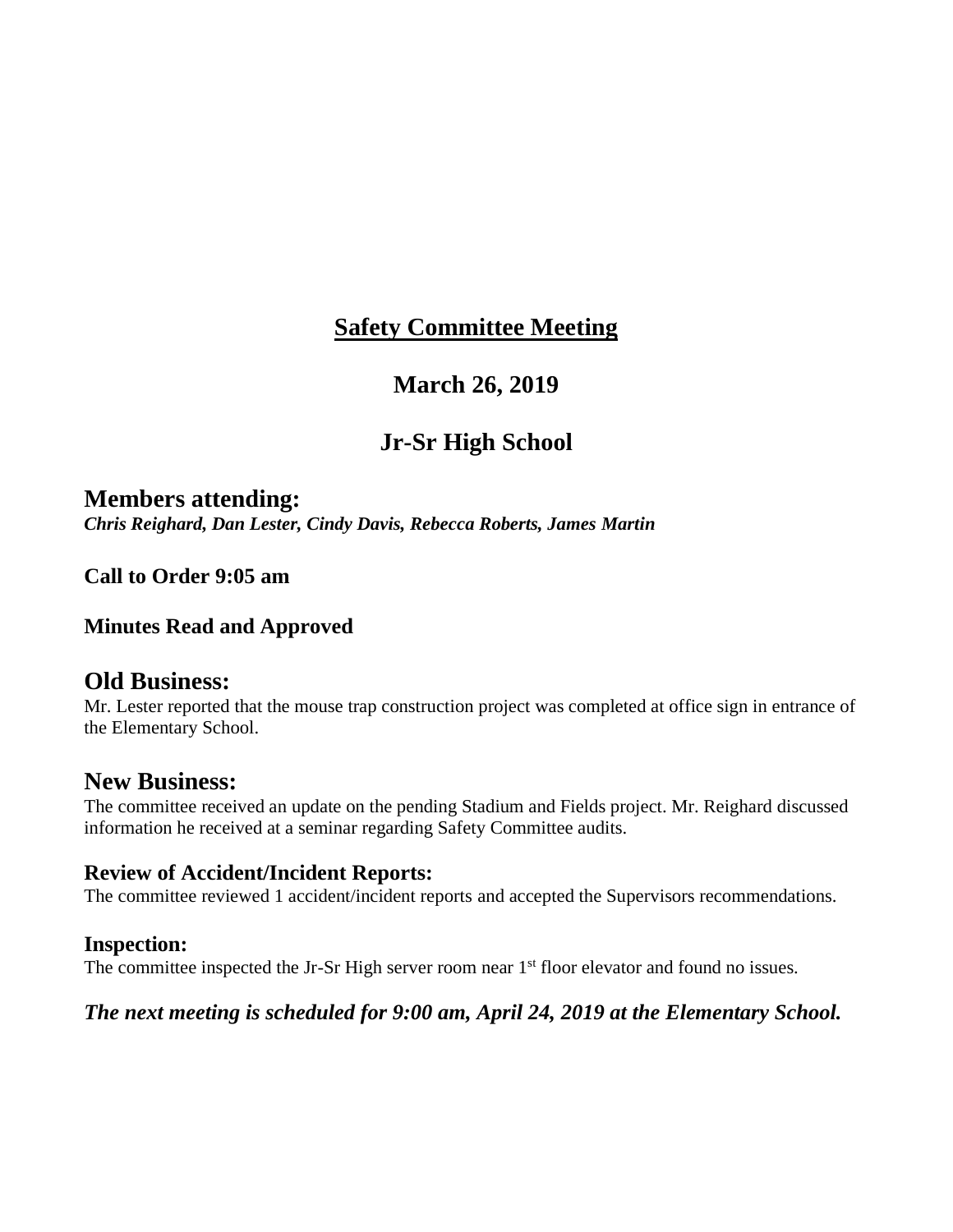## **February 26, 2019**

## **Field House**

## **Members attending:**

*Chris Reighard, Dan Lester, Trevor Burkett, Cynthia Vizzini, Rebecca Roberts, Claudine Yuhas*

**Call to Order 9:30 am**

## **Minutes Read and Approved**

## **Old Business:**

The Jr-Sr High Stage Storage room was cleared of items around the electrical panels. The committee discussed the progress on the construction of the mouse trap located at the sign in Elementary office entrance. Mr. Lester stated that the project should be completed within the next few weeks.

## **New Business:**

The committee received an update on the pending Stadium and Fields project.

## **Review of Accident/Incident Reports:**

The committee reviewed 4 accident/incident reports and accepted the Supervisors recommendations.

## **Inspection:**

The committee inspected the Field House elevator and found no issues.

## *The next meeting is scheduled for 9:00 am, March 26, 2018 at the Jr-Sr High School.*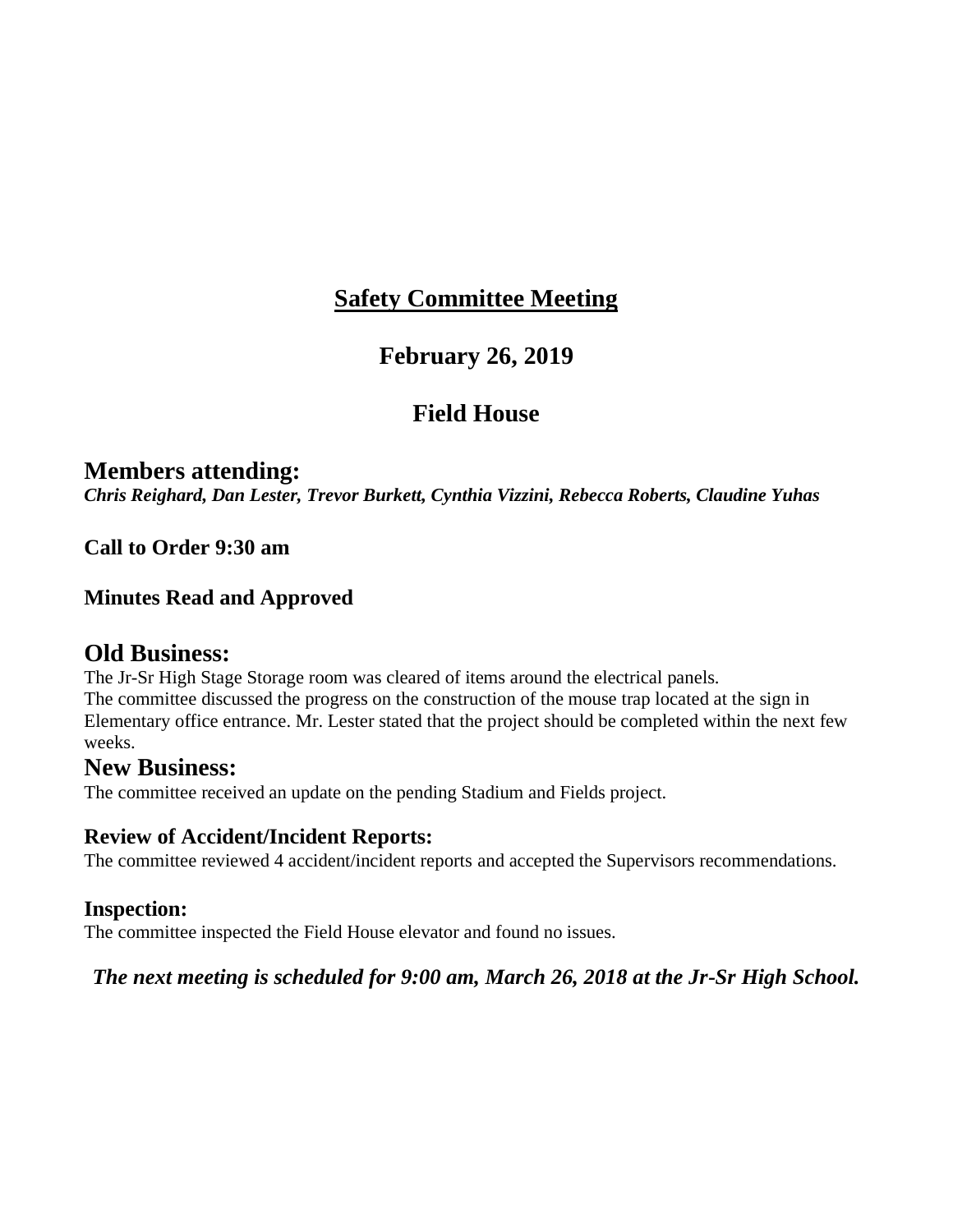## **January 22, 2019**

# **District Office**

#### **Members attending:** *Chris Reighard, Dan Lester, James Martin, Cynthia Vizzini, Rebecca Roberts, Claudine Yuhas*

**Call to Order 9:35 am**

## **Minutes Read and Approved**

## **Old Business:**

Correspondence was sent to the Drama director regarding the Jr-Sr High Stage Storage room needing cleared of items around the electrical panels.

## **New Business:**

The committee discussed the progress on the construction of the mouse trap located at the sign in Elementary office entrance. Mr. Lester stated that the project should be completed within the next few weeks. Mr. Reighard reported that the sale of the Middle School was finalized with remaining district items moved to the Sidman campus. The Committee also discussed the area where the teachers enter the Elementary building should be treated more often for ice and snow.

## **Review of Accident/Incident Reports:**

The committee reviewed 0 accident/incident reports and accepted the Supervisors recommendations.

## **Inspection:**

The committee inspected the sidewalks outside the Elementary entranceway and found no issues.

## *The next meeting is scheduled for 9:00 am, February 26, 2018 at the Field House.*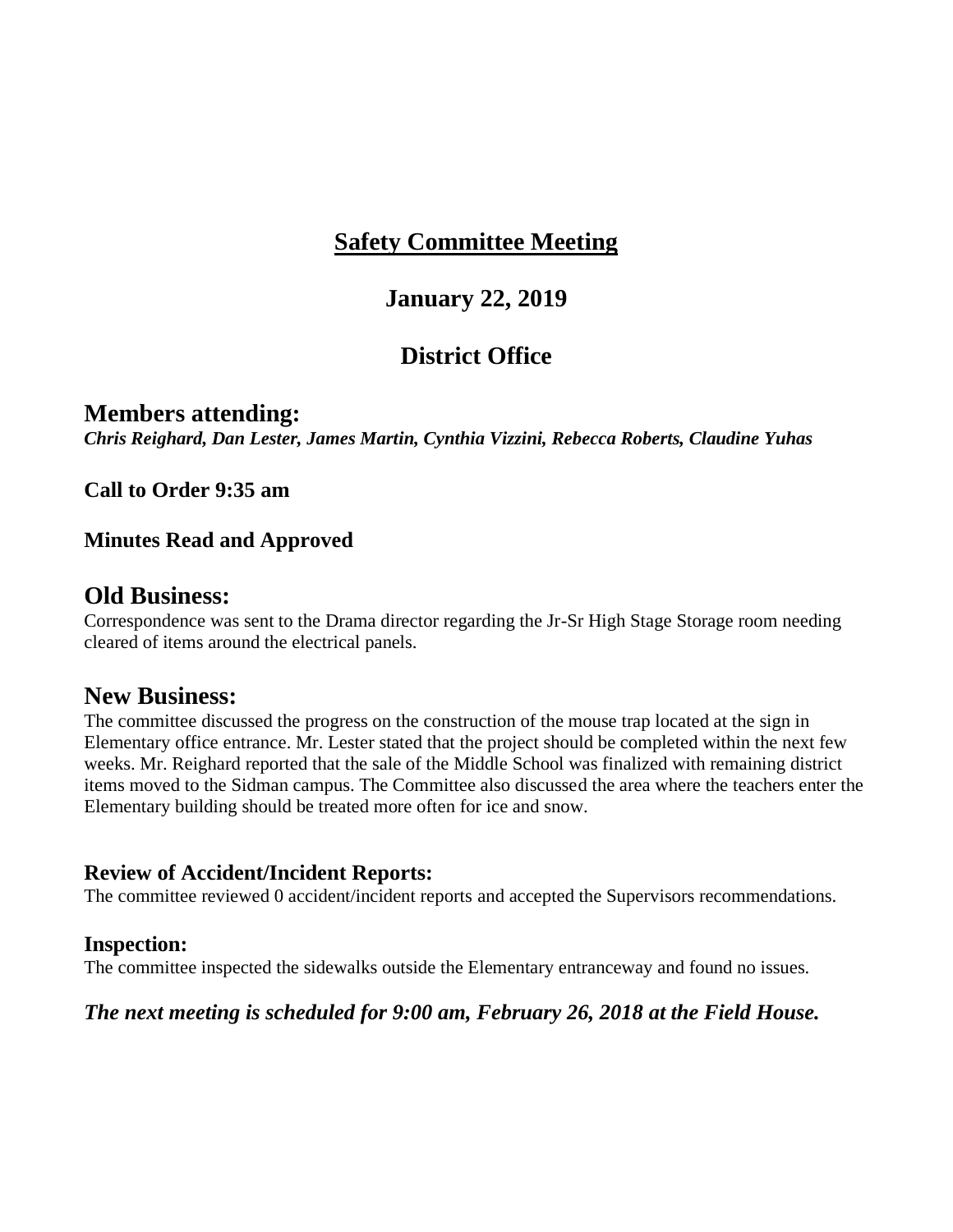## **December 18, 2018**

# **Jr-Sr High School**

**Members attending:** *Chris Reighard, Dan Lester, James Martin, Cynthia Vizzini, Rebecca Roberts*

**Call to Order 9:05 am**

## **Minutes Read and Approved**

## **Old Business:**

In the Jr-Sr High Cafeteria, the protruding section of caulking in the service area still needs to be repaired. Mr. Lester stated he is waiting on a subcontractor. The maintenance staff lowered the snow pile at a stop sign and in the future keep the snow pile at a level that does not obstruct the view for vehicles.

## **New Business:**

The Jr-Sr High Stage Storage room needs cleared of items around the electrical panels. Mr. Lester reported that locks were placed on the gates at the baseball field due to holes in the infield.

#### **Review of Accident/Incident Reports:**

The committee reviewed 2 accident/incident reports and accepted the Supervisors recommendations.

#### **Inspection:**

The committee inspected the break and storage rooms in the Jr-Sr High main office and found no issues.

#### *The next meeting is scheduled for 9:00 am, January 22, 2018 at the District Office.*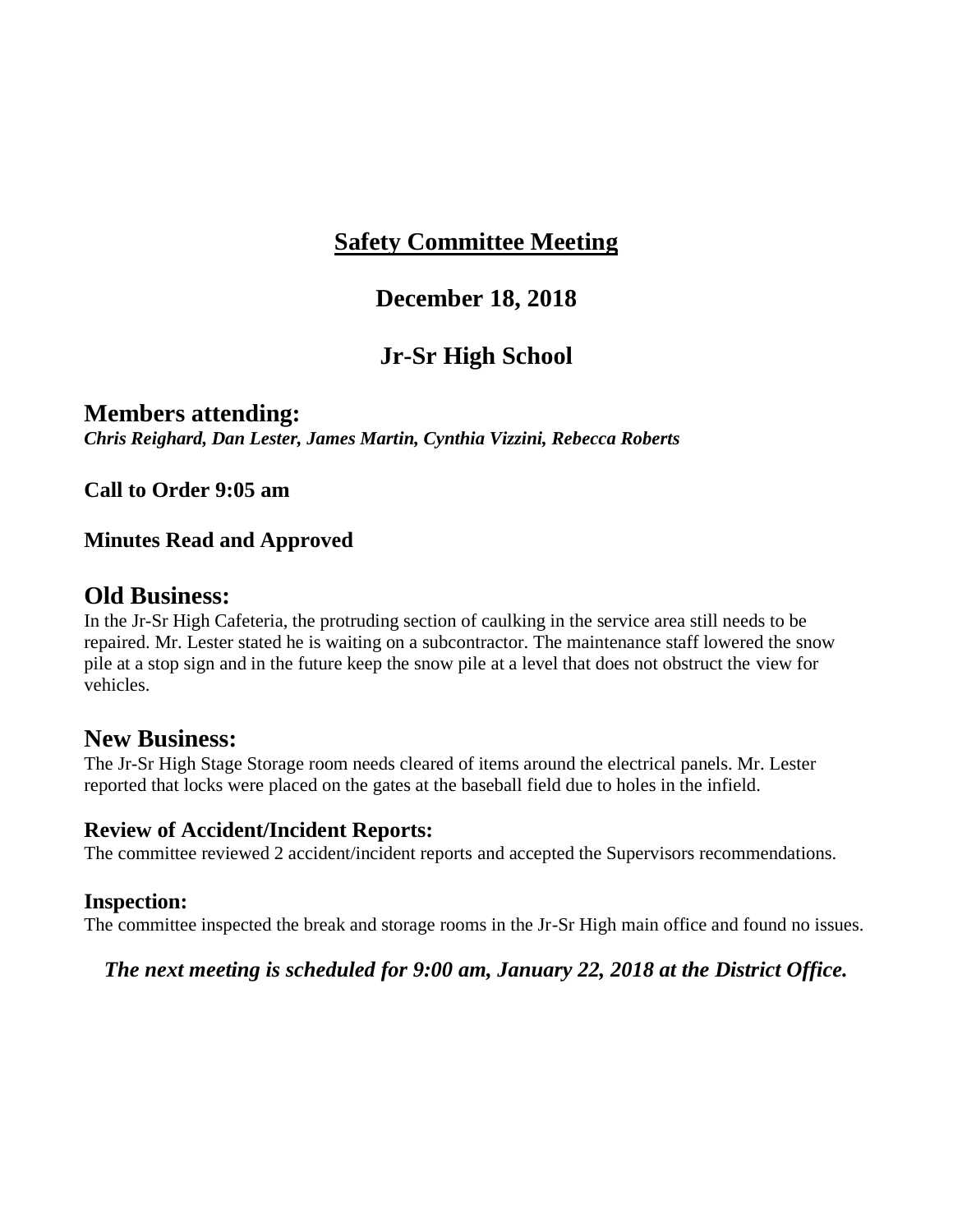# **November 27, 2018**

# **Elementary School**

**Members attending:** *Chris Reighard, Dan Lester, James Martin, Cynthia Vizzini, Rebecca Roberts*

**Call to Order 9:02 am**

## **Minutes Read and Approved**

## **Old Business:**

In the Jr-Sr High Cafeteria, the protruding section of caulking in the service area still needs to be repaired. Mr. Lester will correct the problem this week.

## **New Business:**

Mrs. Roberts reported that a snow pile at a stop sign was obstructing the view for vehicles when exiting the Elementary parking lot. Mr. Lester will address the snowplowing with the maintenance staff.

## **Review of Accident/Incident Reports:**

The committee reviewed 1 accident/incident reports and accepted the Supervisors recommendations.

## **Inspection:**

The committee inspected the Elementary planetarium and found no issues.

*The next meeting is scheduled for 9:00 am, December 18, 2018 at the Jr/Sr High School.*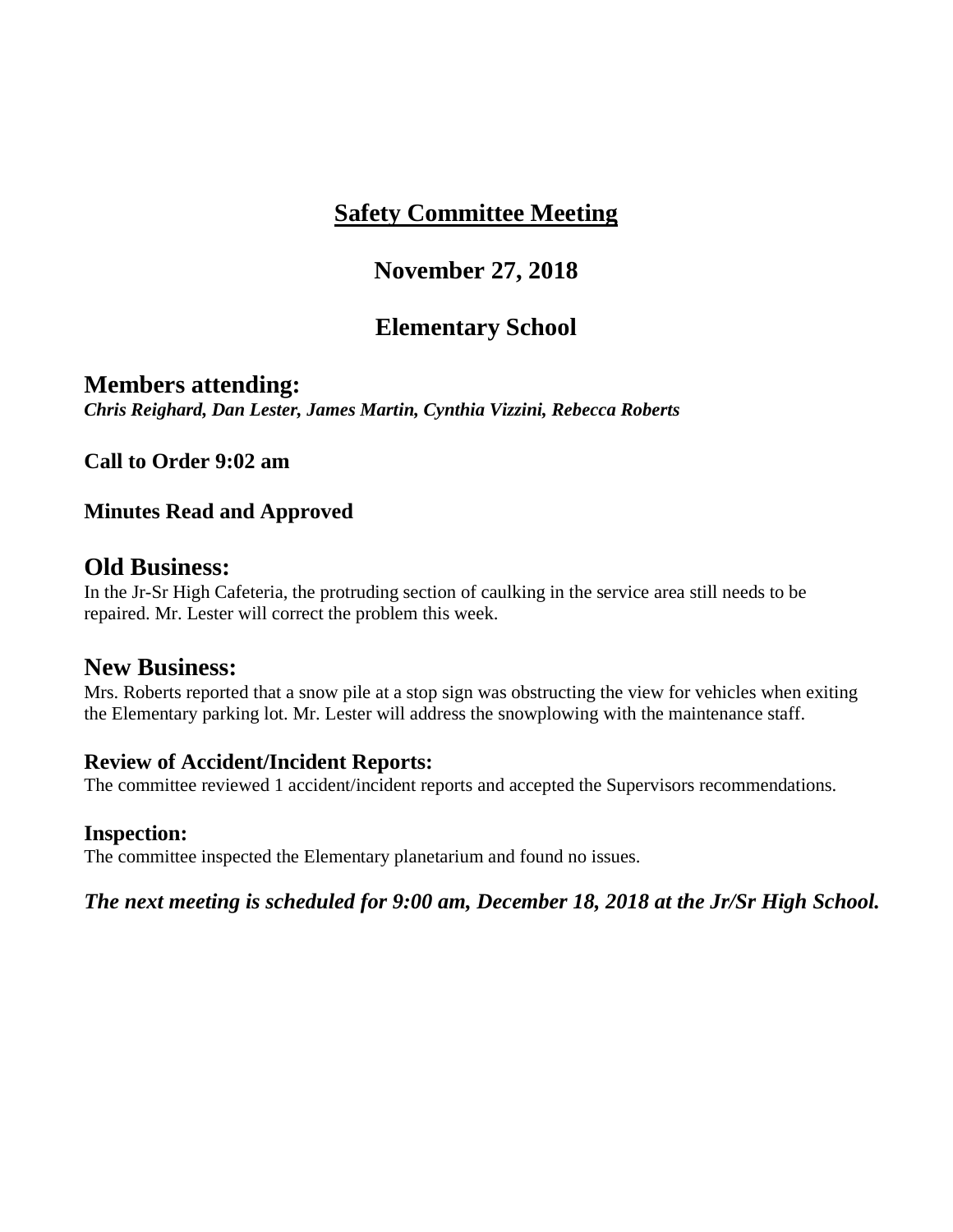## **October 30, 2018**

## **Field House**

**Members attending:** *Chris Reighard, Dan Lester, James Martin, Cynthia Vizzini,*

**Call to Order 9:06 am**

## **Minutes Read and Approved**

## **Old Business:**

The door locks were installed on the locker room doors at the Field House. The list of recommendations from the risk consultant site visit were completed and accepted by the insurance carrier.

## **New Business:**

Duff & Phelps underwriter for the district's insurance carrier performed a campus building appraisal on October  $29<sup>th</sup>$  and  $30<sup>th</sup>$ . In the Jr-Sr High Cafeteria, section of caulking was protruding up in the service area. Mr. Lester will look into addressing the problem.

## **Review of Accident/Incident Reports:**

The committee reviewed 1 accident/incident reports and accepted the Supervisors recommendations.

#### **Inspection:**

The committee inspected the newly installed security locks on the Field House locker room doors and found no issues.

## *The next meeting is scheduled for 9:00 am, November 27, 2018 at the Elementary School.*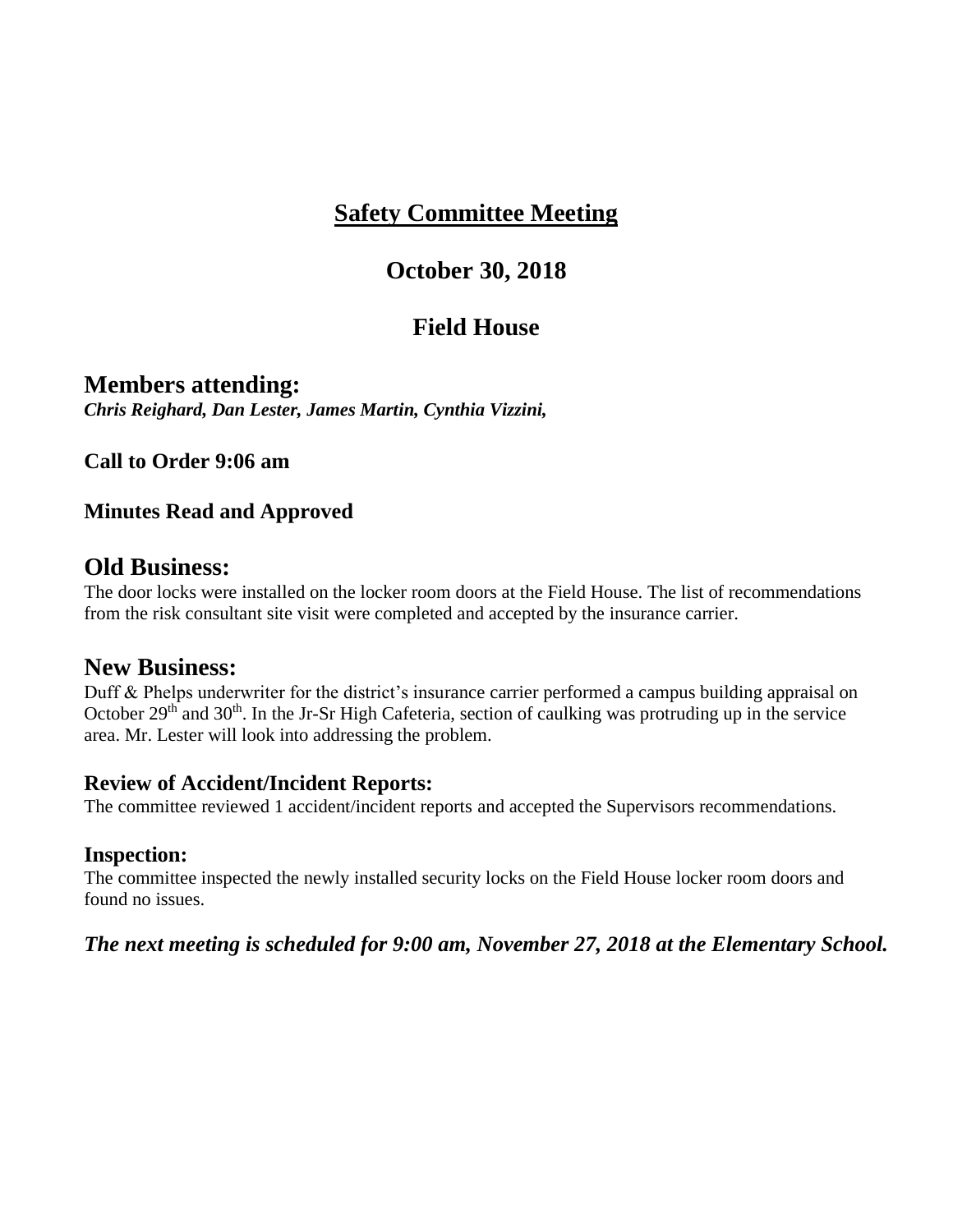## **September 25, 2018**

# **District Office**

## **Members attending:**

*Chris Reighard, Ed Beyer, Rebecca Roberts, James Martin, Cynthia Vizzini, Claudine Yuhas*

## **Call to Order 9:01 am**

## **Minutes Read and Approved**

## **Old Business:**

On September 11<sup>th</sup> CM Regent's risk management consultant completed their risk control survey of the district's buildings and grounds. All recommendations will be addressed by Mr. Lester and after completion will be reported back to the insurance carrier.

## **New Business:**

The committee discussed the locker room door locks at the Field House. Mrs. Roberts received concerns regarding safety during a lockdown. Mr. Beyer along with Mr. Lester will investigate and report back to her their findings.

## **Review of Accident/Incident Reports:**

The committee reviewed 2 accident/incident reports and accepted the Supervisors recommendations.

## **Inspection:**

The committee inspected the Kitchen of the District Office and found no issues.

## *The next meeting is scheduled for 9:00 am, October 30, 2018 at the Field House.*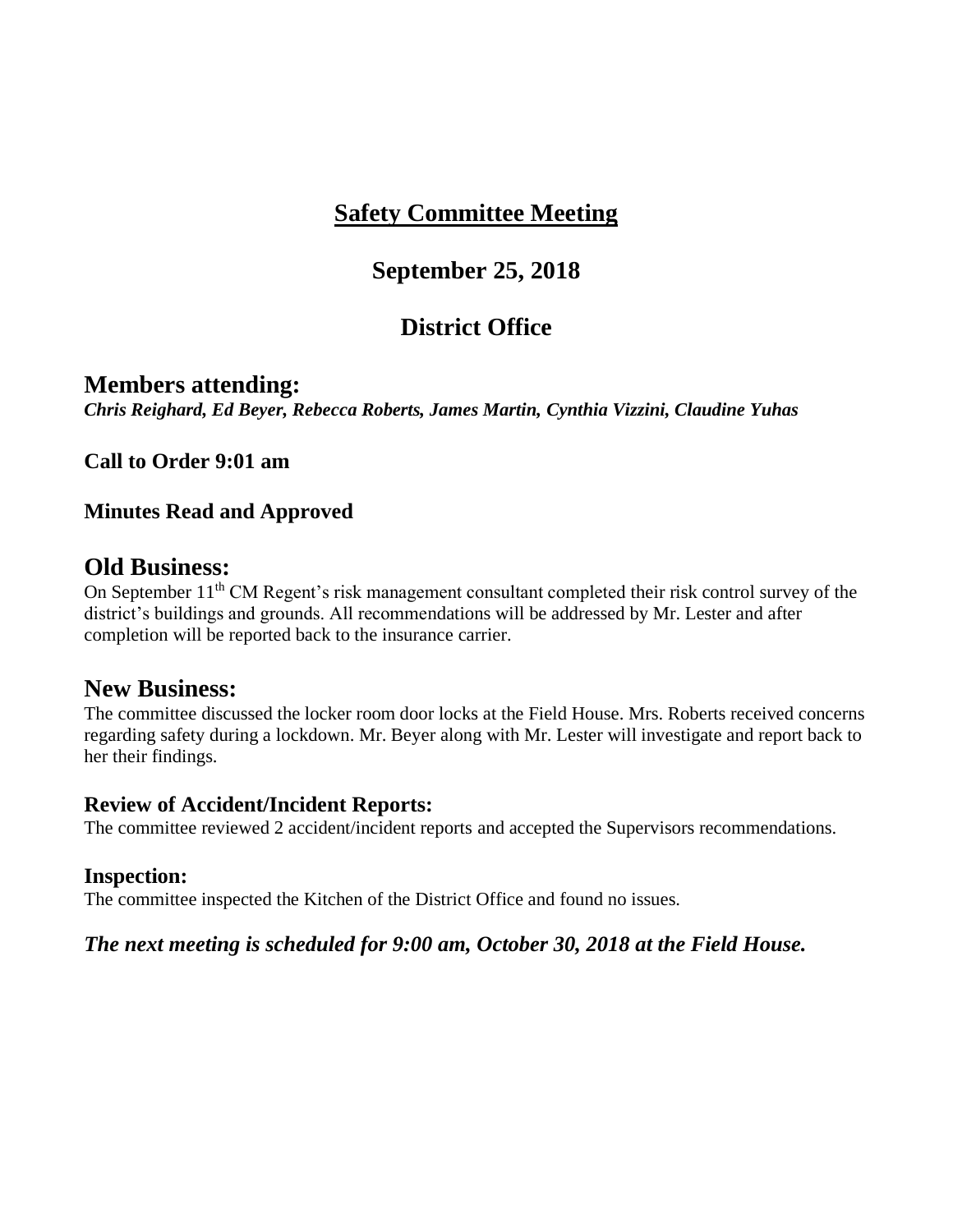## **August 28, 2018**

## **Junior-Senior High School**

## **Members attending:**

*Chris Reighard, Dan Lester, James Martin, Cynthia Vizzini, Claudine Yuhas*

**Call to Order 9:07 am**

## **Minutes Read and Approved**

## **Old Business:**

The two sets of movable bleachers were relocated from the Middle School to the soccer practice field at the Elementary School.

## **New Business:**

In response to an online suggestion/complaint received on August 8, 2018, the wresting mats were removed from the Field House gymnasium corridors. Coaches were instructed to store the mats in the wrestling room when they are finished with practice. Mr. Reighard reported that CM Regent the district's new insurance carrier will be visiting our site on September 11, 2018. Their risk management consultant will be performing a risk control survey of the district's buildings and grounds. Mrs. Yuhas reported that new AED machines were installed replacing all old machines. The new AED machines now have Stop the Bleed kits in them.

## **Review of Accident/Incident Reports:**

The committee reviewed 0 accident/incident reports.

#### **Inspection:**

The committee inspected the corridors at the Field House gymnasium and found no issues.

## *The next meeting is scheduled for 9:00 am, September 25, 2018 at the District Office.*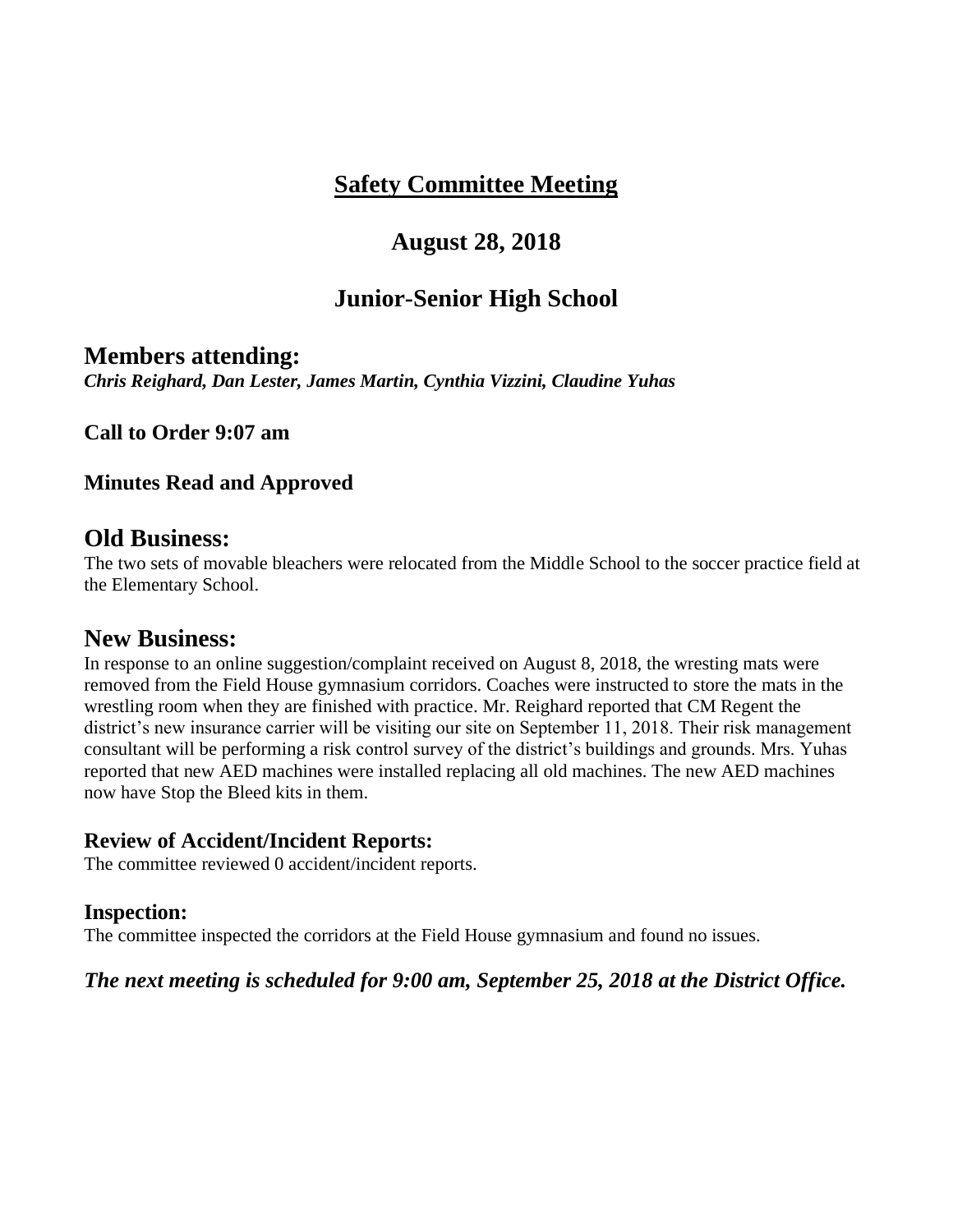# **July 31, 2018**

# **Elementary School**

## **Members attending:**

*Chris Reighard, Dan Lester, Rebecca Roberts, Rob Dill (Substitute)*

**Call to Order 9:05 am**

**Minutes Read and Approved**

## **Old Business:**

None

## **New Business:**

The Committee discussed the pending sale of the Middle School with Mr. Lester stating that the building items are being cleared out before the sale. In August the two sets of bleachers are scheduled to be moved down to the Sidman campus.

## **Review of Accident/Incident Reports:**

The committee reviewed 0 accident/incident reports.

## **Inspection:**

The committee inspected Elementary School LGI room and found no issues.

*The next meeting is scheduled for 9:00 am, August 28, 2018 at the Jr-Sr High School.*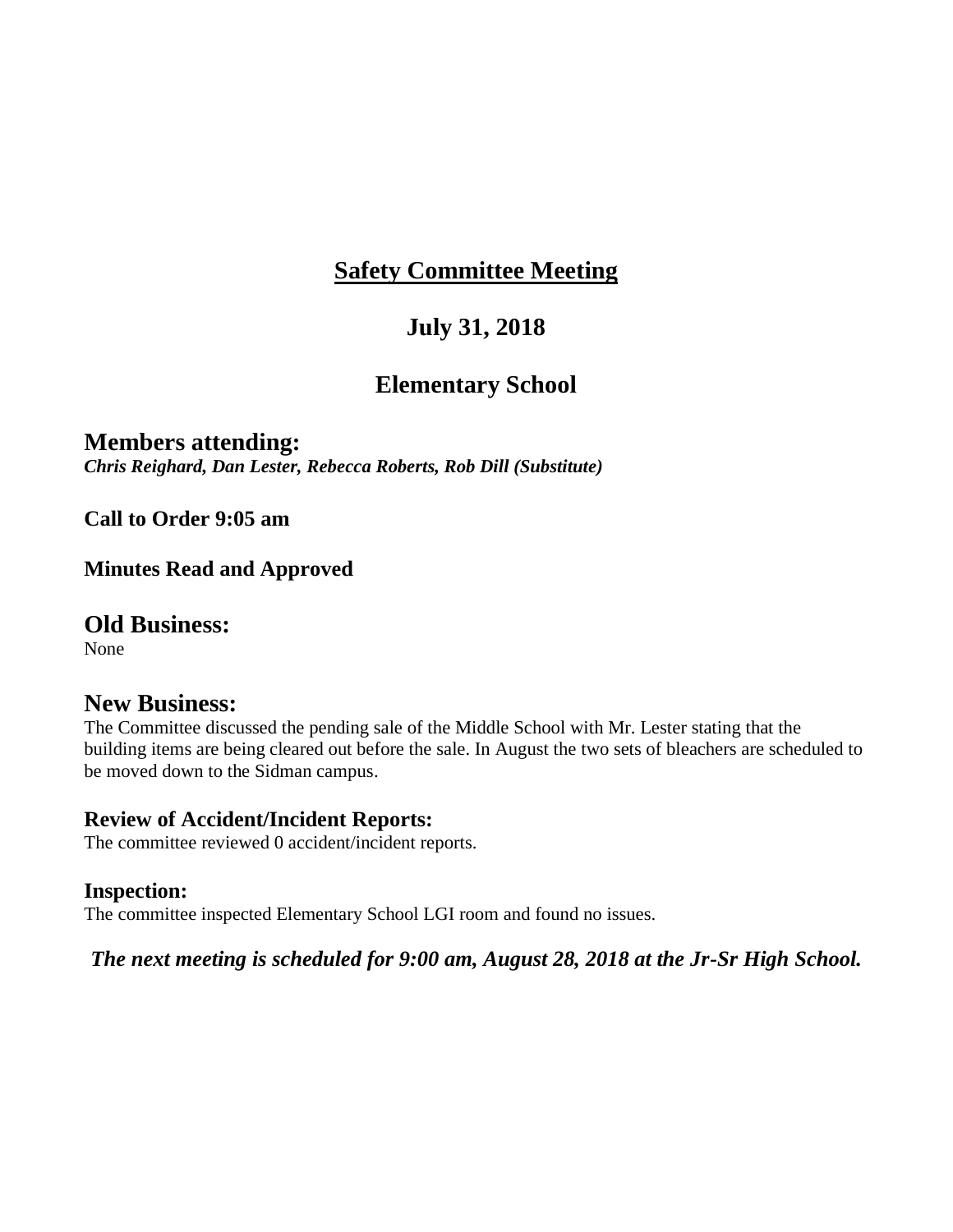## **June 26, 2018**

## **Field House**

**Members attending:** *Chris Reighard, Dan Lester, Rebecca Roberts, Joe Gironda (Substitute)*

**Call to Order 9:00 am**

**Minutes Read and Approved**

**Old Business:** None

**New Business:** Mr. Reighard filed and received the district's renewal certification for the Workplace Safety Committee.

**Review of Accident/Incident Reports:** The committee reviewed 0 accident/incident reports.

**Inspection:** The committee inspected parking area outside the Field House and found no issues.

*The next meeting is scheduled for 9:00 am, July 31, 2018 at the Elementary School.*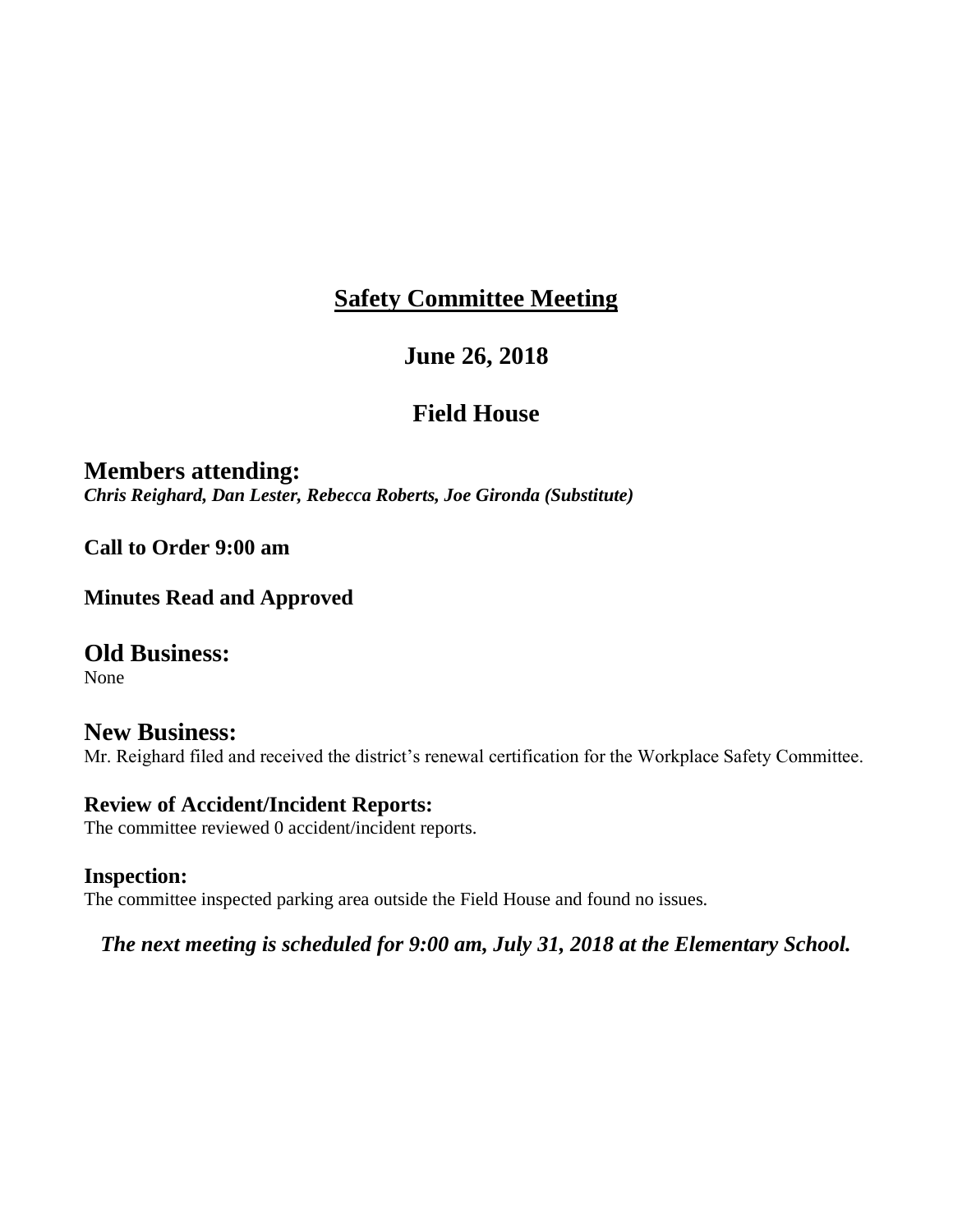# **May 24, 2018**

# **District Office**

# **Members attending:**

*Chris Reighard, Dan Lester, James Martin, Cynthia Vizzini, Rebecca Roberts, Claudine Yuhas*

**Call to Order 9:00 am**

## **Minutes Read and Approved**

## **Old Business:**

The items stored in the Pod A stairwell at the Elementary School were removed thus clearing the stairwell area.

## **New Business:**

The annual safety committee training program was presented by Tom Horner, Risk Management Consultant of AJ Gallagher & Co. Mr. Horner passed out the most recent claim data that resulted in a decrease of 11% in the district's experience modification factor. This decrease will result in a lower insurance premium cost for 2018-2019 school year. The committee discussed AED, candles, Café health inspection and playground equipment.

## **Review of Accident/Incident Reports:**

The committee reviewed 2 accident/incident reports and accepted the Supervisors recommendations.

## **Inspection:**

The committee inspected copier room in the District Office and found no issues.

## *The next meeting is scheduled for 9:00 am, June 26, 2018 at the Field Hous*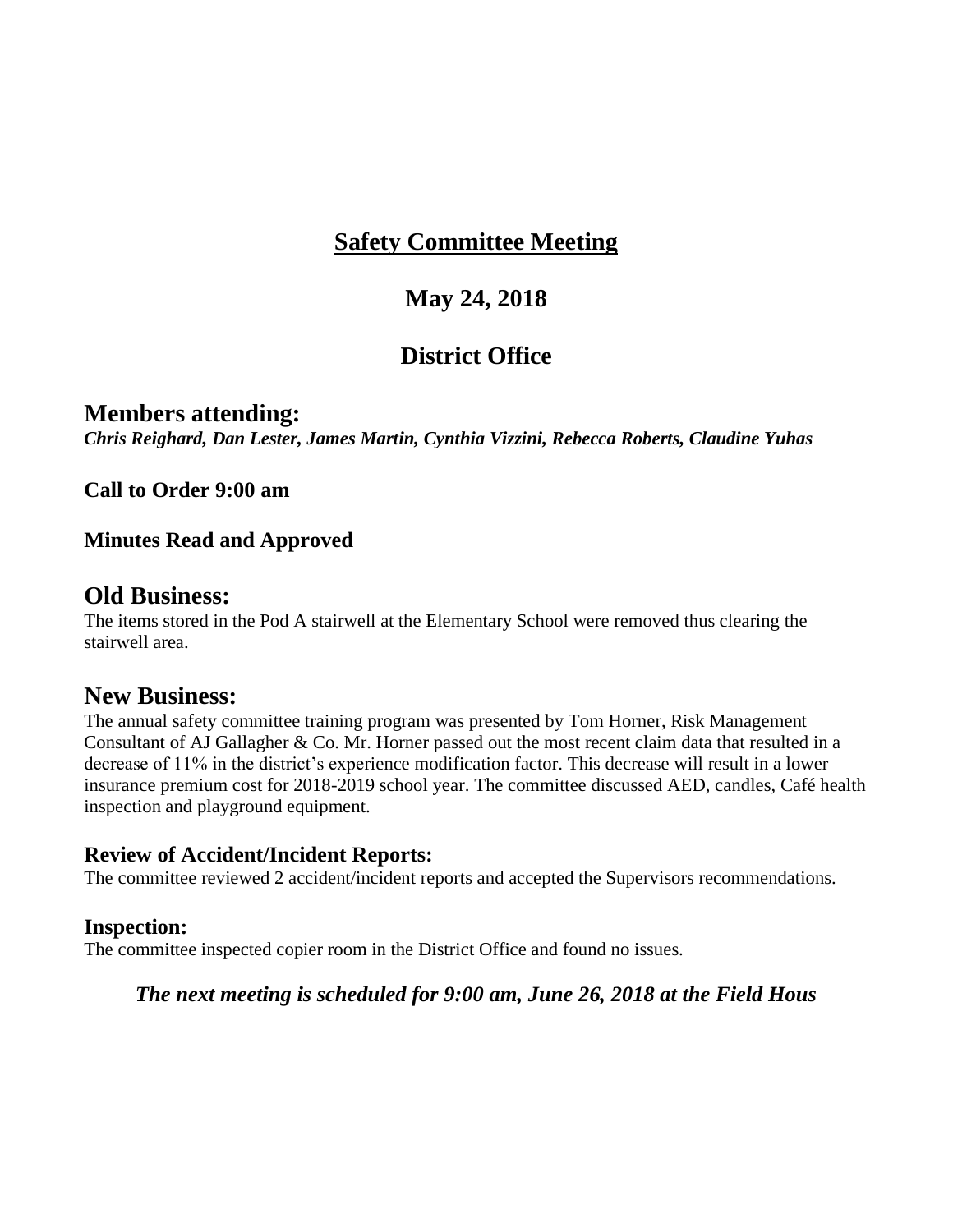# **April 24, 2018**

# **Jr-Sr High School**

**Members attending:** *Chris Reighard, Dan Lester, James Martin, Cynthia Vizzini, Rebecca Roberts*

**Call to Order 9:01 am**

## **Minutes Read and Approved**

## **Old Business:**

Mr. Lester reported that items are being stored to close to the access panels have been move away from the panels. The small appliance located in the Jr-Sr High School has been removed from classroom.

## **New Business:**

Mr. Reighard scheduled in May the annual safety committee training program to be presented by Tom Horner, Risk Management Consultant of AJ Gallagher & Co. The committee reviewed the most recent claim data that resulted in a decrease of 11% in the district's experience modification factor. This decrease will result in a lower insurance premium cost for 2018-2019 school year.

#### **Review of Accident/Incident Reports:**

The committee reviewed 2 accident/incident reports and accepted the Supervisors recommendations.

#### **Inspection:**

The committee inspected Stairwell in Pod A in the Elementary School and found items being stored there. Mr. Lester and Mrs. Roberts will investigate this issue.

## *The next meeting is scheduled for 9:00 am, May 24, 2018 at the District Office.*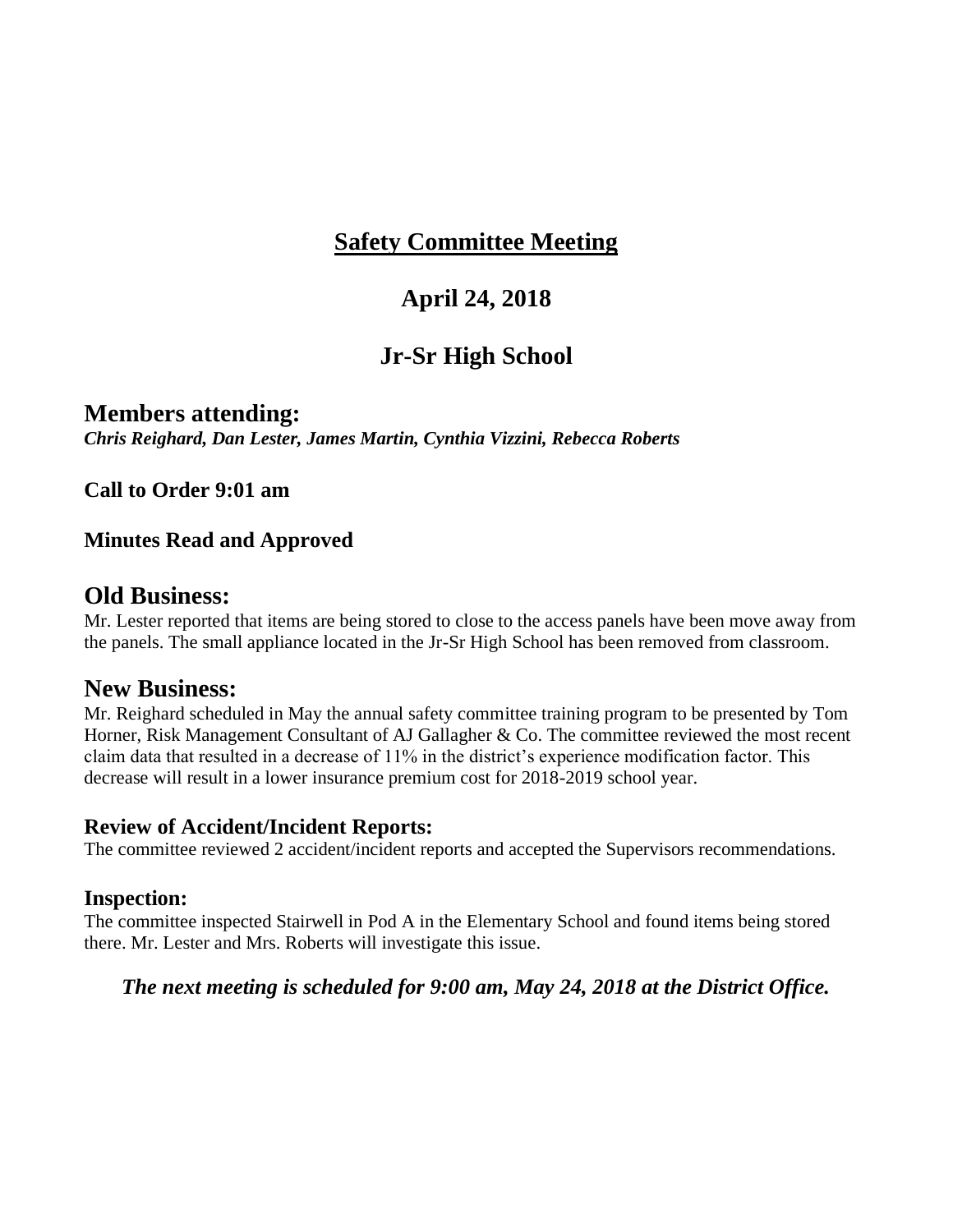# **March 27, 2018**

# **Jr-Sr High School**

## **Members attending:**

*Chris Reighard, Dan Lester, James Martin, Cynthia Vizzini, Rebecca Roberts*

**Call to Order 9:05 am**

## **Minutes Read and Approved**

## **Old Business:**

Mr. Lester reported that the **You Are Here** mapping system was finalized and is in place at the Elementary School. He also reported that roof leaks were repaired at the Elementary School.

## **New Business:**

Mr. Lester reported that items are being stored to close to the access panels in the utility rooms. There was discussion regarding plug-in air fresheners and a small appliance being used in some classrooms. These issues will be addressed with the building principals.

## **Review of Accident/Incident Reports:**

The committee reviewed 1 accident/incident reports and accepted the Supervisors recommendations.

## **Inspection:**

The committee inspected the Guidance office conference room and found no issues.

*The next meeting is scheduled for 9:00 am, April 24, 2018 at the Elementary School.*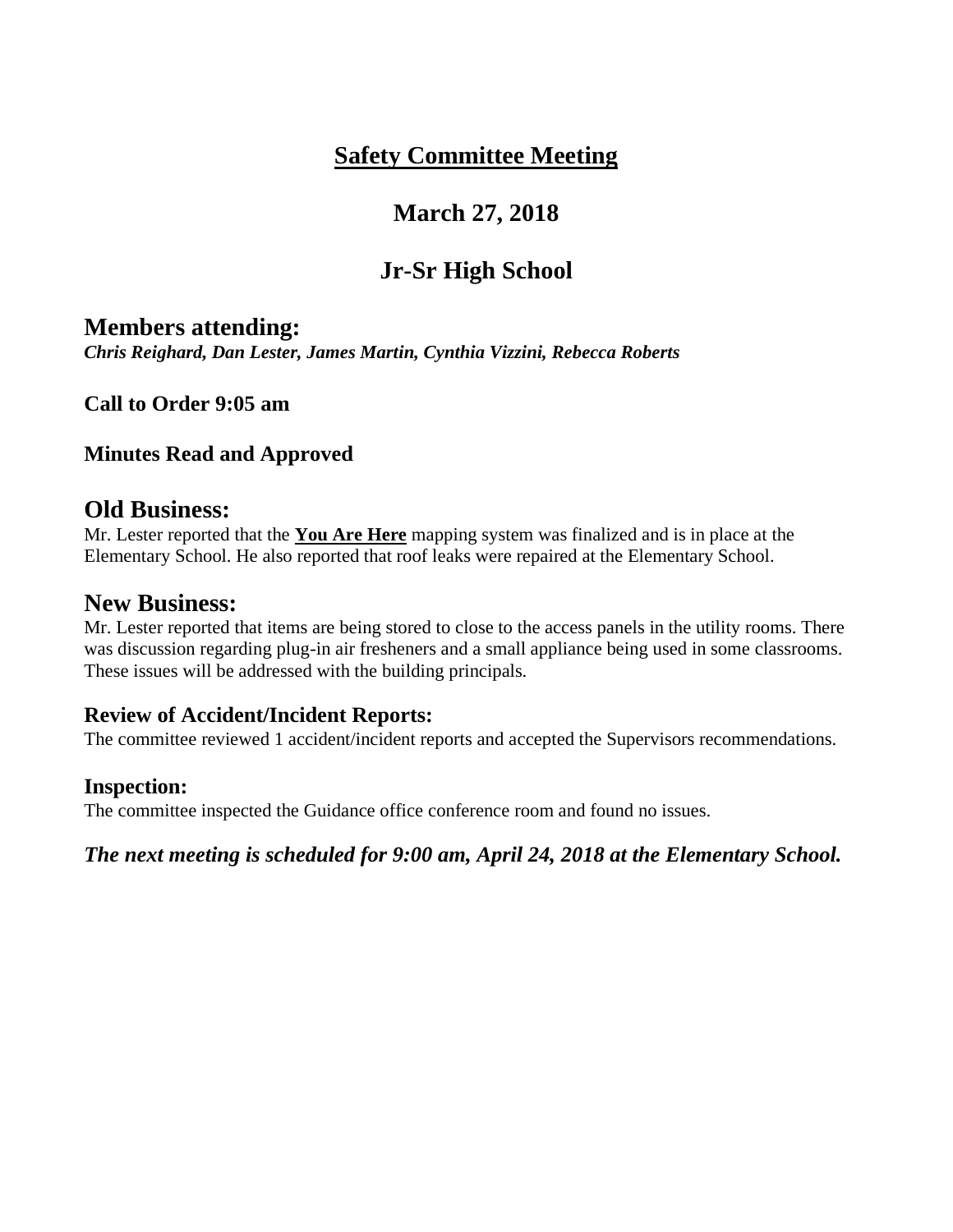# **February 27, 2018**

# **Field House**

**Members attending:** *Chris Reighard, Dan Lester, James Martin, Cynthia Vizzini*

**Call to Order 9:03 am**

## **Minutes Read and Approved**

## **Old Business:**

Mr. Lester reported that the **You Are Here** mapping system is being finalized and should be put in place at the Elementary School in April 2018.

## **New Business:**

Mr. Lester reported that there are roof leaks at the Elementary School and he will have a contractor come in to evaluate and repair the roof.

## **Review of Accident/Incident Reports:**

The committee reviewed 1 accident/incident reports and accepted the Supervisors recommendations.

## **Inspection:**

The committee inspected the Field House elevator room and found no issues.

*The next meeting is scheduled for 9:00 am, March 27, 2018 at the Jr-Sr High School.*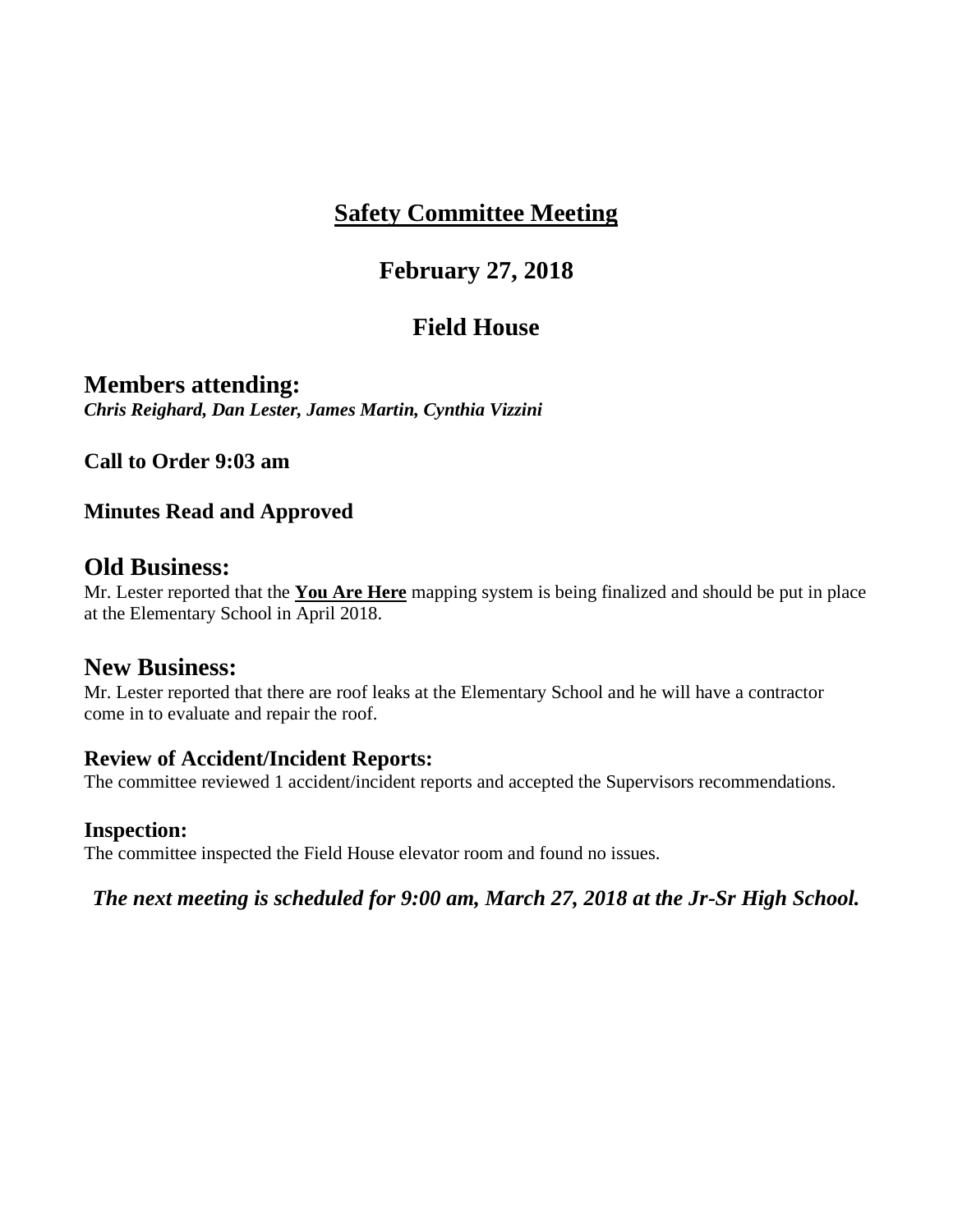# **January 31, 2018**

# **District Office**

**Members attending:** *Chris Reighard, Dan Lester, James Martin, Claudine Yuhas*

**Call to Order 9:00 am**

## **Minutes Read and Approved**

## **Old Business:**

Mr. Lester reported that the dip in the Elementary parking lot blacktop will be patched in the spring.

## **New Business:**

Mr. Lester reported that the **You Are Here** mapping system will be put in place at the Elementary School which is the same at the Jr-Sr High School. The committee reviewed the most recent claim data that resulted in a decrease of 4% in the district's experience modification factor. This decrease should result in a lower insurance premium cost for 2018-2019 school year.

#### **Review of Accident/Incident Reports:**

The committee reviewed 4 accident/incident reports and accepted the Supervisors recommendations.

## **Inspection:**

The committee inspected the Business Office printer/server room in the District Office and found no issues.

*The next meeting is scheduled for 9:00 am, February 27, 2018 at the Field House.*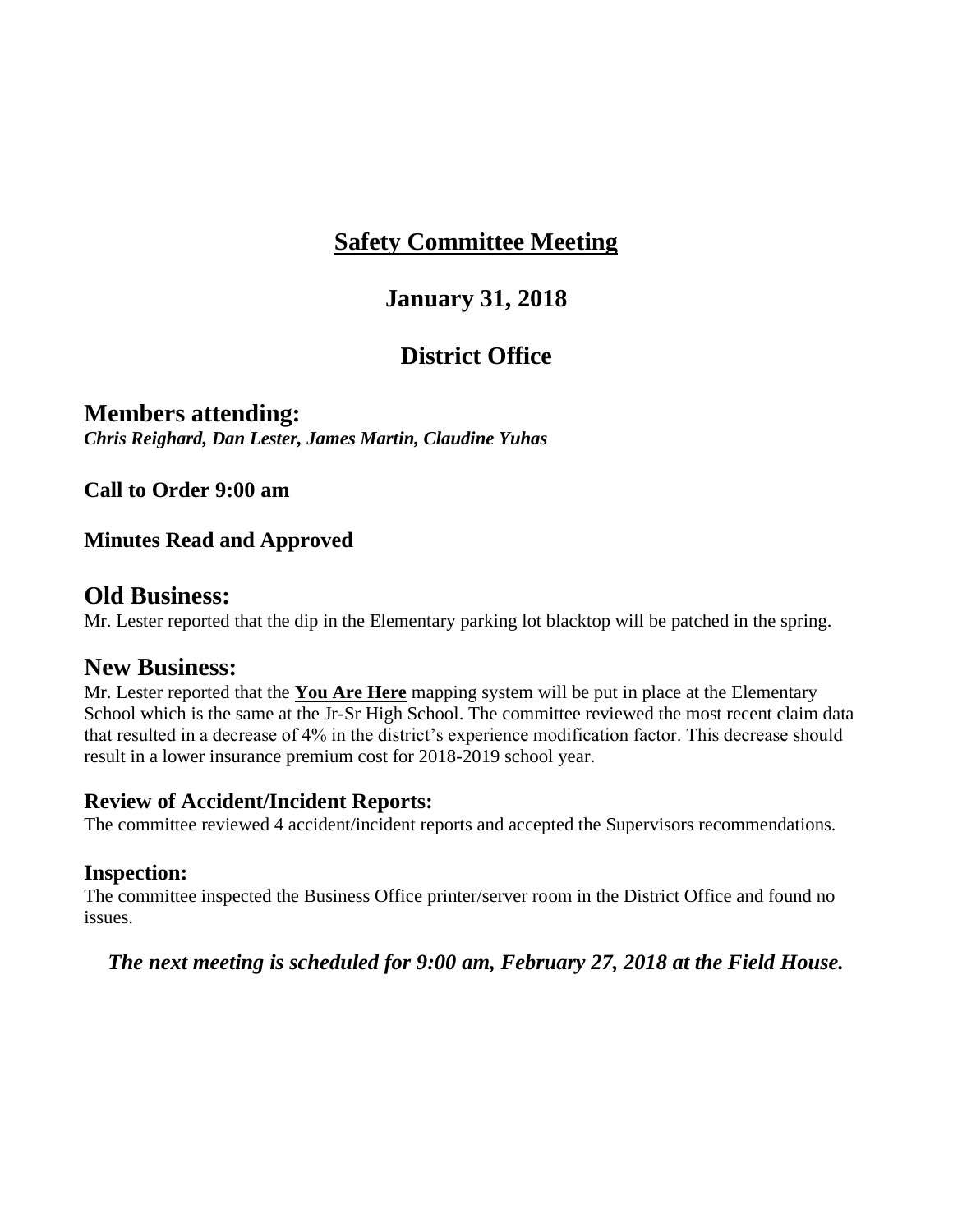# **December 19, 2017**

# **Elementary School**

**Members attending:** *Chris Reighard, Dan Lester, James Martin, Cindy Vizzini, Rebecca Roberts*

**Call to Order 9:03 am**

**Minutes Read and Approved**

## **Old Business:**

None

## **New Business:**

Mr. Martin reported the issue of animal waste around the Elementary playgrounds. The committee discussed reviewing security cameras to determine when this was occurring to contact the person. Mr. Lester reported that with the first large snowfall the removal process worked very well with the new parking areas.

## **Review of Accident/Incident Reports:**

The committee reviewed 0 accident/incident reports and accepted the Supervisors recommendations.

## **Inspection:**

The committee inspected the parking lot in the Elementary School and found a dip that retains water thus freezes into a slip area.

## *The next meeting is scheduled for 9:00 am, January 30, 2018 at the District Office.*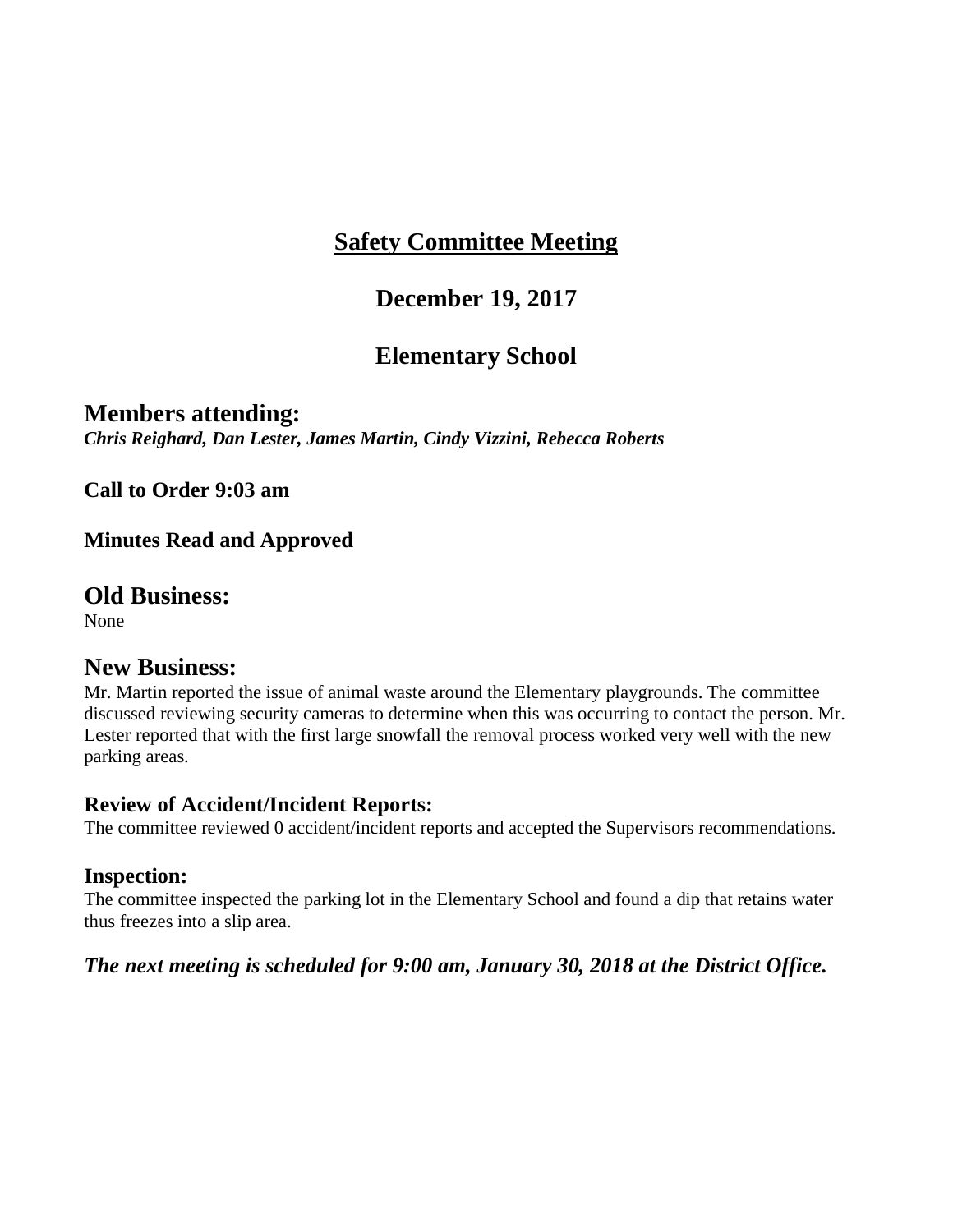## **November 28, 2017**

# **Jr-Sr High School**

## **Members attending:**

*Chris Reighard, Dan Lester, James Martin, Cindy Vizzini, Claudine Yuhas*

**Call to Order 9:04 am**

## **Minutes Read and Approved**

## **Old Business:**

Mr. Lester stated that his staff is coordinating Jr-Sr High School new parking areas and made operation changes that will need addressed by all employees.

## **New Business:**

None

## **Review of Accident/Incident Reports:**

The committee reviewed 1 accident/incident reports and accepted the Supervisors recommendations.

## **Inspection:**

The committee inspected the nurse's office in the Jr-Sr High School and found no issues.

## *The next meeting is scheduled for 9:00 am, December 19, 2017 at the Elementary School.*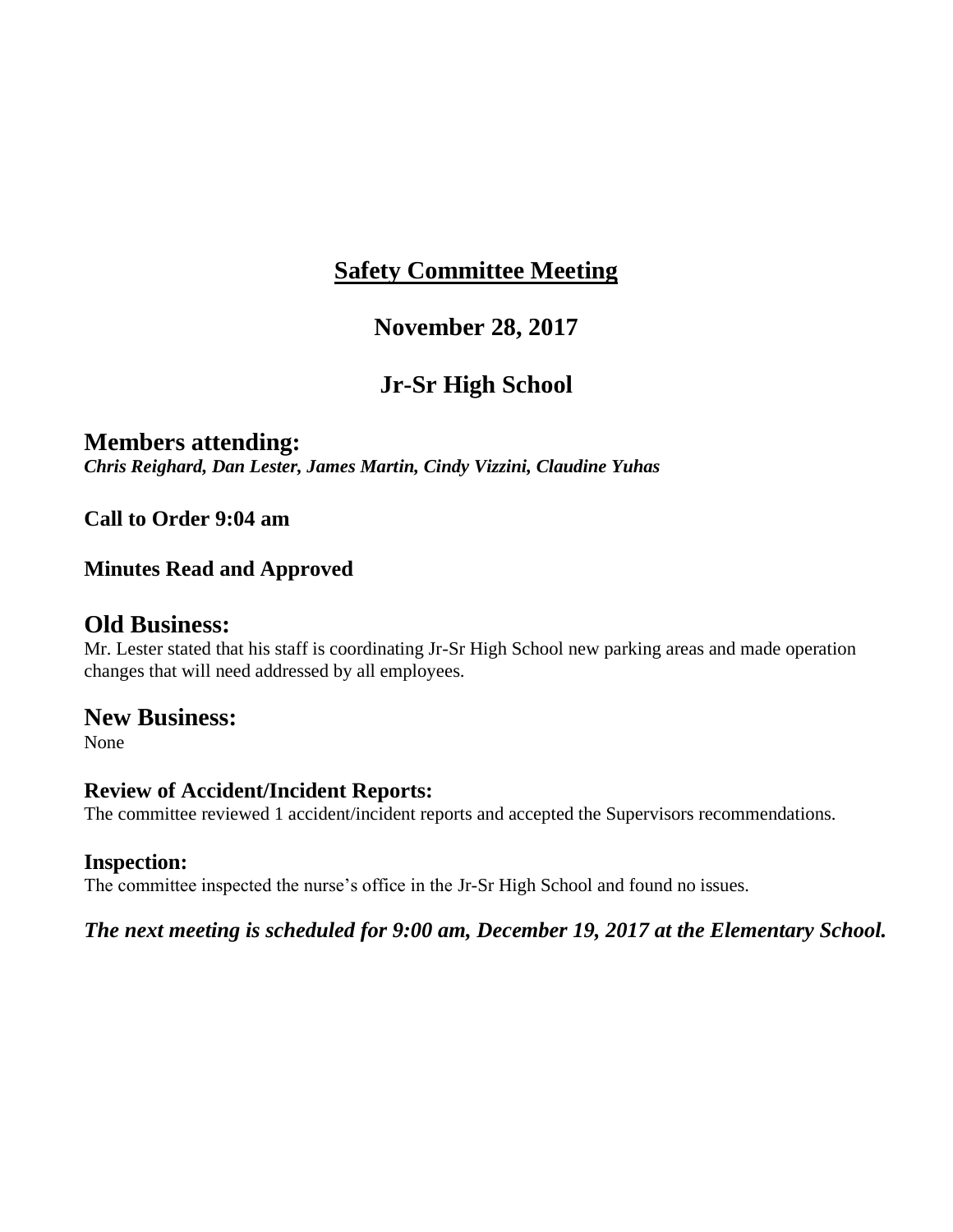# **October 31, 2017**

# **District Office**

**Members attending:** *Chris Reighard, Dan Lester, James Martin, Cindy Vizzini, Claudine Yuhas*

**Call to Order 9:08am**

## **Minutes Read and Approved**

## **Old Business:**

Mr. Lester contact individual on the keeping all building exit doors and stairwells free of storage items and will look into new storage areas for the items.

## **New Business:**

Mr. Lester stated that his staff will be preparing for the upcoming winter. The completion of the Jr-Sr High School along with new parking areas will result in operation changes that will need addressed by all employees.

## **Review of Accident/Incident Reports:**

The committee reviewed 1 accident/incident reports and accepted the Supervisors recommendations.

## **Inspection:**

The committee inspected the small conference room in the district office and found no issues.

*The next meeting is scheduled for 9:00 am, November 28, 2017 at the Jr-Sr High Scho*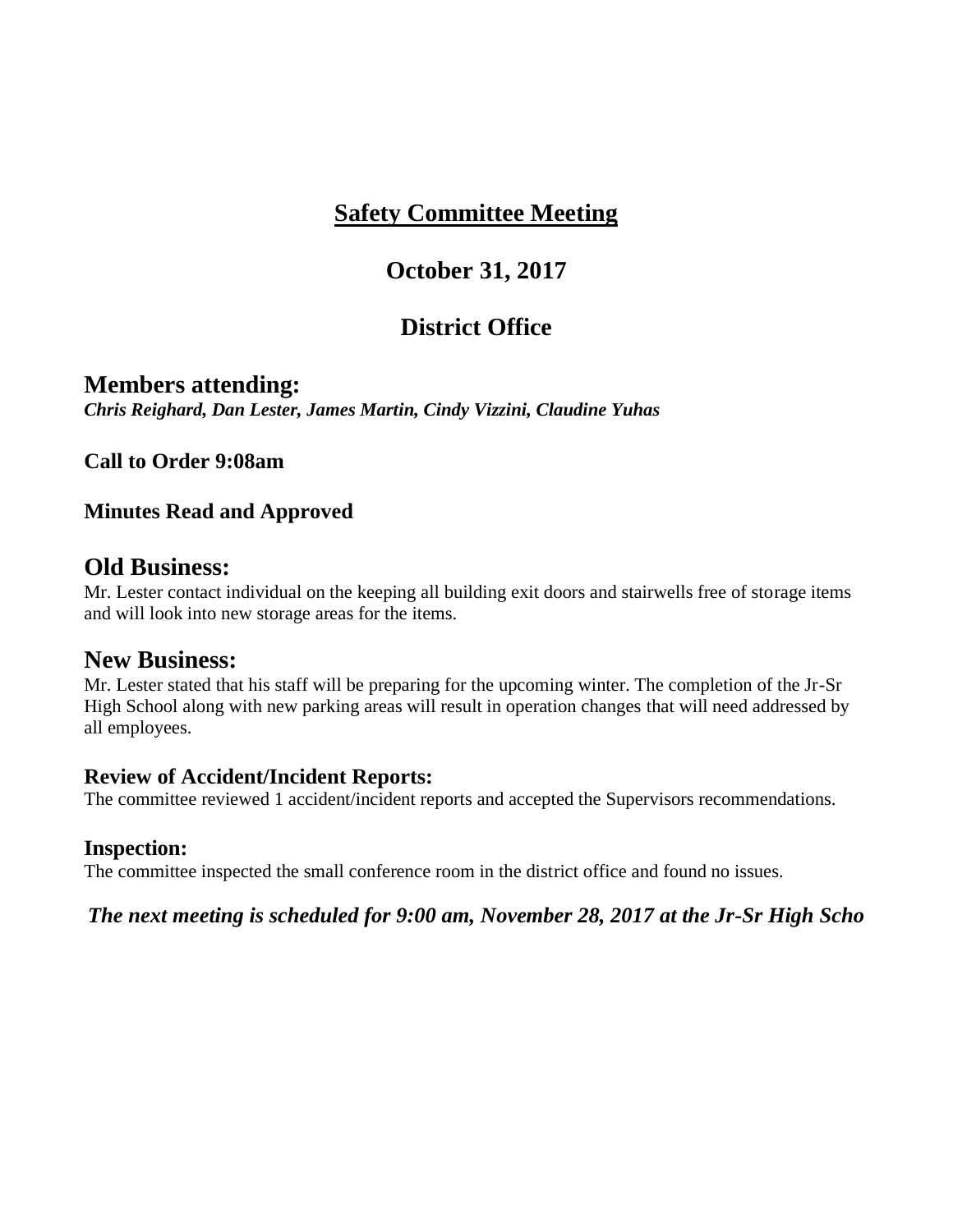# **September 26, 2017**

# **Jr-Sr High School**

## **Members attending:**

*Chris Reighard, Edward Beyer (for Dan Lester), James Martin, Cindy Vizzini, Rebecca Roberts, Claudine Yuhas*

#### **Call to Order 9:02am**

## **Minutes Read and Approved**

## **Old Business:**

Principal Roberts reported that personal appliances were all removed from the classrooms in August. The district purchased refrigerators and microwave ovens are now available for the Elementary building staff. The memo was sent to all staff prohibiting staff storage of food in the all science classrooms refrigerators throughout the district.

## **New Business:**

Mr. Beyer discussed the enforcement of keeping all building exit doors and stairwells free of storage items.

#### **Review of Accident/Incident Reports:**

The committee reviewed 4 accident/incident reports and accepted the Supervisors recommendations.

#### **Inspection:**

The committee inspected the stairwells in the Elementary School and found no issues.

#### *The next meeting is scheduled for 9:00 am, October 31, 2017 at the District Office.*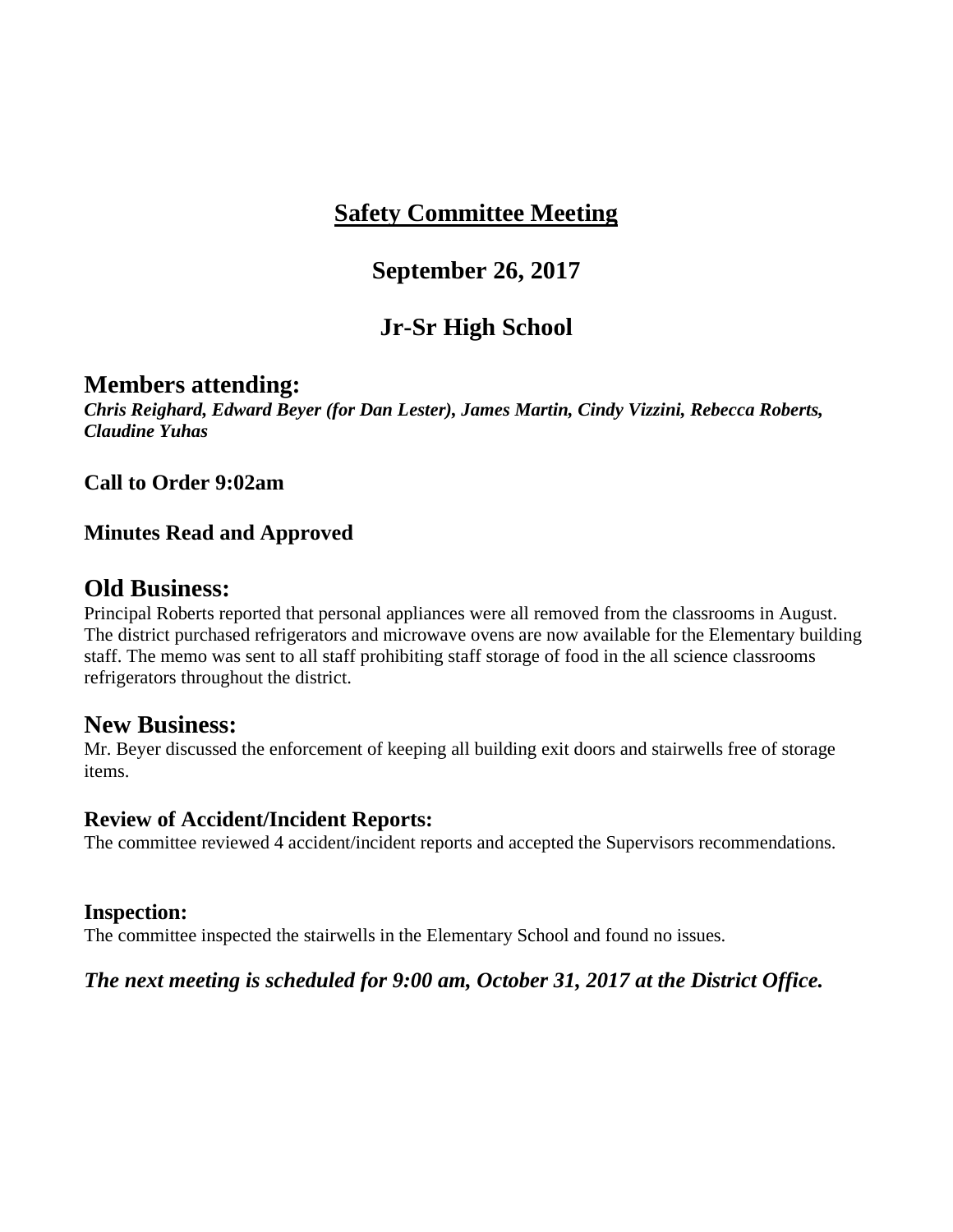## **August 29, 2017**

# **Jr-Sr High School**

**Members attending:** *Chris Reighard, Daniel Lester, James Martin, Cindy Vizzini, Rebecca Roberts*

**Call to Order 9:00am**

## **Minutes Read and Approved**

## **Old Business:**

Principal Roberts reported that personal appliances will be removed from the classrooms by the end of August. Mr. Lester has purchased refrigerators and microwave ovens for the Elementary building for staff use before the start of school.

## **New Business:**

The Committee discuss sending a memo to Superintendent Edwin Bowser prohibiting staff storage of food in the all science classrooms refrigerators throughout the district. The committee will recommend Elementary Principal Rebecca Roberts to the vacant safety committee position at the September board meeting.

#### **Review of Accident/Incident Reports:**

The committee reviewed 3 accident/incident reports and accepted the Supervisors recommendations.

## **Inspection:**

The committee inspected the loading dock area at the Jr-Sr High School to inspect the new refuse dumpsters. Mr. Lester stated that the disposal company will be replacing the cardboard dumpster with one that is easier for custodians to load cardboard.

## *The next meeting is scheduled for 9:00 am, September 26, 2017 at the Elementary School.*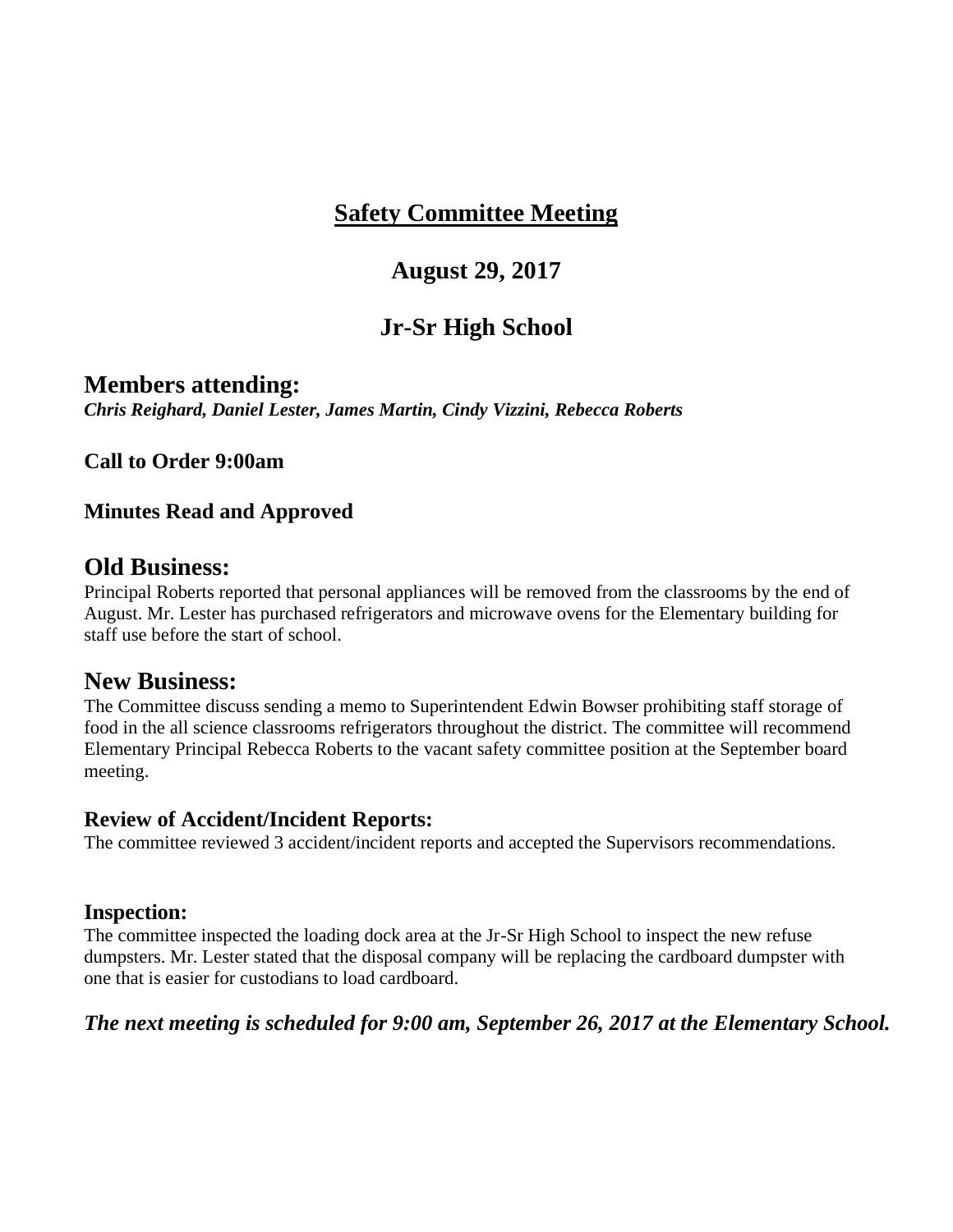# **July 31, 2017**

# **District Office**

**Members attending:** *Chris Reighard, Daniel Lester, James Martin*

**Call to Order 9:01am**

**Minutes Read and Approved**

**Old Business:**

None

.

## **New Business:**

The committee discussed upcoming maintenance on the vacant Middle School. Mr. Reighard stated that the subdivided 19 acres section was sold in June. As for the building section there were no bidders but the district is currently negotiating a sale with interested parties. Mr. Lester stated that his staff is continuing maintenance of the building through the summer. Beginning with the new school year the all personal appliances must be removed from the Elementary School the same that has been in effect at the Jr-Sr High School. The committee sent a memo on July 13, 2017 to Superintendent Edwin Bowser regarding this matter. Mr. Lester in the process purchasing refrigerators and microwave ovens for the Elementary building for staff use before the start of school.

## **Review of Accident/Incident Reports:**

The committee reviewed 0 accident/incident reports and accepted the Supervisors recommendations.

## **Inspection:**

The committee inspected the new sidewalks outside the District Office and found no issues.

*The next meeting is scheduled for 9:00 am, August 29, 2017 at the Jr-Sr High School.*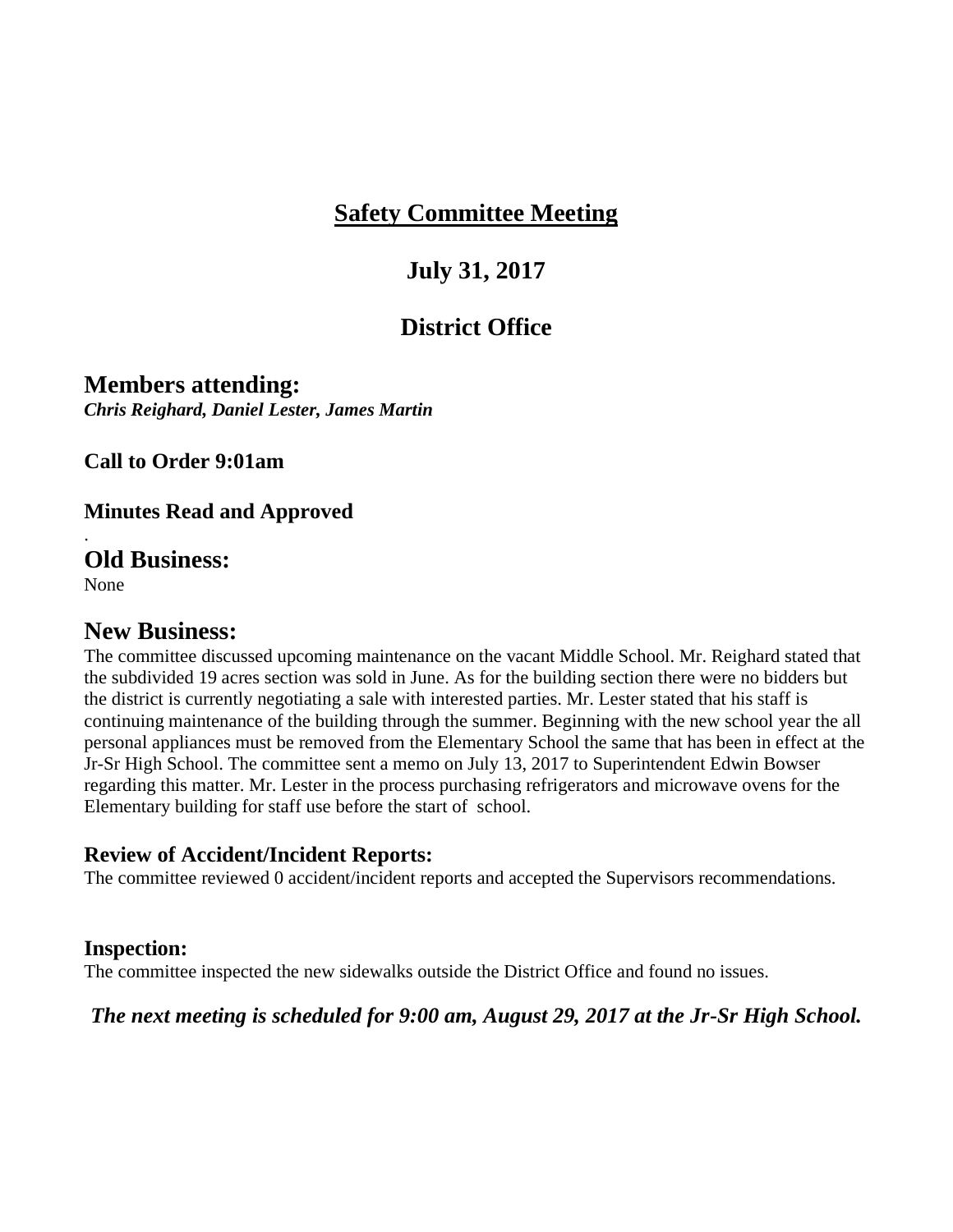# **June 27, 2017**

# **Field House**

**Members attending:** *Chris Reighard, Daniel Lester, Larry Celmer, James Martin*

**Call to Order 9:08am**

## **Minutes Read and Approved**

## **Old Business:**

.

Two Middle School auctions were held by Templeton Auctioneers in May.

## **New Business:**

The committee discussed the retirement committee member Larry Celmer who served as the district's safety and security director for many years. In August the committee will recommend his replacement on the committee.

## **Review of Accident/Incident Reports:**

The committee reviewed 0 accident/incident reports and accepted the Supervisors recommendations.

## **Inspection:**

The committee inspected the Football Stadium grounds and found no issues.

*The next meeting is scheduled for 9:00 am, July 31, 2017 at the District Office.*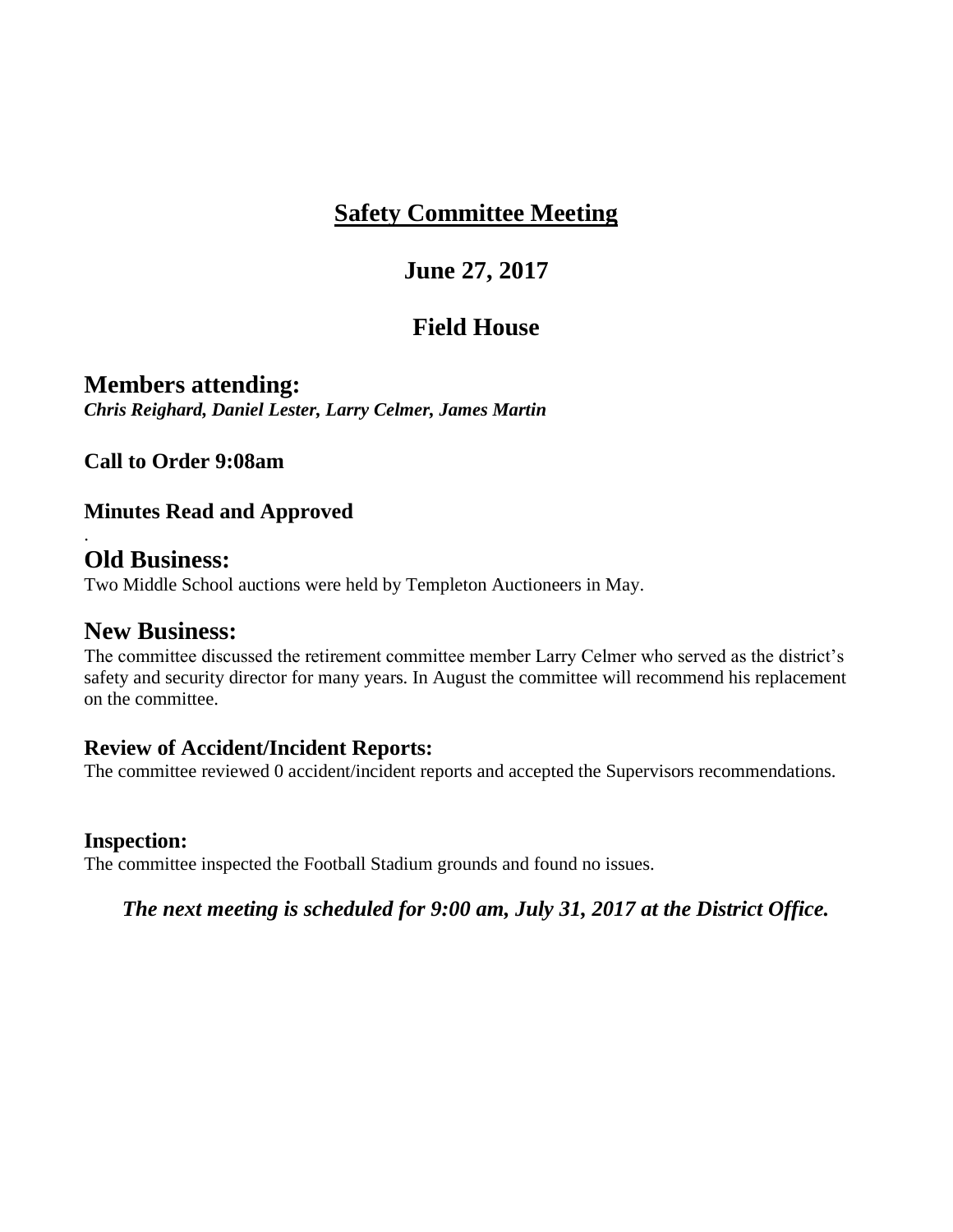# **May 23, 2017**

# **Elementary School**

**Members attending:** *Chris Reighard, Daniel Lester, Larry Celmer, Cynthia Vizzini, Claudine Yuhas*

**Call to Order 9:06am**

**Minutes Read and Approved**

## **Old Business:**

.

Mr. Reighard filed and received the district renewal certification for the Workplace Safety Committee.

## **New Business:**

The committee discussed the safety and security issues with the two upcoming new Junior-Senior High School dedication ceremonies. Mr. Lester reported the drain blockage at the new retention pond was due to vandalism by a student. The drain was reopened without any safety or property issues. The two May Middle School auction sales were discussed along with the sale of the school scheduled in June.

## **Review of Accident/Incident Reports:**

The committee reviewed 3 accident/incident reports and accepted the Supervisors recommendations.

## **Inspection:**

The committee inspected the Elementary School LGI room and found no issues.

*The next meeting is scheduled for 9:00 am, June 27, 2017 at the Field House.*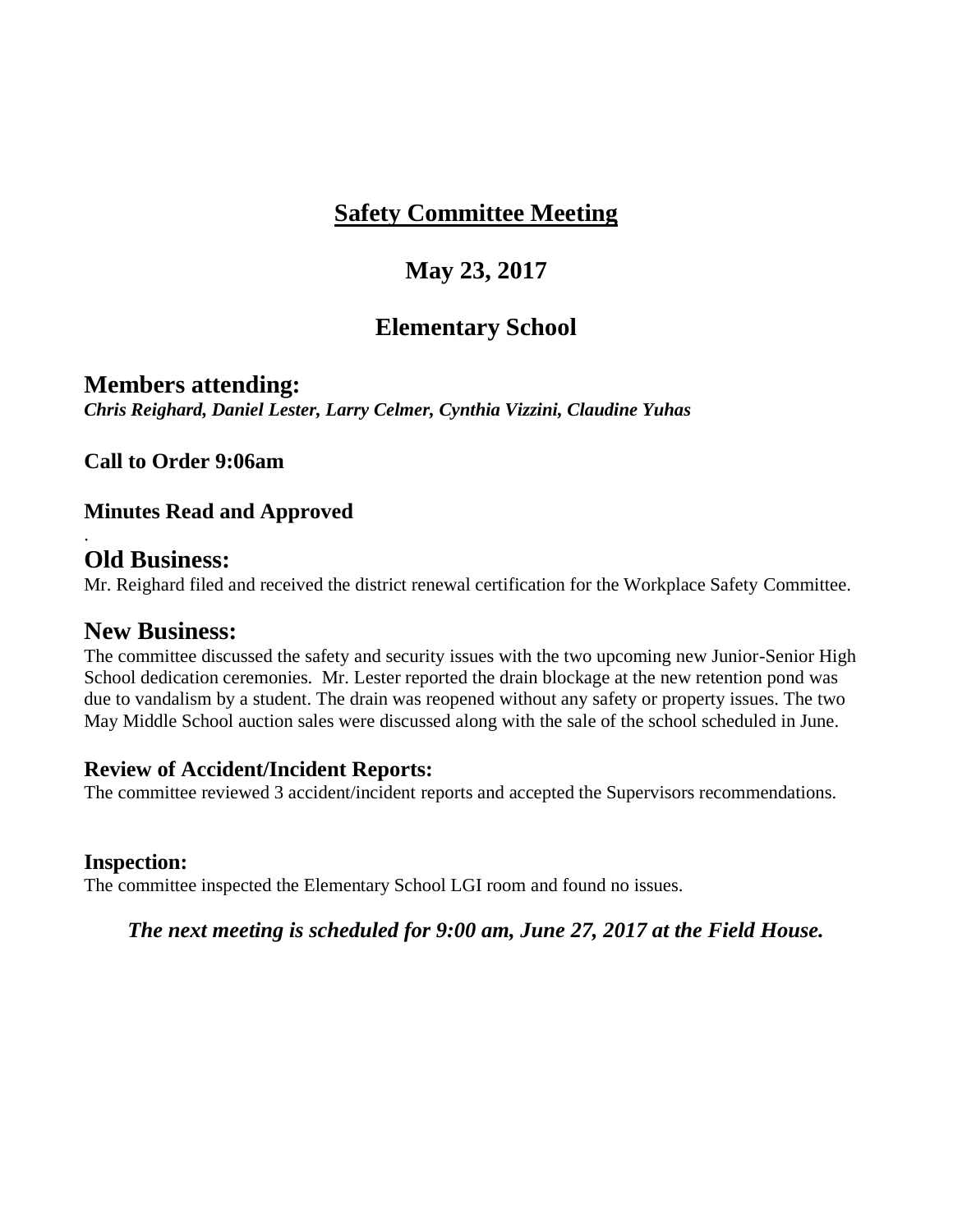# **April 25, 2017**

## **Junior Senior High School**

## **Members attending:**

*Chris Reighard, Daniel Lester, James Martin, Cynthia Vizzini, Claudine Yuhas*

**Call to Order 9:01am**

**Minutes Read and Approved**

## **Old Business:**

None

.

## **New Business:**

The committee received annual safety committee training by Josh Daly, Risk Management Consultant for AJ Gallagher & Co. Mr. Reighard will file for renewal certification of the Workplace Safety Committee later this week. The committee reviewed the most recent claim data that resulted in a decrease of 4% in the district's experience modification factor. This decrease will result in a lower insurance premium cost for 2017-2018 school year.

## **Review of Accident/Incident Reports:**

The committee reviewed 3 accident/incident reports and accepted the Supervisors recommendations.

## **Inspection:**

The committee inspected the Elevator Junior-Senior High School and found no issues.

## *The next meeting is scheduled for 9:00 am, May 23, 2017 at the Elementary School.*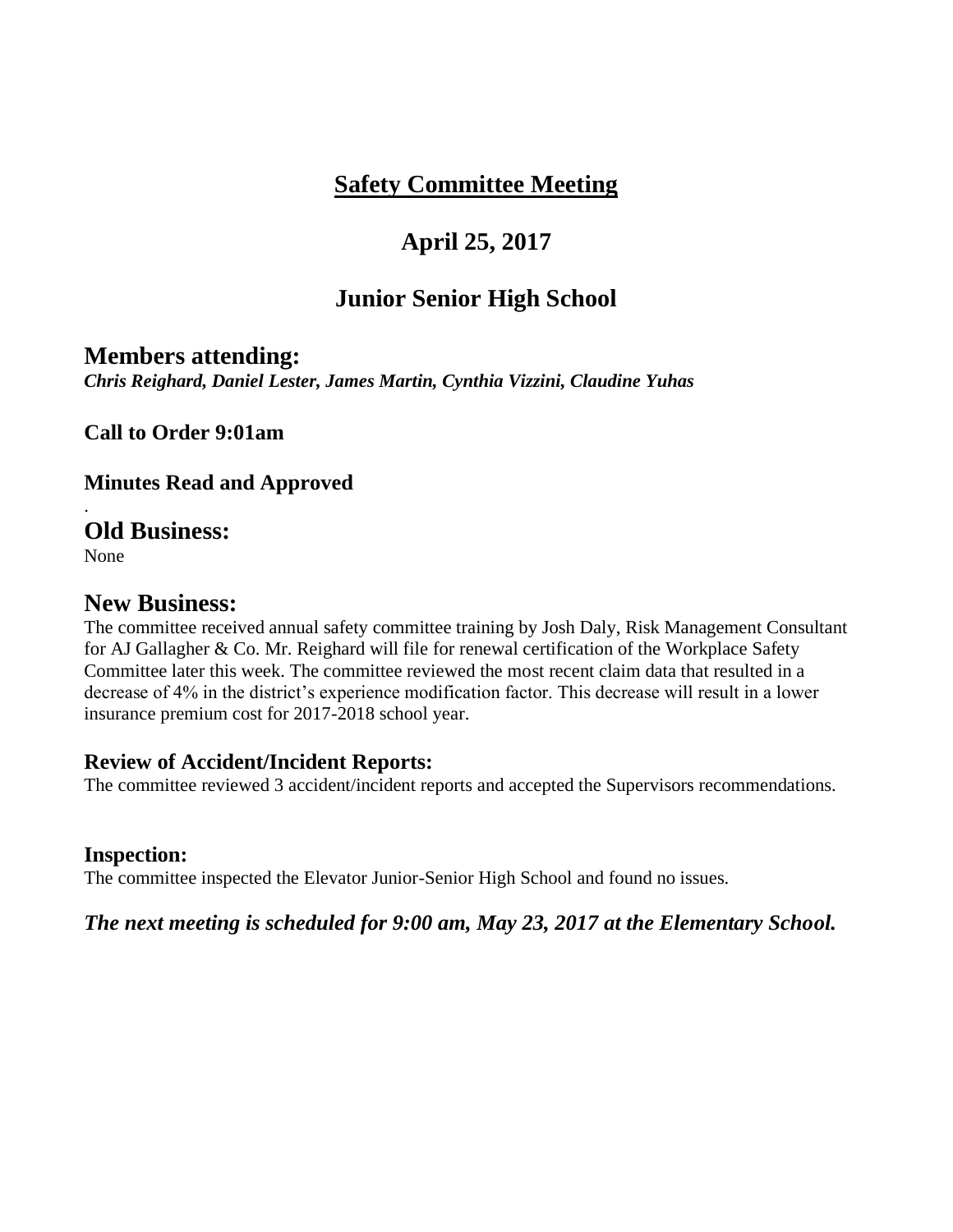# **March 28, 2017**

# **Field House**

# **Members attending:**

*Chris Reighard, Daniel Lester, James Martin, Larry Celmer, Cynthia Vizzini, Claudine Yuhas*

**Call to Order 9:06 am**

## **Minutes Read and Approved**

## **Old Business:**

The desk in the Business Education room was relocated resulting in the removal of the electric cord strips.

**New Business:** Mr. Lester brought up the reoccurring odor in Elementary room D-2. Mountain Research tested the air quality again and the test showed no air quality issues. Mr. Reighard scheduled in April the annual safety committee training program to be presented by Josh Daly, Risk Management Consultant of AJ Gallagher & Co.

## **Review of Accident/Incident Reports:**

None

.

## **Inspection:**

The committee inspected the Field House renovated gymnasium and found no issues.

*The next meeting is scheduled for 9:00 am, April 25, 2017 at the Jr-Sr High School.*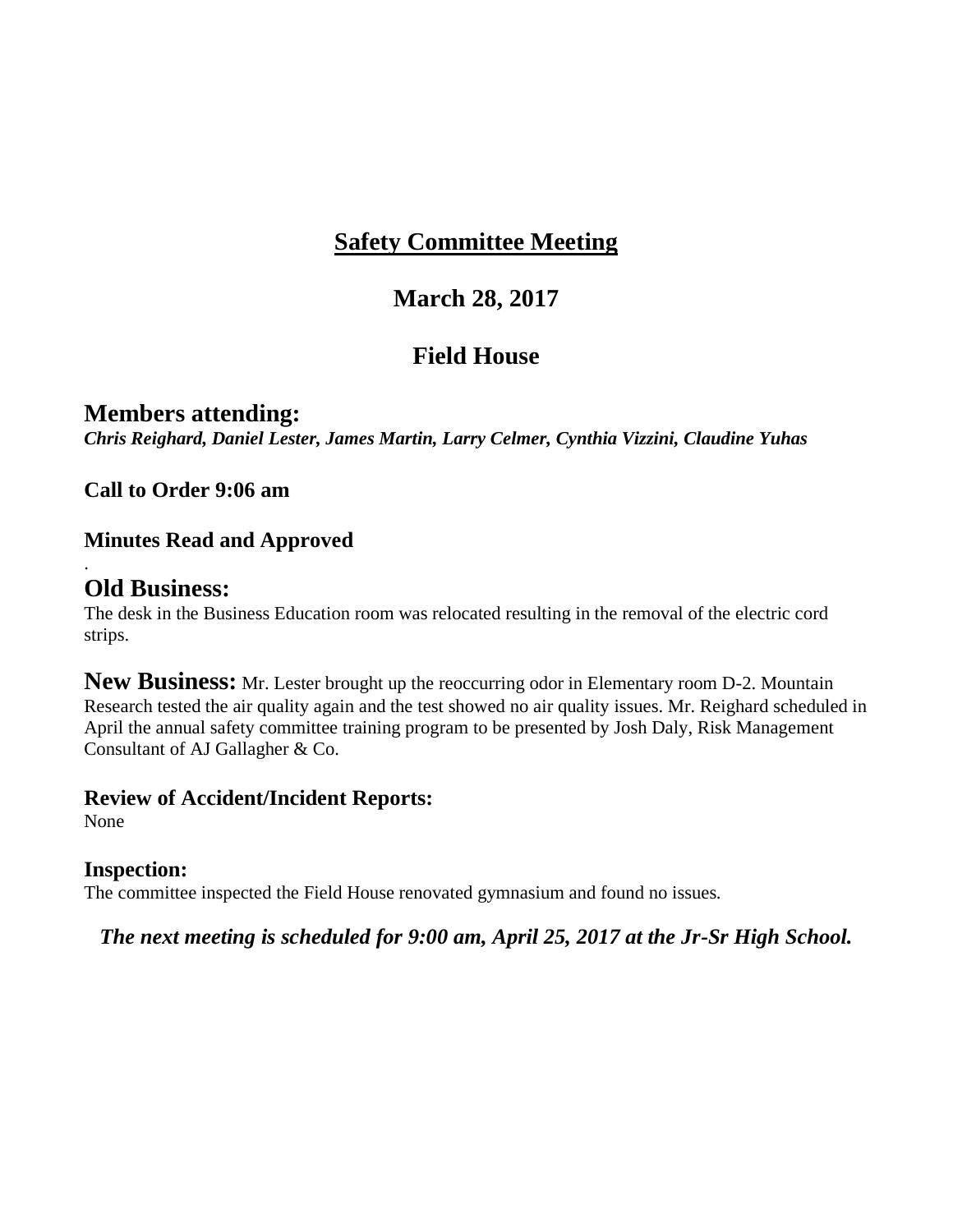## **February 28, 2017**

# **Jr-Sr High School**

## **Members attending:**

*Chris Reighard, Daniel Lester, James Martin, Larry Celmer, Cynthia Vizzini* **Call to Order 9:05 am**

## **Minutes Read and Approved**

## **Old Business:**

.

The sink edges in the Family Consumer Science room were filed down correcting the problem. The Business Education room had electric cord strips installed in the room.

## **New Business:**

Mr. Lester reported that his staff will be inspecting all Elementary playground equipment before student use in the spring. He also discussed reflectors in the new building for emergency fire, police and ambulance.

#### **Review of Accident/Incident Reports:**

The committee reviewed 2 accident/incident reports and accepted the Supervisors recommendations.

## **Inspection:**

The committee inspected the Jr-Sr High School Auditorium and found no issues.

*The next meeting is scheduled for 9:00 am, March 28, 2017 at the Field House.*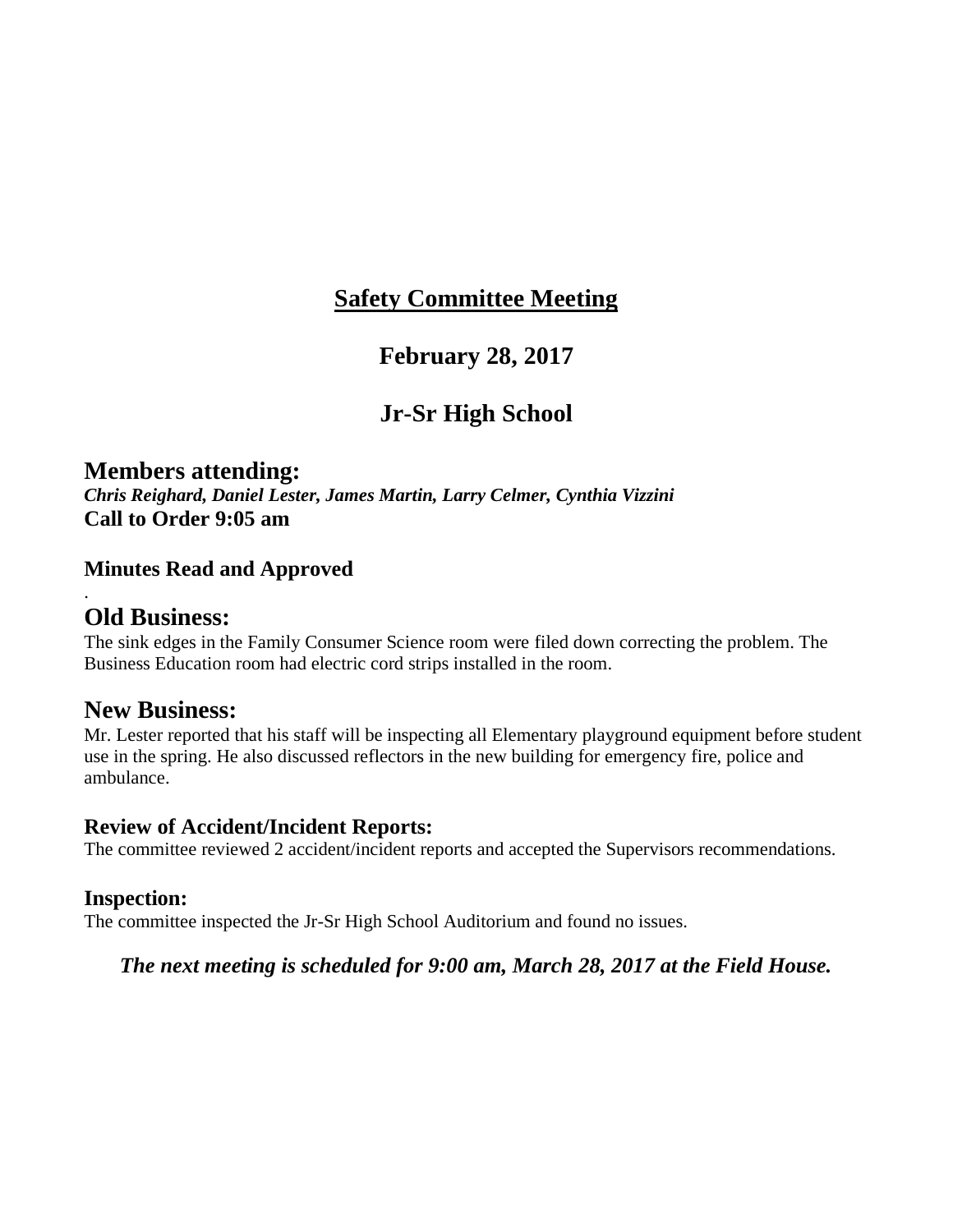# **February 7, 2017**

# **Elementary School**

## **Members attending:**

*Chris Reighard, Daniel Lester, James Martin, Larry Celmer, Claudine Yuhas* 

**Call to Order 9:00 am**

**Minutes Read and Approved**

## **Old Business:**

None

.

## **New Business:**

The district occupied the new school building on January 9, 2017 and the committee addressed safety issues resulting from occupation. The new sinks in the Family Consumer Science room had sharp edges which Mr. Lester's staff file down the sink edges correcting the problem. The Business Education room reported electric cords across the floor. Mr. Lester will have electric cord strips installed in the room. The cell phone coverage in the building is only in certain areas and that will be looked into going forward. The possible installation of a call button for the nurse's office will be addressed by Superintendent Ed Bowser.

## **Review of Accident/Incident Reports:**

The committee reviewed 4 accident/incident reports and accepted the Supervisors recommendations.

## **Inspection:**

The committee inspected the Elementary School Conference Room and found no issues.

## *The next meeting is scheduled for 9:00 am, February 28, 2017 at the Jr-Sr High School.*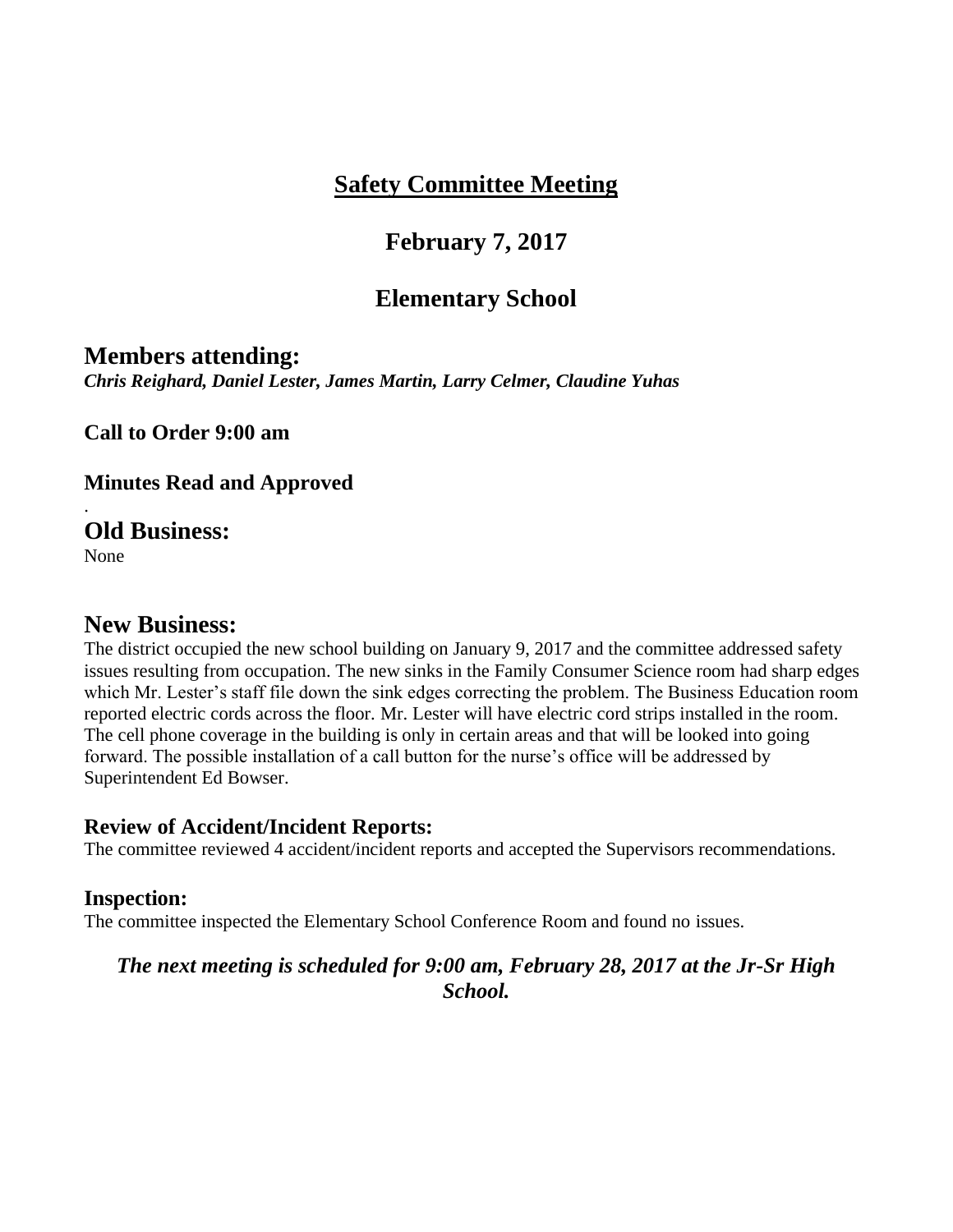## **December 20, 2016**

# **High School**

**Members attending:** *Chris Reighard, Daniel Lester, James Martin, Cynthia Vizzini* 

**Call to Order 9:00 am**

**Minutes Read and Approved**

**Old Business:** None

.

## **New Business:**

The committee discussed the December 19<sup>th</sup> flooding of the elementary building due to heavy rains. Mr. Lester reported the local fire companies pumped out the two affected areas. The custodial staff cleaned up both areas with no interruption of school the next day. The scheduled move to the new building over the Christmas break was discussed in detail by the committee.

## **Review of Accident/Incident Reports:**

The committee reviewed 0 accident/incident reports and accepted the Supervisors recommendations.

## **Inspection:**

The committee inspected the High School Cafeteria and found no issues.

## *The next meeting is scheduled for 9:00 am, January 31, 2017 at the Elementary School.*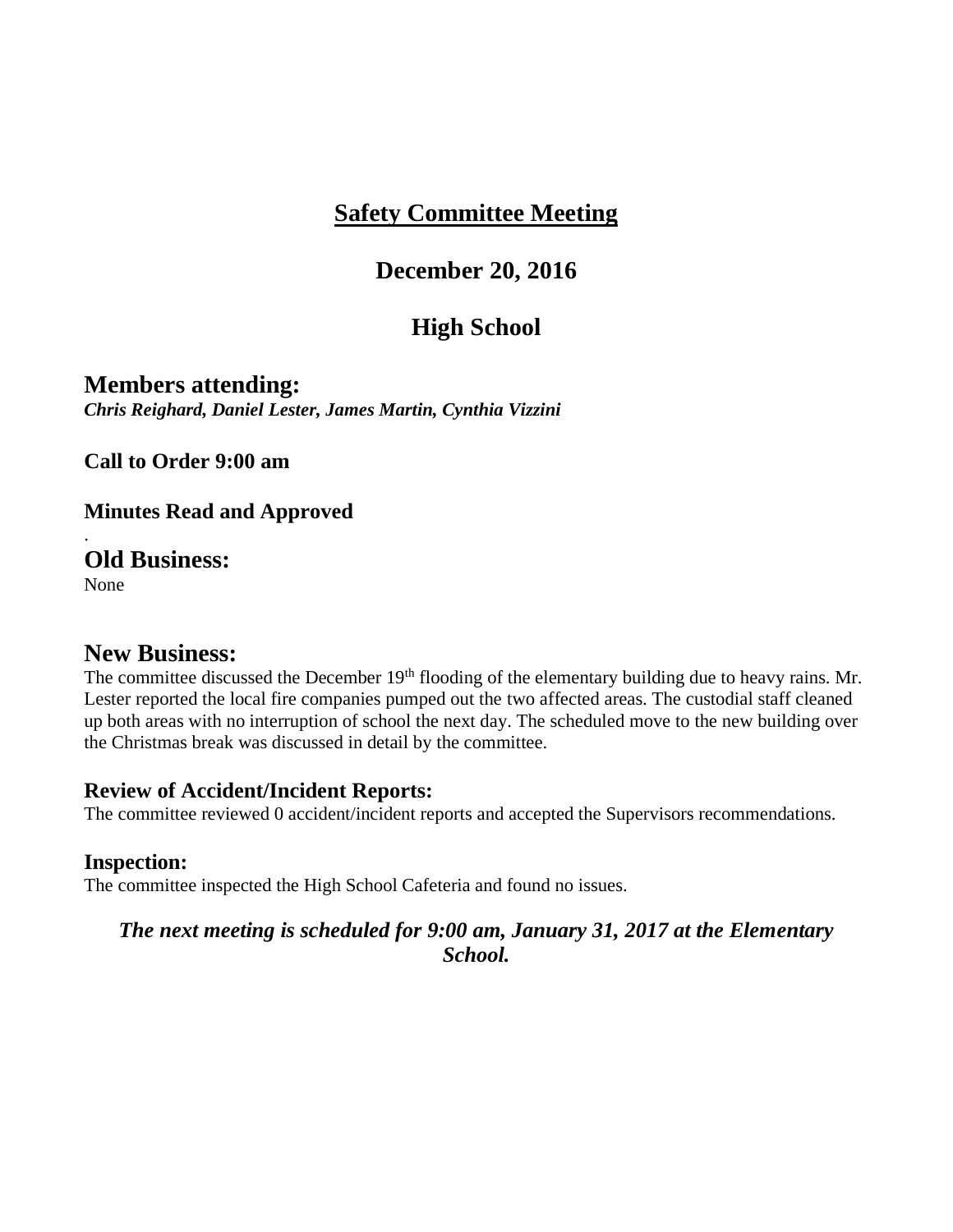# **November 22, 2016**

# **District Office**

## **Members attending:**

*Chris Reighard, Daniel Lester, James Martin, Claudine Yuhas, Cynthia Vizzini* 

**Call to Order 9:00 am**

## **Minutes Read and Approved**

## **Old Business:**

.

Superintendent Edwin Bowser will discuss appliances in the classroom with the Middle and High School staffs November 23rd before the staff moves into the new Junior-Senior High School.

## **New Business:**

The committee discussed the winter preparation for the custodian and maintenance staff for all district facilities.

## **Review of Accident/Incident Reports:**

The committee reviewed 1 accident/incident reports and accepted the Supervisors recommendations.

## **Inspection:**

The committee inspected the District Office file storage room and found no issues.

*The next meeting is scheduled for 9:00 am, December 20, 2016 at the High School.*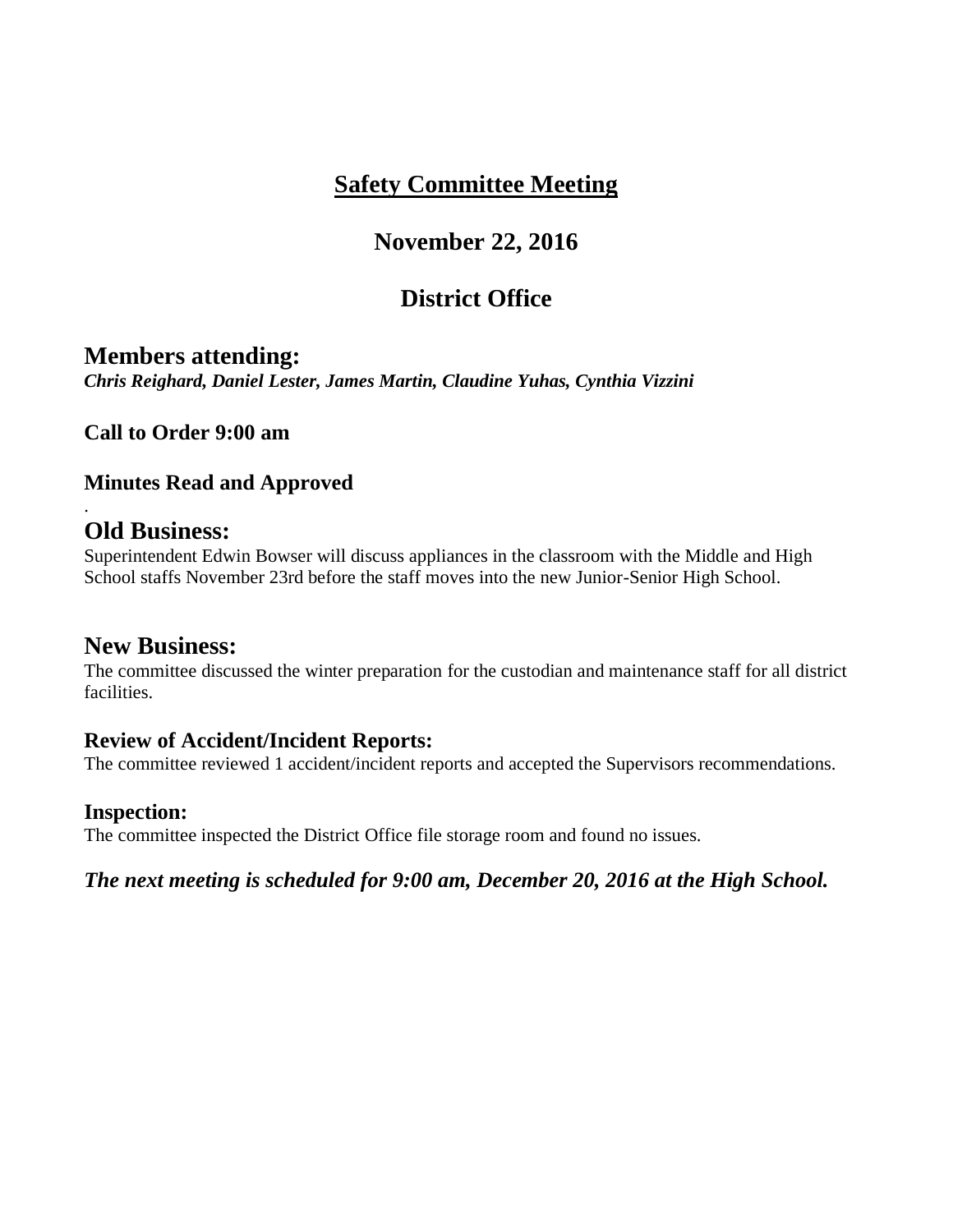## **October 25, 2016**

# **Field House**

## **Members attending:**

*Chris Reighard, Daniel Lester, James Martin, Larry Celmer, Claudine Yuhas, Cynthia Vizzini* 

**Call to Order 9:00 am**

## **Minutes Read and Approved**

## **Old Business:**

.

Risk Control consultant from Liberty Mutual was scheduled September 28 tour the construction site but cancelled due to the completion status of the project. The proposed approved changes to the student accident form were completed and distributed to the buildings.

## **New Business:**

The committee discussed the prior recommendation regarding appliances in the classroom. Superintendent Edwin Bowser will discuss this issue with the Middle and High School staffs this month before the staff moves into the new Junior-Senior High School.

## **Review of Accident/Incident Reports:**

The committee reviewed 0 accident/incident reports and accepted the Supervisors recommendations.

## **Inspection:**

The committee inspected the new Field House storage room and found no issues. Then the committee also toured the new Junior-Senior High School scheduled to open in January 2017.

## *The next meeting is scheduled for 9:00 am, November 22, 2016 at the District Office.*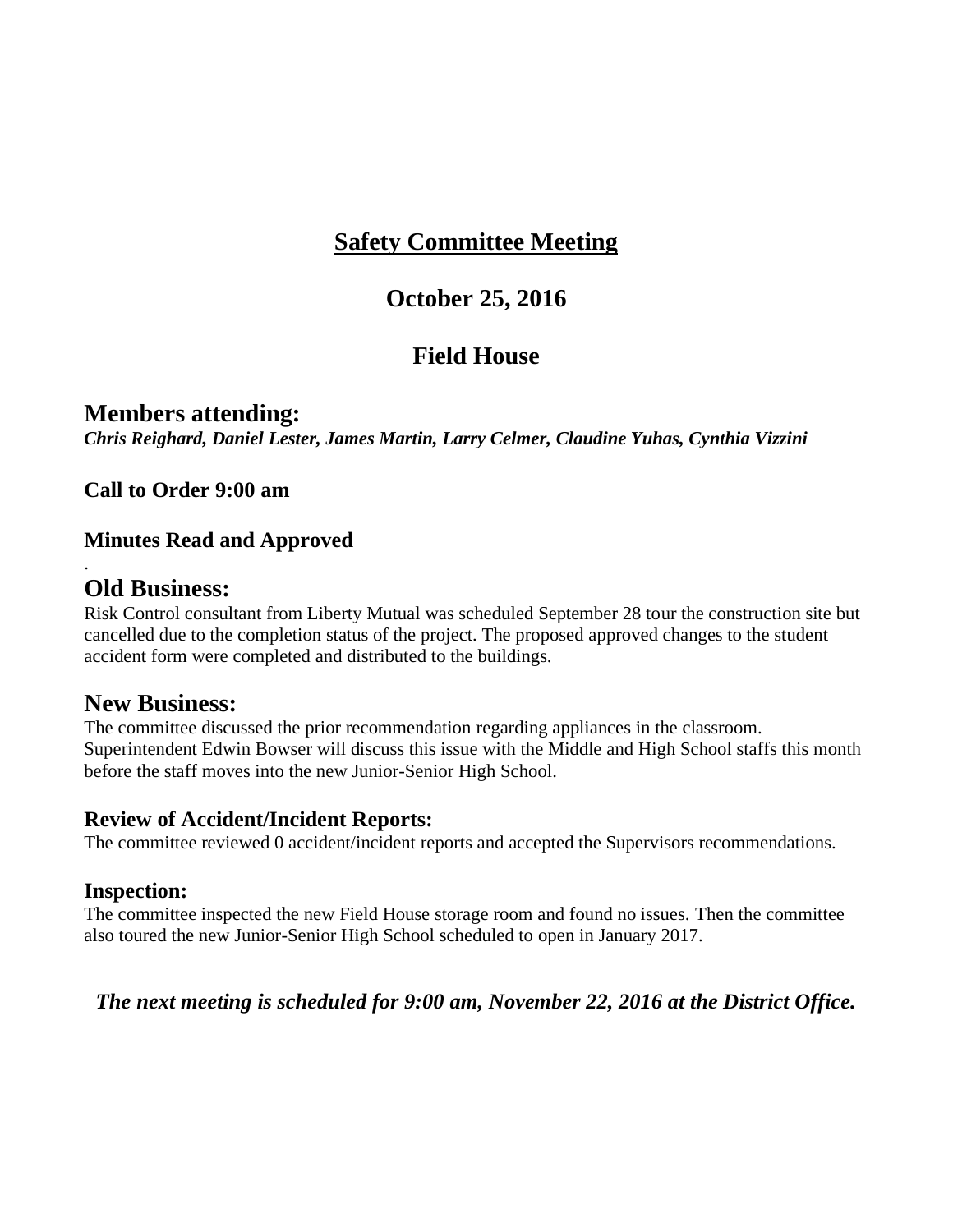# **September 27, 2016**

# **Elementary School**

**Members attending:** *Chris Reighard, James Martin, Larry Celmer, Claudine Yuhas, Cynthia Vizzini* 

**Call to Order 8:58 am**

## **Minutes Read and Approved**

## **Old Business:**

.

The committee's memo recommending that all food items must be stored in properly sealed containers throughout all district buildings was sent to Superintendent Bowser. Subsequently he sent a memo to all staff on September 22, 2016 addressing the issue. Risk Control consultant from Liberty Mutual is scheduled September 28 or 29th to tour the construction site.

## **New Business:**

Mr. Reighard reported that all employees have received and returned the new workers compensation acknowledgement form and all have access to the new Panel of Health Care Providers. Mrs. Yuhas presented proposed changes to the student accident form that were approved by the committee. Mr. Reighard mentioned the committee's prior recommendation regarding appliances in the classroom. This policy will be finalized at next month's meeting before the teachers move into the new Junior-Senior High School.

## **Review of Accident/Incident Reports:**

The committee reviewed 1 accident/incident reports and accepted the Supervisors recommendations.

## **Inspection:**

The committee inspected the new workout room in the Elementary Gymnasium and found no issues.

*The next meeting is scheduled for 9:00 am, October 25, 2016 at the Field House.*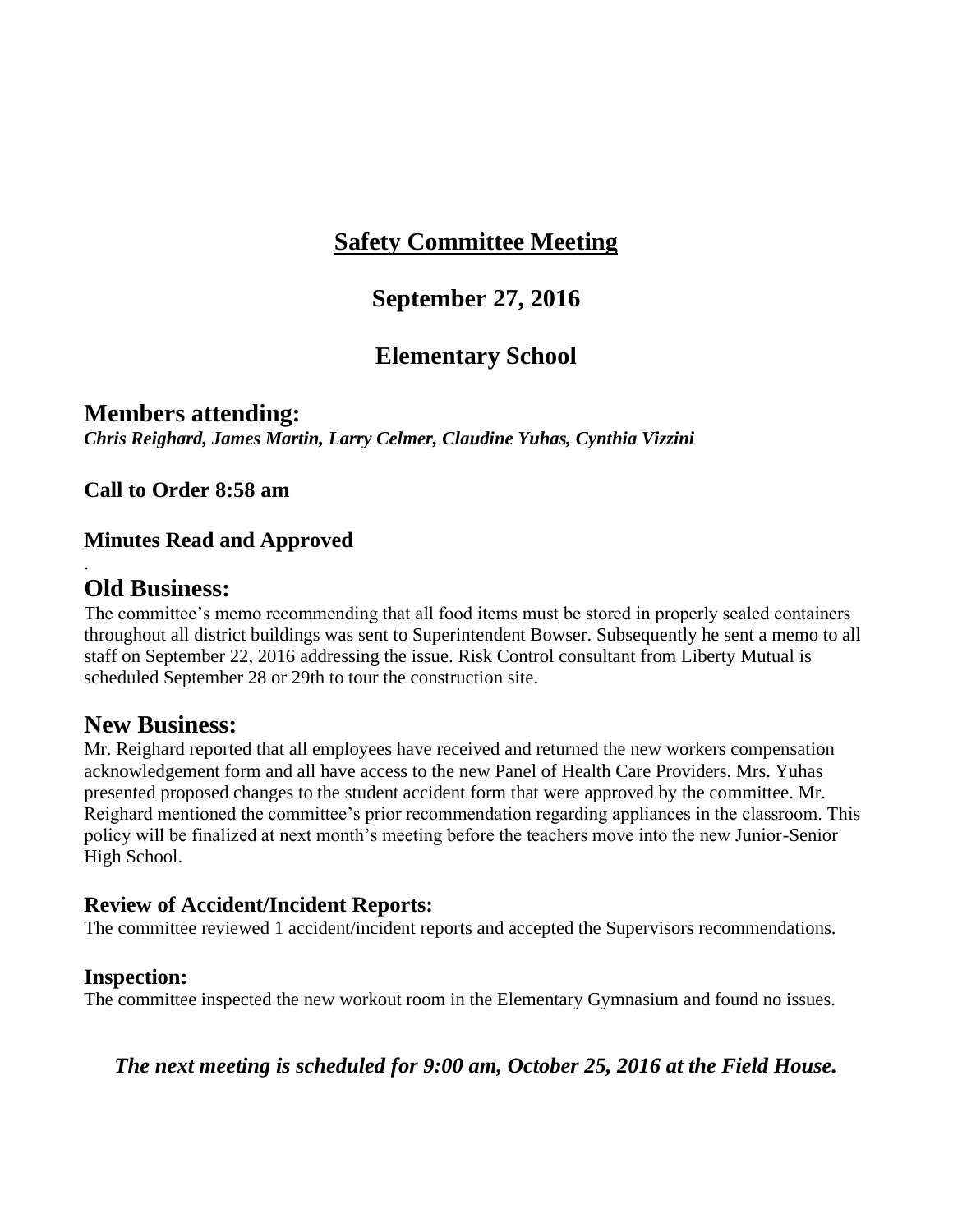## **August 30, 2016**

# **High School**

**Members attending:** *Chris Reighard, Daniel Lester, James Martin, Larry Celmer, Claudine Yuhas, Cynthia Vizzini* 

**Call to Order 9:05 am**

**Minutes Read and Approved**

**Old Business:**

None

.

## **New Business:**

Mr. Celmer discussed a problem with food items being stored in classrooms at the Elementary. The food is attracting rodents plus damaging the rooms. The committee recommended that all food items must be stored in properly sealed containers throughout all district buildings. The committee will prepare a memo to Superintendent Bowser addressing this issue. Mr. Reighard handed out a Workers Compensation claim history showing very favorable experience for the past two years. Mr. Lester's gave an update on the Jr-Sr High School construction building project. Matthew Musser a Risk Control consultant from Liberty Mutual is schedule to inspect the construction site in September to review the status of issues from his May 13, 2016 visit.

## **Review of Accident/Incident Reports:**

The committee reviewed 4 accident/incident reports and accepted the Supervisors recommendations.

#### **Inspection:**

The committee inspected the server room of the High School and found no issues.

## *The next meeting is scheduled for 9:00 am, September 27, 2016 at the Elementary School.*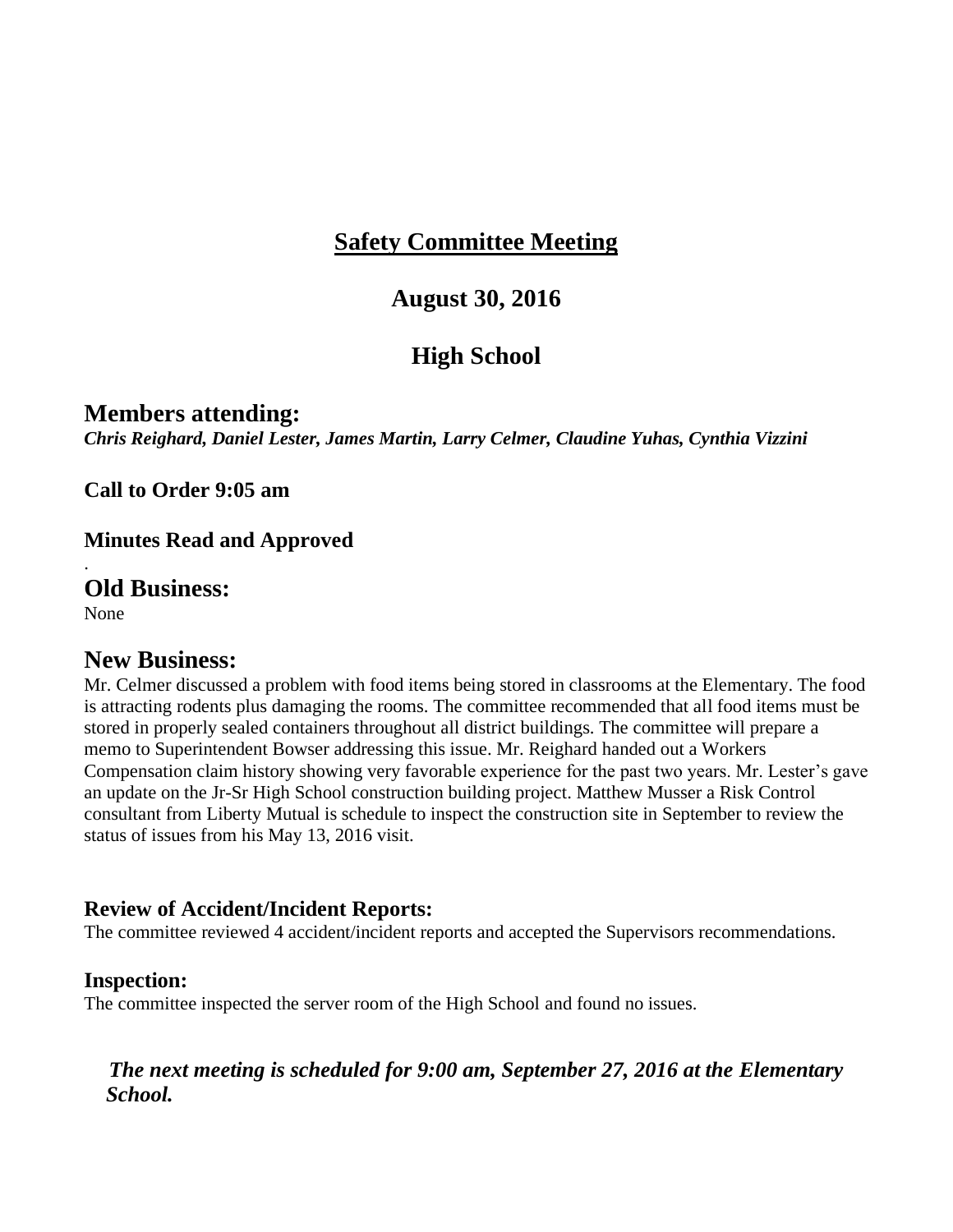# **July 19, 2016**

# **Middle School**

**Members attending:** *Chris Reighard, Daniel Lester, James Martin, Larry Celmer* 

**Call to Order 9:15 am**

**Minutes Read and Approved**

**Old Business:** None

.

**New Business:** Mr. Lester's gave an update on the Jr-Sr High School construction building project.

## **Review of Accident/Incident Reports:**

The committee reviewed 0 accident/incident reports and accepted the Supervisors recommendations.

## **Inspection:**

The committee inspected the cafeteria of the Middle School and found no issues.

*The next meeting is scheduled for 9:00 am, August 30, 2016 at the High School.*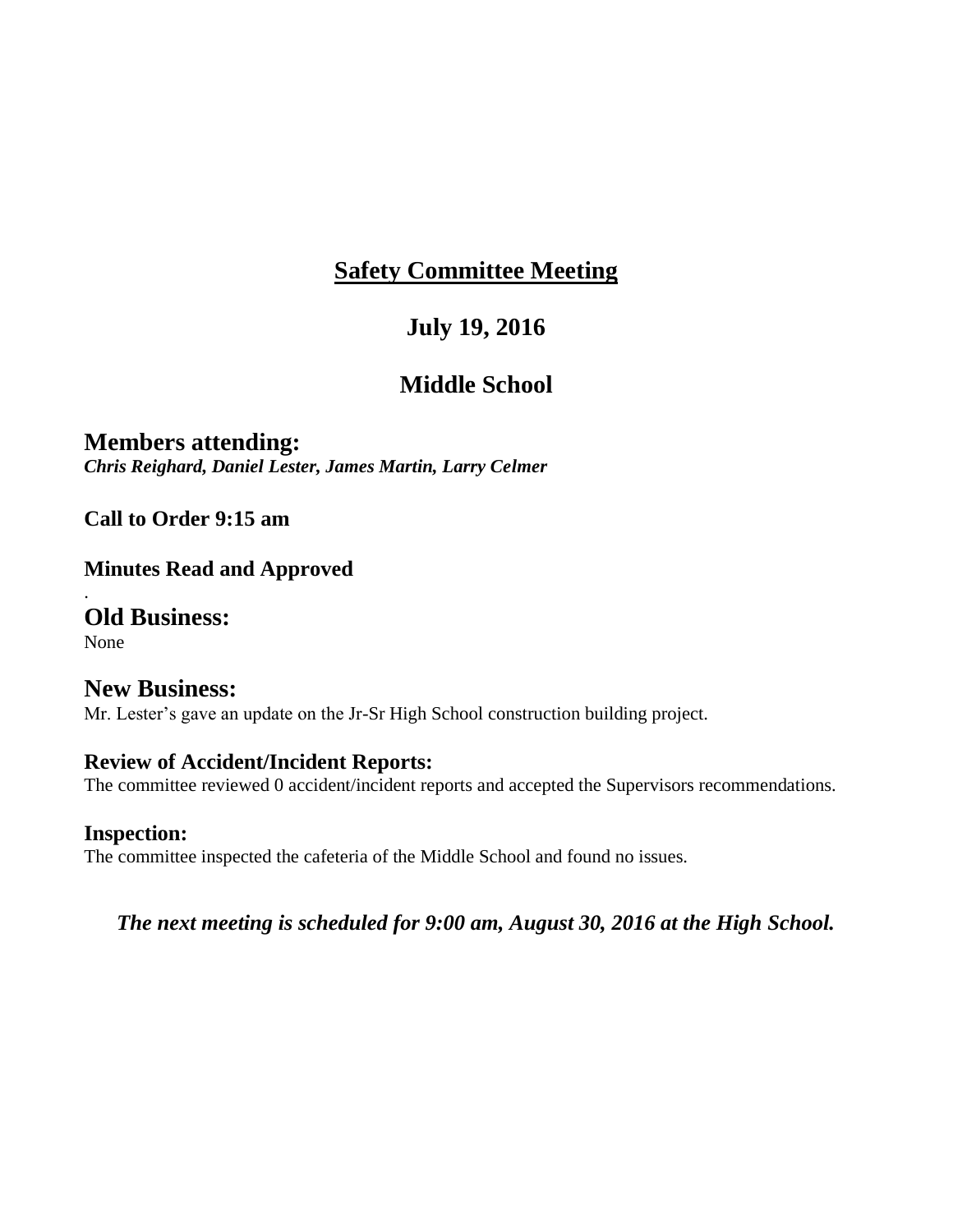# **June 21, 2016**

# **Field House**

**Members attending:** *Chris Reighard, Daniel Lester, James Martin, Larry Celmer* 

**Call to Order 9:05 am**

**Minutes Read and Approved**

**Old Business:**

None

.

## **New Business:** Mr. Lester's gave an update on the Jr-Sr High School construction building project.

## **Review of Accident/Incident Reports:**

The committee reviewed 1 accident/incident reports and accepted the Supervisors recommendations.

## **Inspection:**

The committee inspected the gym floor of the Field House and found no issues.

*The next meeting is scheduled for 9:00 am, July 19, 2016 at the Middle School.*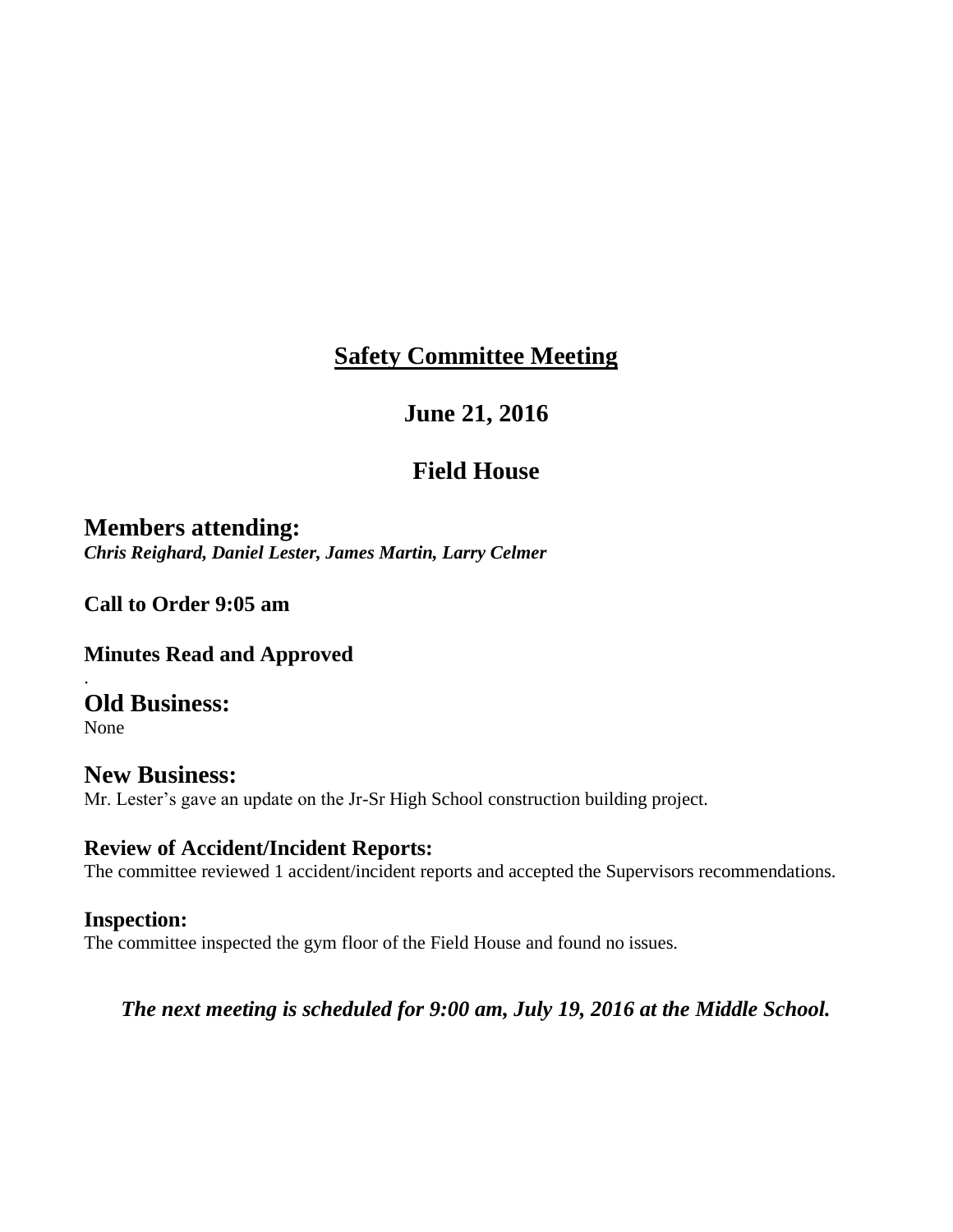# **May 17, 2016**

# **Middle School**

## **Members attending:**

*Chris Reighard, Daniel Lester, James Martin, Claudine Yuhas, Cindy Vizzini* 

**Call to Order 9:07 am**

### **Minutes Read and Approved**

## **Old Business:**

.

Mr. Reighard filed and received the district renewal certification for the Workplace Safety Committee. He also contacted Mr. Elias regarding implementation of a workplace safety suggestion box on the district's website.

## **New Business:**

The committee received annual safety committee training by Alan Pepoy, Risk Management Consultant for AJ Gallagher & Co for two members who missed the training last month. The committee reviewed the most recent claim data that resulted in a 8% decrease in the district's experience modification. Mr. Lester's gave an update on the Jr-Sr High School construction building project. He stated that on May 13, 2016, Matthew Musser a Risk Control consultant from Liberty Mutual inspected the construction site. Liberty Mutual is the insurer for the builders risk policy for the construction project.

## **Review of Accident/Incident Reports:**

The committee reviewed 3 accident/incident reports and accepted the Supervisors recommendations.

## **Inspection:**

The committee inspected the server and storage rooms of the Middle School and found no issues.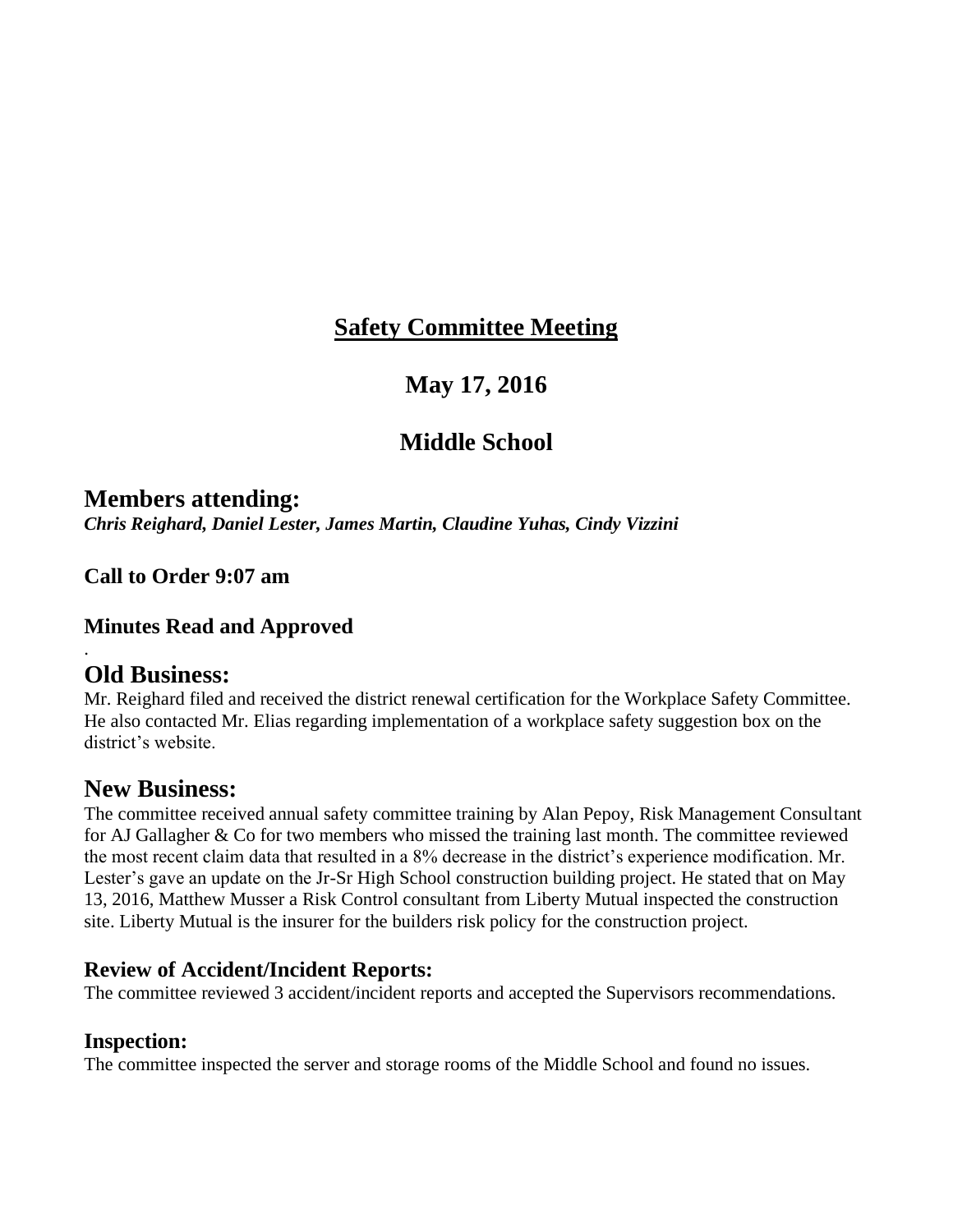*The next meeting is scheduled for 9:00 am, June 21, 2016 at the Field House.* 

# **Safety Committee Meeting**

# **April 26, 2016**

# **District Office**

**Members attending:** *Chris Reighard, Larry Celmer, Daniel Lester, James Martin,* 

**Call to Order 9:04 am**

## **Minutes Read and Approved**

## **Old Business:**

.

Larry Celmer Elementary Assistant Principal replaced Brian Kostan on the committee beginning in April 2016.

## **New Business:**

The committee received annual safety committee training by Alan Pepoy, Risk Management Consultant for AJ Gallagher & Co. Mr. Reighard will file for renewal certification of the Workplace Safety Committee later this week. The committee reviewed the most recent claim data that resulted in no change in the district's experience modification. Mr. Lester's gave an update on the Jr-Sr High School construction building project. Per Mr. Pepoy's recommendation the committee will implement a workplace safety suggestion box on the district's website.

## **Review of Accident/Incident Reports:**

The committee reviewed 2 accident/incident reports and accepted the Supervisors recommendations.

## **Inspection:**

The committee inspected the gym storage rooms of the Elementary School and found no issues.

## *The next meeting is scheduled for 9:00 am, May 17, 2016 at the Middle School.*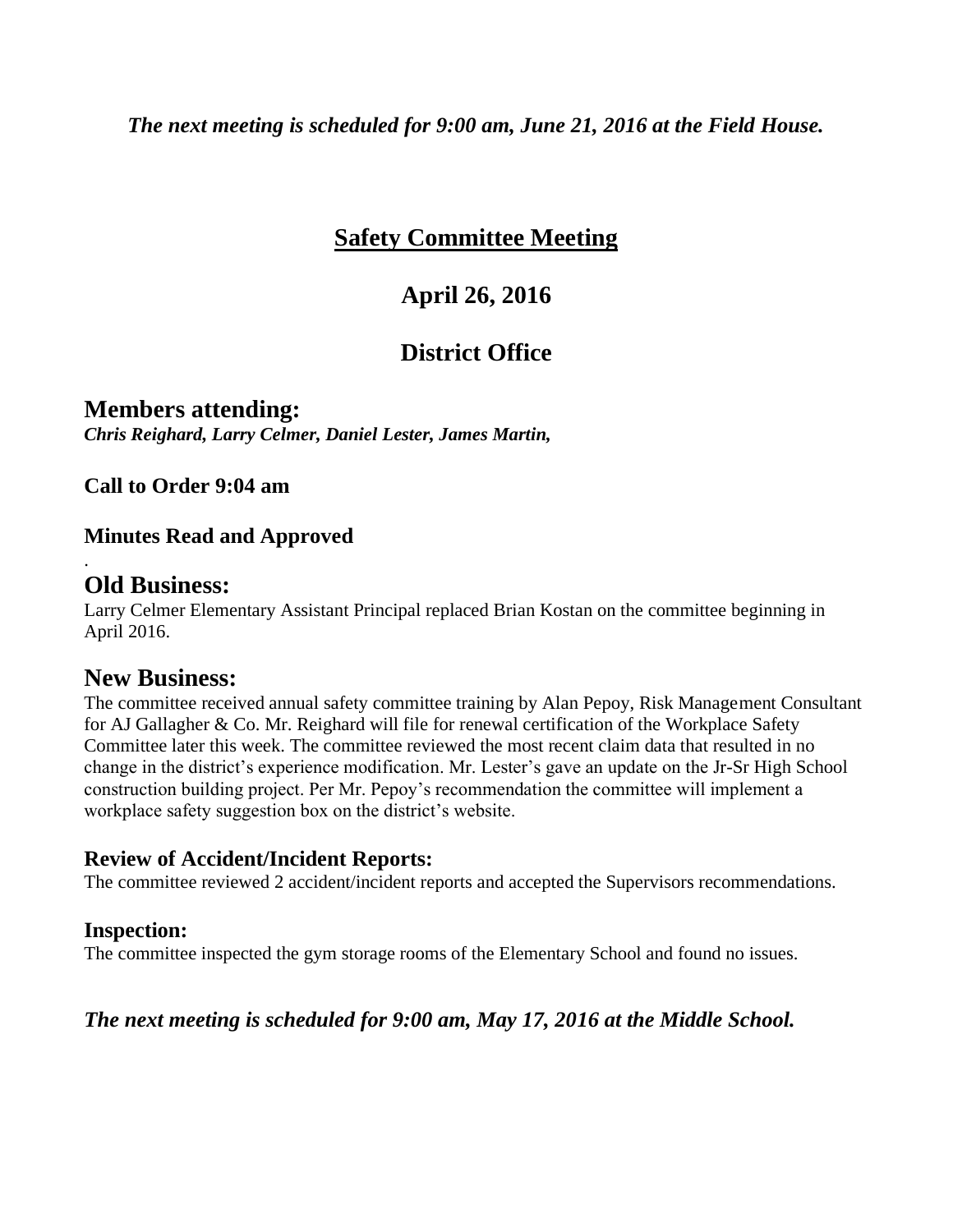## **March 29, 2016**

## **Elementary School**

### **Members attending:**

*Chris Reighard, Brian Kostan, Daniel Lester, James Martin, Claudine Yuhas*

**Call to Order 9:08 am**

#### **Minutes Read and Approved**

### **Old Business:**

.

Mr. Lester reported that is no way of securing lock for the MDS class location room. Since the new school is schedule to be opened in December and the Middle School vacated there will be no change to the door. Superintendent Edwin Bowser sent a memo to the staff regarding removal of personal classroom items before the move into the new school building in December.

### **New Business:**

Mr. Lester's gave an update on the Jr-Sr High School construction building project. Mr. Reighard scheduled in April the annual safety committee training program to be presented by Josh Daly, Risk Management Consultant of AJ Gallagher & Co. The committee recommended Larry Celmer Elementary Assistant Principal to replace Brian Kostan on the committee as a management member. Mr. Kostan has served on the committee for the last seven years and the committee thanked him for his service.

#### **Review of Accident/Incident Reports:**

The committee reviewed 3 accident/incident reports and accepted the Supervisors recommendations.

#### **Inspection:**

The committee inspected the copier and elevator room of the Elementary School and found no issues.

*The next meeting is scheduled for 9:00 am, April 27, 2016 at the District Office.*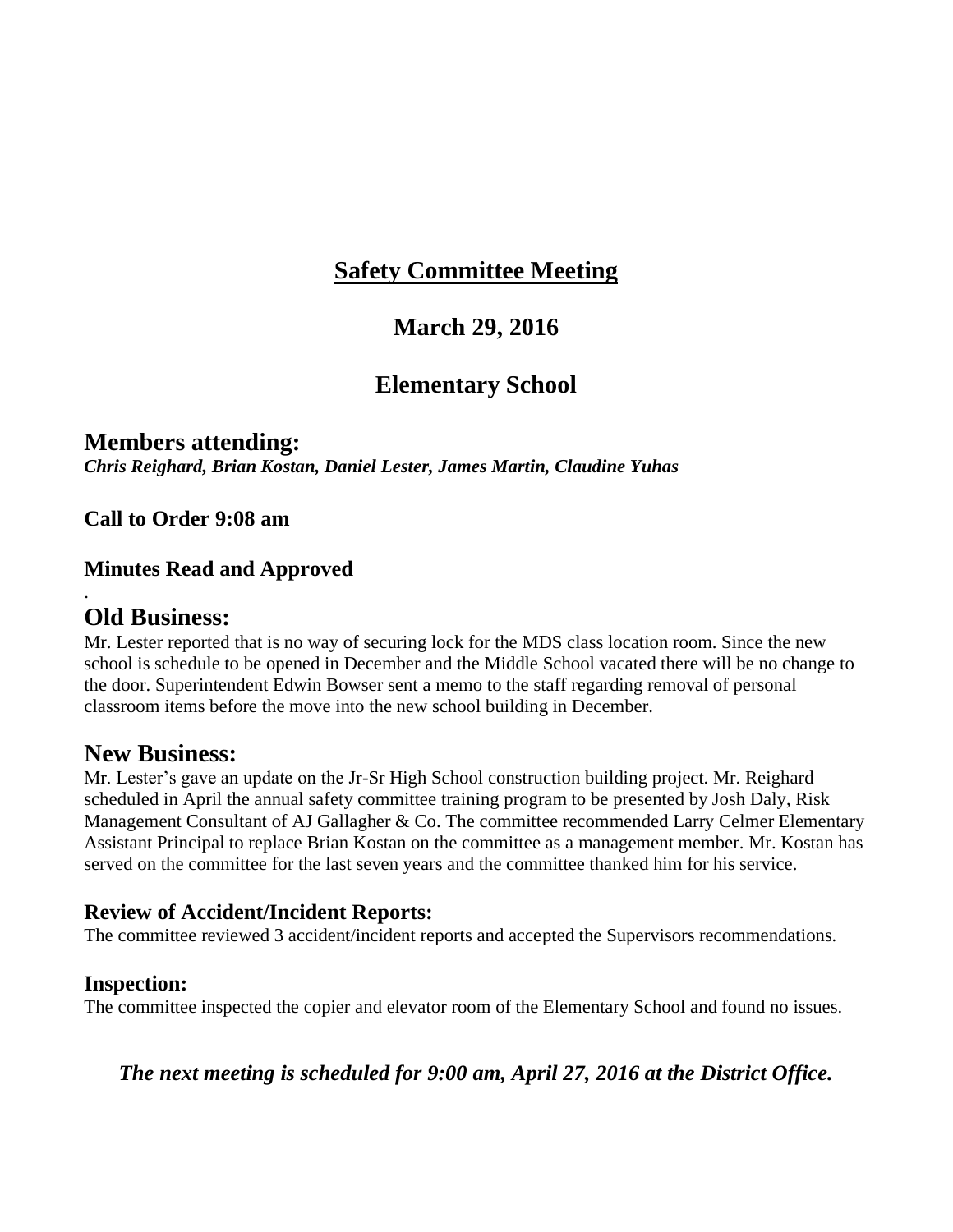## **February 23, 2016**

## **High School**

#### **Members attending:** *Chris Reighard, Brian Kostan, Daniel Lester, James Martin, Claudine Yuhas*

#### **Call to Order 9:05 am**

#### **Minutes Read and Approved**

### **Old Business:**

.

Mr. Lester reported that he is checking on a secure lock for the MDS class location room. The committee discussed sending out an end of school year memo to high and middle school staff regarding removal of personal classroom items before the move into the new school building in December.

### **New Business:**

Mr. Lester's gave an update on the Jr-Sr High School construction building project. Mr. Reighard will schedule the annual safety committee training program to be presented by Josh Daly, Risk Management Consultant of AJ Gallagher & Co.

#### **Review of Accident/Incident Reports:**

The committee reviewed 0 accident/incident reports and accepted the Supervisors recommendations.

#### **Inspection:**

The committee inspected the science room of the High School and found no issues.

#### *The next meeting is scheduled for 9:00 am, March 29, 2016 at the Elementary School.*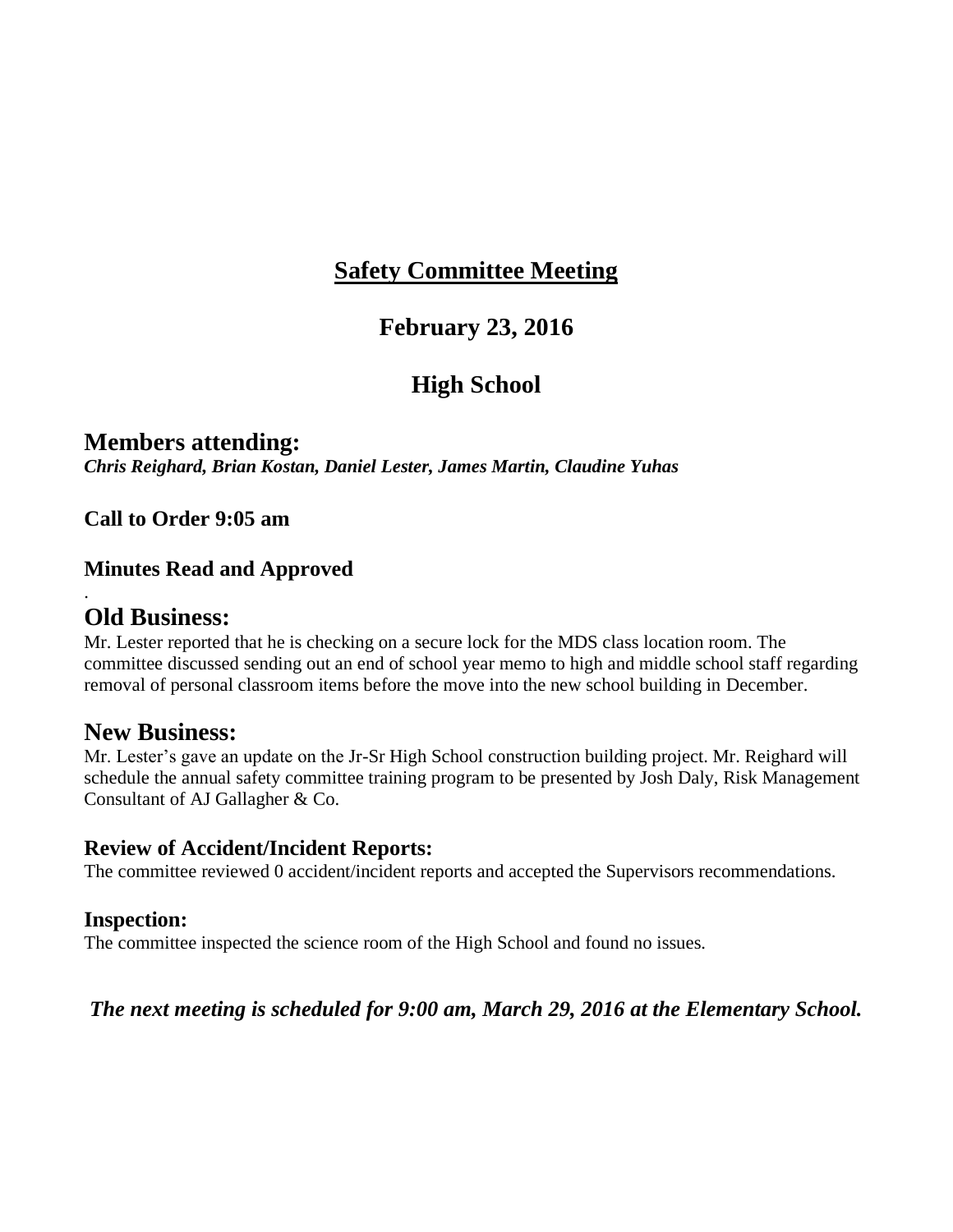### **January 26, 2016**

## **District Office**

### **Members attending:**

*Chris Reighard, Brian Kostan, Daniel Lester, James Martin*

**Call to Order 9:07 am**

#### **Minutes Read and Approved**

### **Old Business:**

.

Mr. Reighard received the insurance proposal for the two drones utilized by a student club. He stated that the annual cost was about \$4,000 and certified training is required for all operators. Mr. Lester reported that he is checking on a secure lock for the MDS class location room. He also reported that his staff has repaired the bottom step located at the High School main lobby.

### **New Business:**

Mr. Lester's gave an update on the Jr-Sr High School construction building project. The committee discussed sending out an end of school year memo to high and middle school staff regarding removal of personal classroom items before the move into the new school building in December.

### **Review of Accident/Incident Reports:**

The committee reviewed 5 accident/incident reports and accepted the Supervisors recommendations.

#### **Inspection:**

The committee inspected the server room of the district office and found no issues.

*The next meeting is scheduled for 9:00 am, February 23, 2016 at the High School.*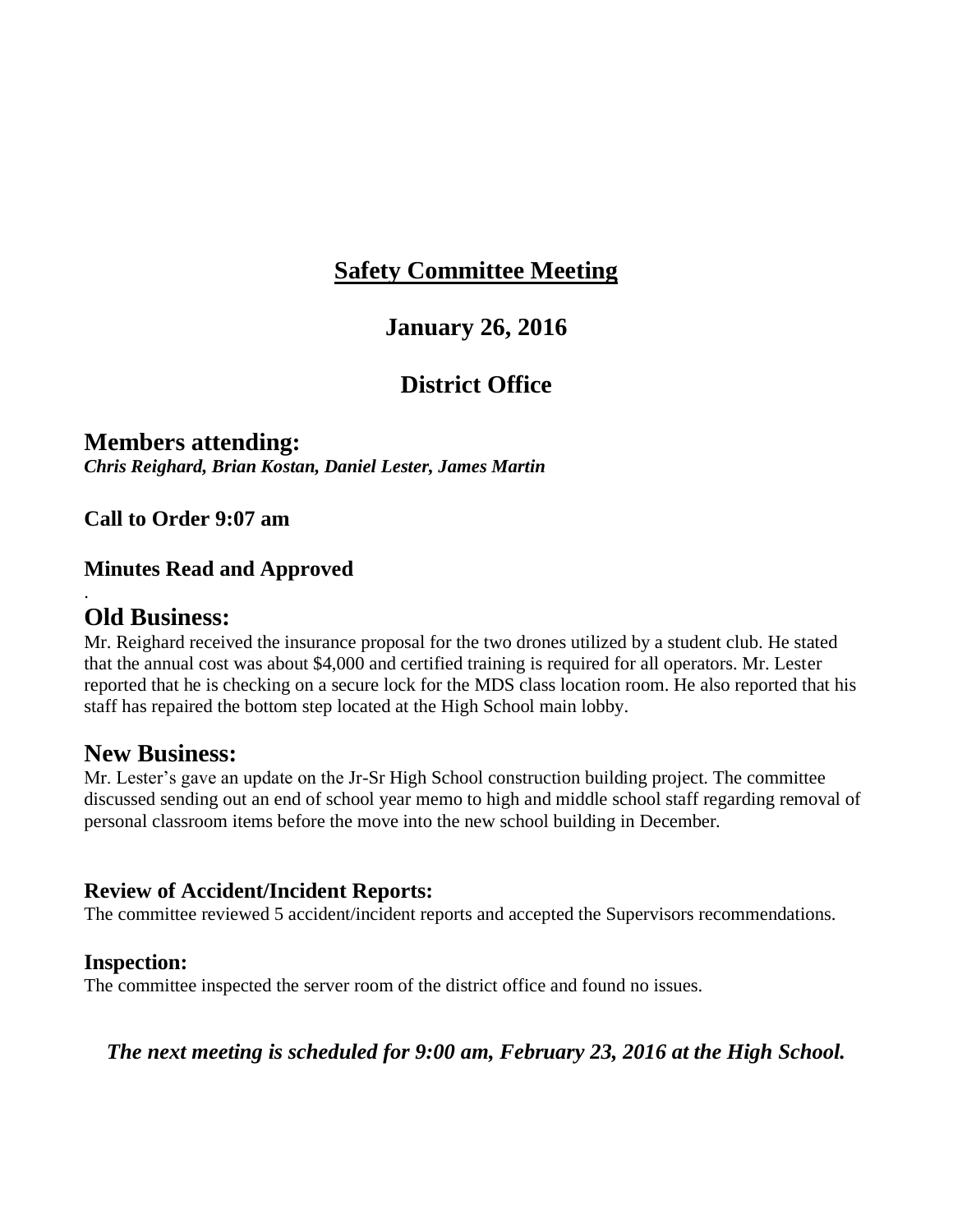## **December 15, 2015**

## **Elementary School**

### **Members attending:**

*Chris Reighard, Brian Kostan, Claudine Yuhas, James Martin*

**Call to Order 9:08 am**

#### **Minutes Read and Approved**

### **Old Business:**

.

The odor in two elementary classrooms was addressed with the help of professional cleaning services and air quality testing from two firms. Currently the odor has gone away in the classrooms.

### **New Business:**

Mr. Reighard reported that the district's insurance broker confirmed that there is no coverage for the two drones utilized by a student club. He has submitted an application for coverage to determine the affordability and the limits of the coverage. In Mr. Lester's absence he also gave an update on the Jr-Sr High School construction building project. Mr. Martin received information regarding a recent lockdown drill at the Middle School. During the drill it was discovered that the MDS class location room door needs a more secure lock. Mrs. Yuhas reported that the bottom step located at the High School main lobby needs repaired to avoid a possible fall or trip. These two issues will be address with Mr. Lester and his maintenance staff.

#### **Review of Accident/Incident Reports:**

The committee reviewed 1 accident/incident reports and accepted the Supervisors recommendations.

#### **Inspection:**

The committee inspected the Elementary School planetarium and found no issues.

*The next meeting is scheduled for 9:00 am, January 26, 2016 at the District Office.*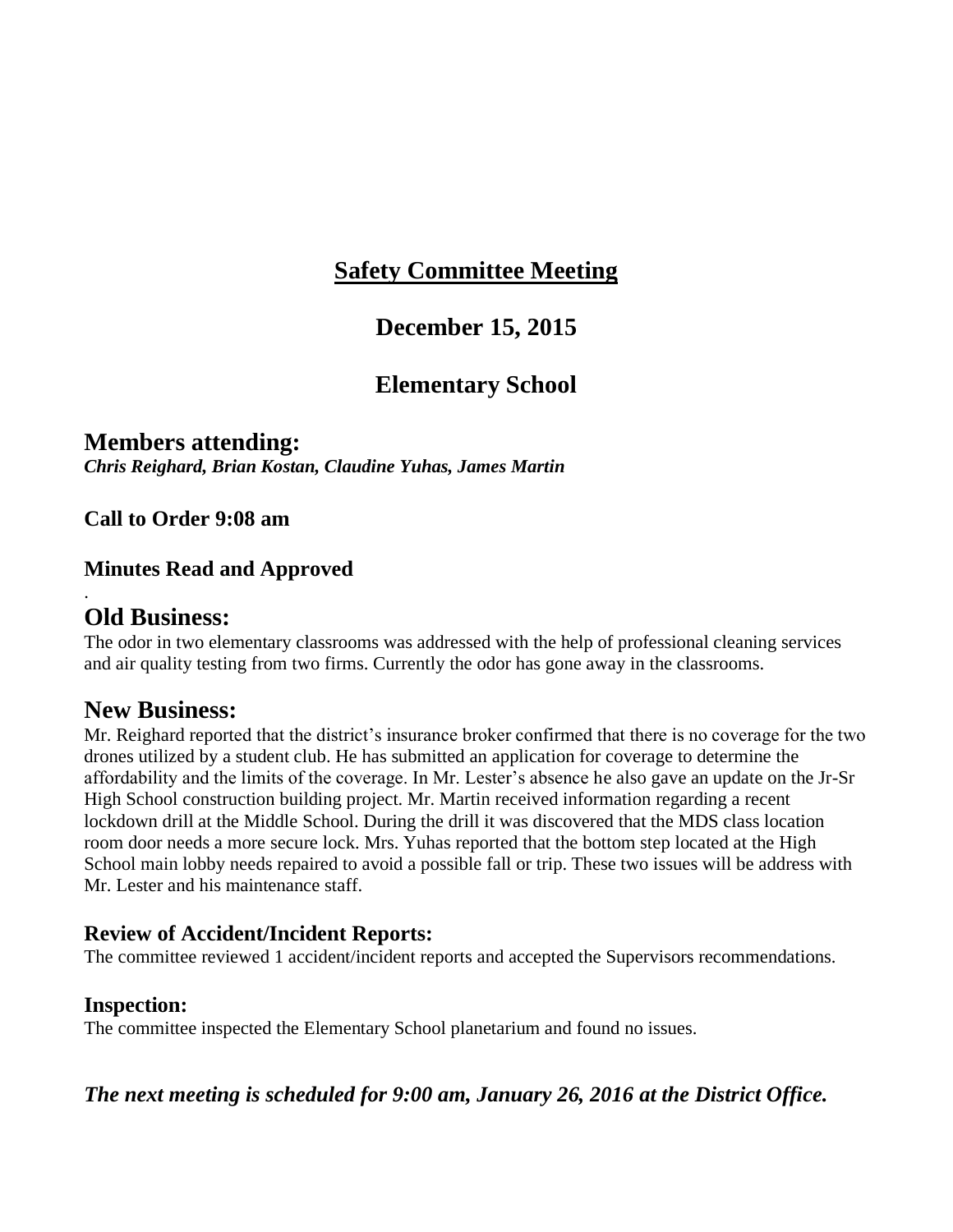### **November 24, 2015**

## **Field House**

**Members attending:** *Chris Reighard, Daniel Lester, Brian Kostan, Claudine Yuhas, James Martin*

**Call to Order 9:00 am**

**Minutes Read and Approved**

**Old Business:**

None

.

### **New Business:**

Mr. Reighard reported a very favorable year-to-date accident claim experience through this October. Mr. Lester reported that the smell in two elementary classrooms is being addressed with the help of professional cleaning services. He also gave an update on the Jr-Sr High School construction building project and mentioned that the custodian staff is preparing for the upcoming winter season.

#### **Review of Accident/Incident Reports:**

The committee reviewed 1 accident/incident reports and accepted the Supervisors recommendations.

#### **Inspection:**

The committee inspected construction area outside Field House and found no issues.

### *The next meeting is scheduled for 9:00 am, December 15, 2015 at the Elementary School.*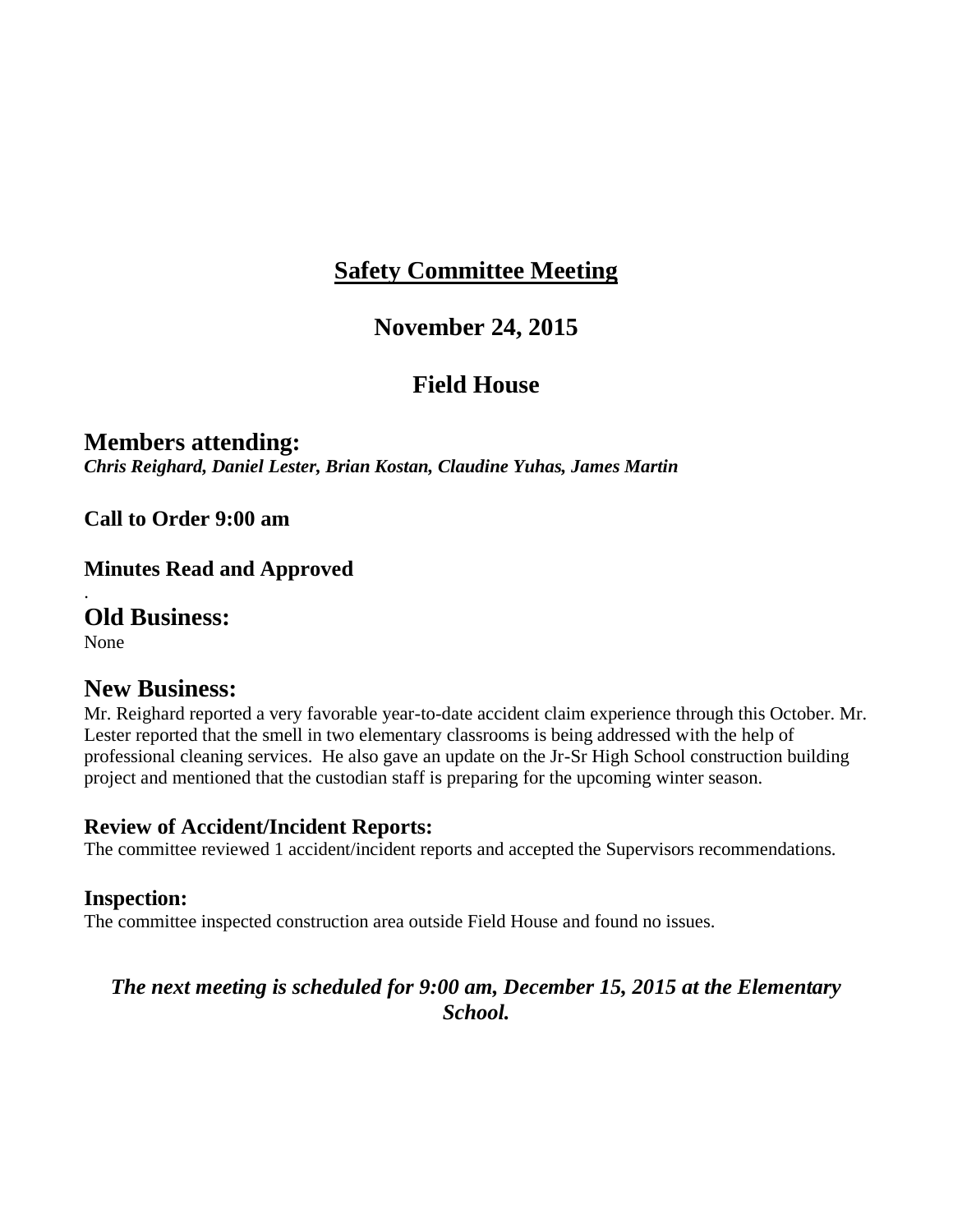## **October 27, 2015**

## **High School**

**Members attending:** *Chris Reighard, Daniel Lester, Cindy Vizzini, James Martin*

**Call to Order 9:00 am**

**Minutes Read and Approved**

**Old Business:**

None

.

#### **New Business:**

The committee welcome new member Cindy Vizzini who will represent the cooks and aides bargaining unit. Mr. Reighard reported that on October 5<sup>th</sup> and 6th a David Flegal from Liberty Mutual our property insurance carrier visited the district. Mr. Lester showed him all the district buildings that were covered under our insurance to verify their existence and insurable value. He also gave an update on the Jr-Sr High School construction building project.

#### **Review of Accident/Incident Reports:**

The committee reviewed 1 accident/incident reports and accepted the Supervisors recommendations.

#### **Inspection:**

The committee inspected Middle School cafeteria and found no issues.

#### *The next meeting is scheduled for 9:00 am, November 24, 2015 at the Field House.*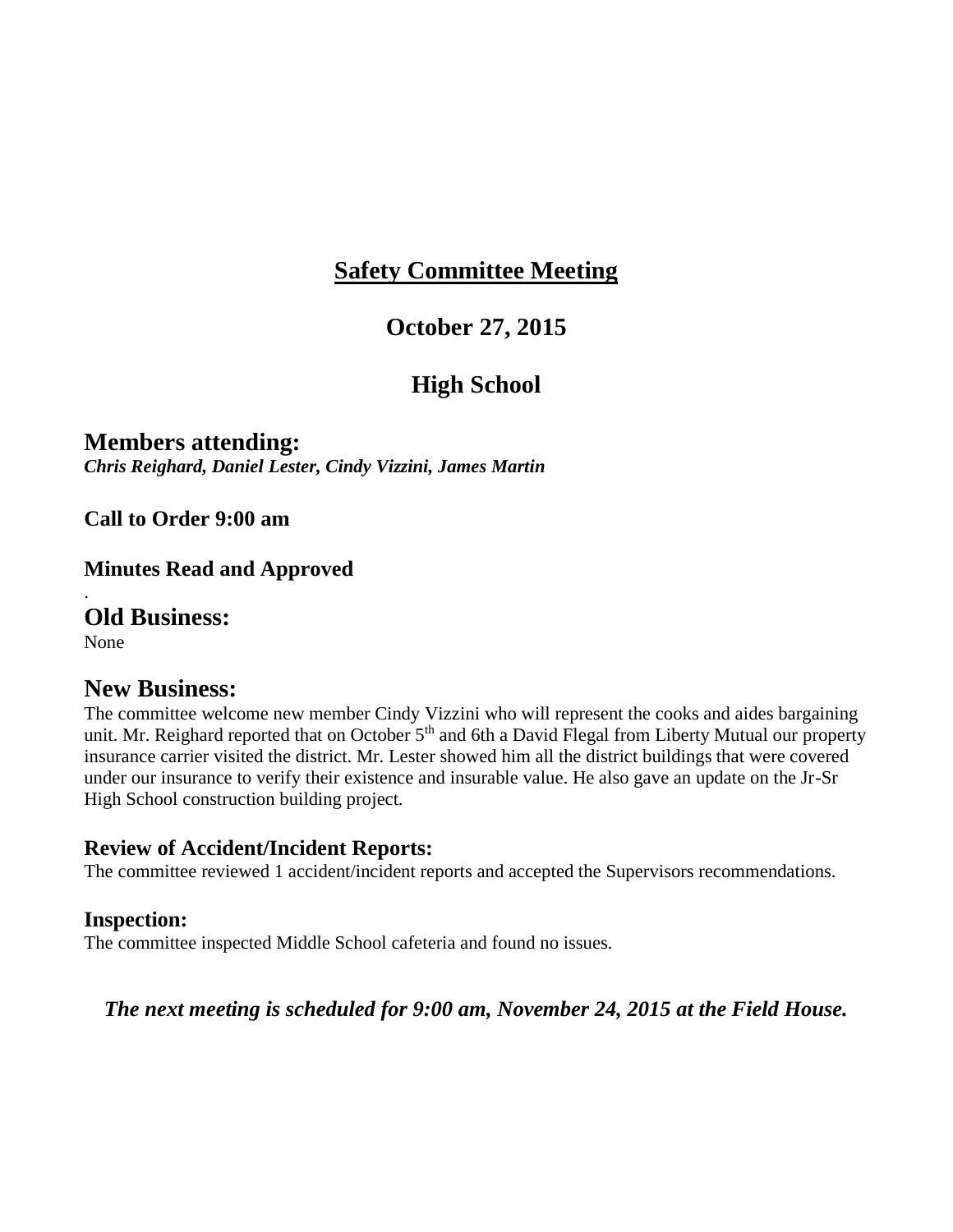### **September 29, 2015**

## **High School**

**Members attending:** *Chris Reighard, Daniel Lester, Brian Kostan, James Martin*

**Call to Order 9:00 am**

#### **Minutes Read and Approved**

### **Old Business:**

.

The committee is still searching for a replacement for member Gayle Docherty who retired in June.

#### **New Business:**

Mr. Reighard handed out the district's claim and experience modification history for review by the committee. Mr. Lester reported the start of school went well and was uneventful. He also gave an update on the Jr-Sr High School construction building project.

#### **Review of Accident/Incident Reports:**

The committee reviewed 4 accident/incident reports and accepted the Supervisors recommendations.

#### **Inspection:**

The committee inspected High School boiler room and found no issues.

#### *The next meeting is scheduled for 9:00 am, October 27, 2015 at the Middle School.*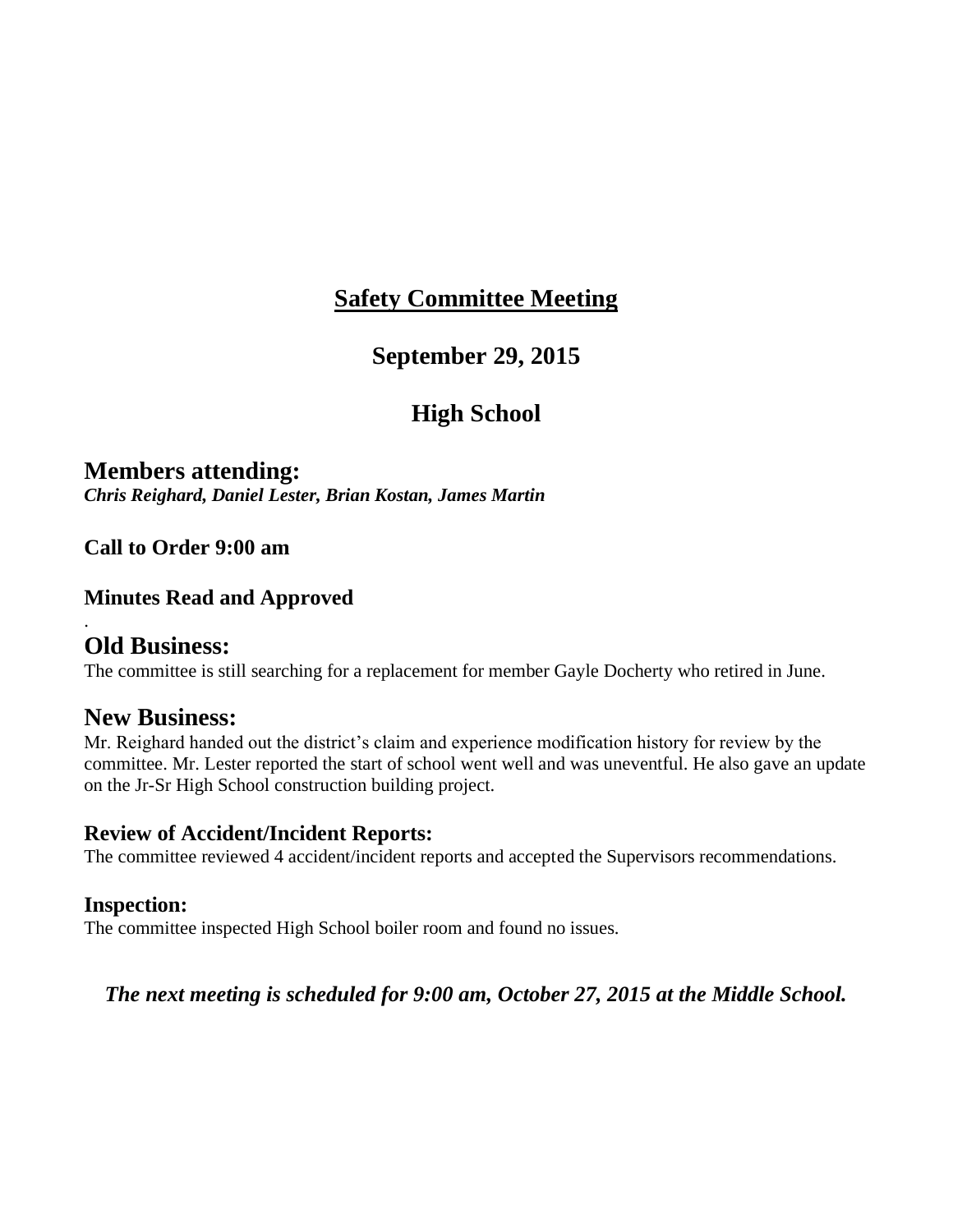## **August 25, 2015**

## **Middle School**

**Members attending:** *Chris Reighard, Daniel Lester, Brian Kostan, James Martin*

**Call to Order 9:15 am**

### **Minutes Read and Approved**

### **Old Business:**

.

The committee is still searching for a replacement for member Gayle Docherty who retired in June.

### **New Business:**

Mr. Lester reported the Jr-Sr High School building project is ongoing with construction of the building.

#### **Review of Accident/Incident Reports:**

The committee reviewed 0 accident/incident reports and accepted the Supervisors recommendations.

#### **Inspection:**

The committee inspected Middle School athletic fields and found no issues.

*The next meeting is scheduled for 9:00 am, September 29, 2015 at the High School.*